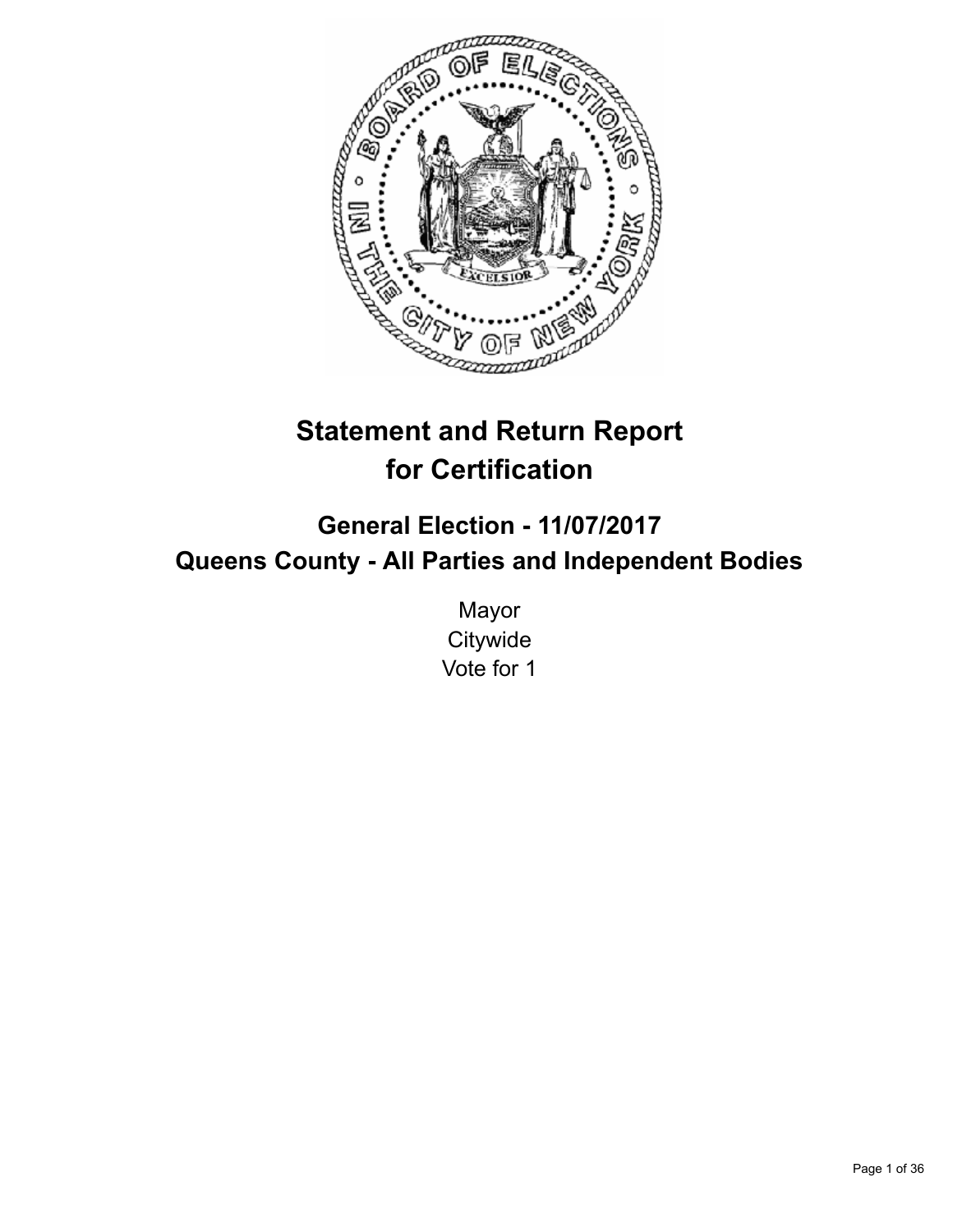

| <b>PUBLIC COUNTER</b>                                    | 21,484         |
|----------------------------------------------------------|----------------|
| MANUALLY COUNTED EMERGENCY                               | 0              |
| <b>ABSENTEE / MILITARY</b>                               | 895            |
| AFFIDAVIT                                                | 217            |
| <b>Total Ballots</b>                                     | 22,596         |
| Less - Inapplicable Federal/Special Presidential Ballots | 0              |
| <b>Total Applicable Ballots</b>                          | 22,596         |
| BILL DE BLASIO (DEMOCRATIC)                              | 7,364          |
| NICOLE MALLIOTAKIS (REPUBLICAN)                          | 11,337         |
| NICOLE MALLIOTAKIS (CONSERVATIVE)                        | 1,711          |
| AKEEM BROWDER (GREEN)                                    | 144            |
| BILL DE BLASIO (WORKING FAMILIES)                        | 327            |
| SAL F. ALBANESE (REFORM)                                 | 481            |
| BO DIETL (DUMP THE MAYOR)                                | 562            |
| NICOLE MALLIOTAKIS (STOP DE BLASIO)                      | 182            |
| AARON COMMEY (LIBERTARIAN)                               | 36             |
| MICHAEL TOLKIN (SMART CITIES)                            | 117            |
| ALI HASSAN (WRITE-IN)                                    | 1              |
| ALLAN JENNINGS JR (WRITE-IN)                             | 1              |
| ANTHONY D'AMELIO (WRITE-IN)                              | 1              |
| <b>BEN KISSEL (WRITE-IN)</b>                             | 1              |
| CAPTAIN CRUNCH (WRITE-IN)                                | 1              |
| CHRISTINE QUINN (WRITE-IN)                               | $\overline{2}$ |
| DENNIS L. DIER (WRITE-IN)                                | 3              |
| DONALD TRUMP (WRITE-IN)                                  | 1              |
| DR. EVAN COHEN (WRITE-IN)                                | 1              |
| ERIC ULRICH (WRITE-IN)                                   | 3              |
| FINN BALOR (WRITE-IN)                                    | 1              |
| <b>GEORGE METESKY (WRITE-IN)</b>                         | 1              |
| HENRY GONZALES (WRITE-IN)                                | 1              |
| HILLARY CLINTON (WRITE-IN)                               | 4              |
| J.T. FOOTMAN (WRITE-IN)                                  | $\mathbf{1}$   |
| JANOS MARTON (WRITE-IN)                                  | 1              |
| <b>JESUS CHRIST (WRITE-IN)</b>                           | 1              |
| JOAN MARIE SMITH (WRITE-IN)                              | 1              |
| JOHN J. SCHILLING (WRITE-IN)                             | 1              |
| JOSEPH P ADDABBO JR (WRITE-IN)                           | 5              |
| JOSHUA FELDMAN (WRITE-IN)                                | 1              |
| KELLY CASEY (WRITE-IN)                                   | 1              |
| KIERAN BURKE (WRITE-IN)                                  | 1              |
| LEW SIMON (WRITE-IN)                                     | 1              |
| MICHAEL BLOOMBERG (WRITE-IN)                             | 4              |
| MICKEY MOUSE (WRITE-IN)                                  | 2              |
| NOLAN HARRISON HOPKINS (WRITE-IN)                        | 1              |
| PAUL BLORT (WRITE-IN)                                    | 1              |
| PETER ANGEL DIAZ (WRITE-IN)                              | 1              |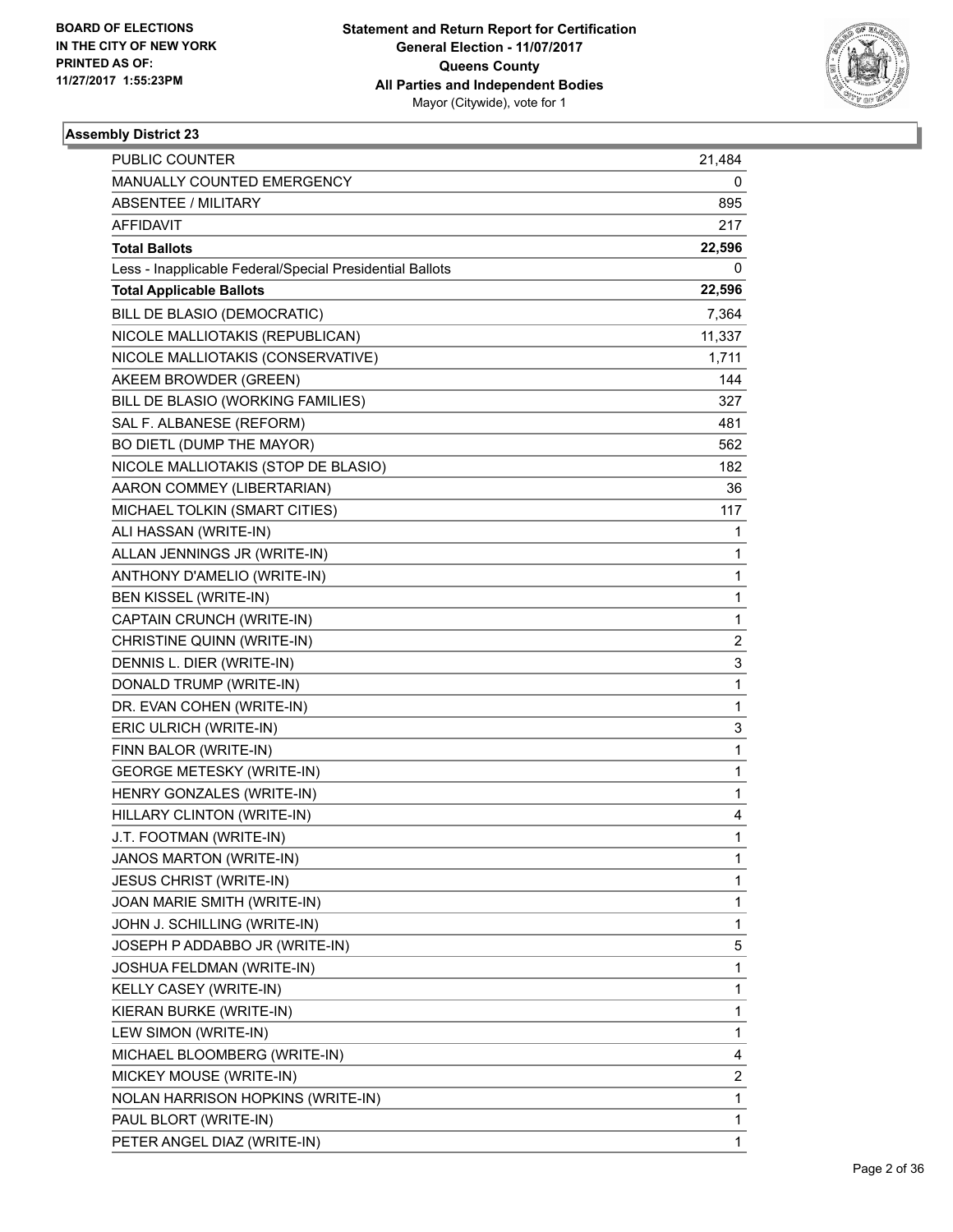

| PHILIP GOLDFEDER (WRITE-IN)               | 2              |
|-------------------------------------------|----------------|
| RACHEL B FOXMAN (WRITE-IN)                |                |
| ROBBY SCHWAEN (WRITE-IN)                  |                |
| ROBERT PETERS (WRITE-IN)                  |                |
| SALEM ALGEMSH (WRITE-IN)                  |                |
| SCOTT STRINGER (WRITE-IN)                 |                |
| SOUL CHILL (WRITE-IN)                     |                |
| STUDS TURKEL (WRITE-IN)                   |                |
| TONY STARK (WRITE-IN)                     | 2              |
| UNATTRIBUTABLE WRITE-IN (WRITE-IN)        | 5              |
| UNCOUNTED WRITE-IN PER STATUTE (WRITE-IN) | $\overline{2}$ |
| WILLIAM RUIZ (WRITE-IN)                   |                |
| <b>Total Votes</b>                        | 22,325         |
| Unrecorded                                | 271            |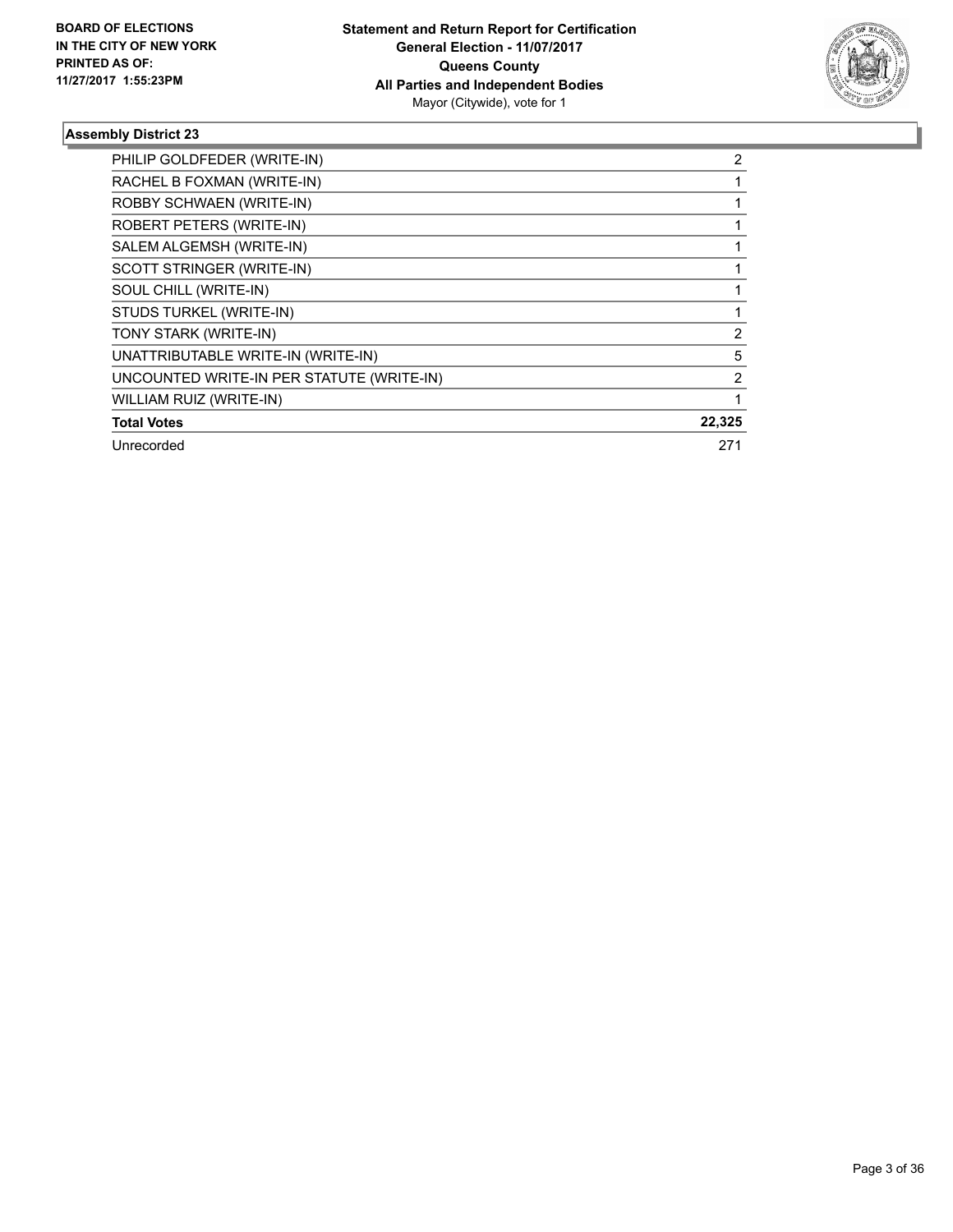

| PUBLIC COUNTER                                           | 14,858         |
|----------------------------------------------------------|----------------|
| MANUALLY COUNTED EMERGENCY                               | 0              |
| ABSENTEE / MILITARY                                      | 497            |
| AFFIDAVIT                                                | 118            |
| <b>Total Ballots</b>                                     | 15,473         |
| Less - Inapplicable Federal/Special Presidential Ballots | 0              |
| <b>Total Applicable Ballots</b>                          | 15,473         |
| BILL DE BLASIO (DEMOCRATIC)                              | 9,060          |
| NICOLE MALLIOTAKIS (REPUBLICAN)                          | 4,320          |
| NICOLE MALLIOTAKIS (CONSERVATIVE)                        | 606            |
| AKEEM BROWDER (GREEN)                                    | 134            |
| BILL DE BLASIO (WORKING FAMILIES)                        | 361            |
| SAL F. ALBANESE (REFORM)                                 | 258            |
| BO DIETL (DUMP THE MAYOR)                                | 222            |
| NICOLE MALLIOTAKIS (STOP DE BLASIO)                      | 103            |
| AARON COMMEY (LIBERTARIAN)                               | 34             |
| MICHAEL TOLKIN (SMART CITIES)                            | 142            |
| ADENA FRIEDMAN (WRITE-IN)                                | 1              |
| CARRY KIMITSKY (WRITE-IN)                                | 1              |
| DANIEL GARODNICK (WRITE-IN)                              | 1              |
| DAVON LOMAX (WRITE-IN)                                   | 1              |
| DYER HALDEN (WRITE-IN)                                   | 1              |
| ERIC WILLIAMS (WRITE-IN)                                 | 1              |
| ERROL LOUIS (WRITE-IN)                                   | 1              |
| GEOFFREY WEISS (WRITE-IN)                                | 1              |
| <b>GEORGE KUHLE (WRITE-IN)</b>                           | 1              |
| HOWARD STERN (WRITE-IN)                                  | 1              |
| JOEL BLUMENFELD (WRITE-IN)                               | 1              |
| JOHN LIU (WRITE-IN)                                      | 1              |
| JOHN TAMBINI (WRITE-IN)                                  | 1              |
| KHADER EGYATEEM (WRITE-IN)                               | 1              |
| LAVAR BALL (WRITE-IN)                                    | $\mathbf{1}$   |
| LUZ THALASSINOS (WRITE-IN)                               | $\overline{a}$ |
| MICHAEL BLOOMBERG (WRITE-IN)                             | 4              |
| PATRICK DEVANY (WRITE-IN)                                | 1              |
| SCOTT COOPER (WRITE-IN)                                  | 1              |
| STEVEN D. FISHER (WRITE-IN)                              | 1              |
| STEVEN TEITELBAUM (WRITE-IN)                             | 2              |
| THERESA MAYO (WRITE-IN)                                  | 1              |
| TONY AVELLA (WRITE-IN)                                   | 1              |
| UNATTRIBUTABLE WRITE-IN (WRITE-IN)                       | 4              |
| VISHNU R MAHADEO (WRITE-IN)                              | 1              |
| <b>Total Votes</b>                                       | 15,273         |
| Unrecorded                                               | 200            |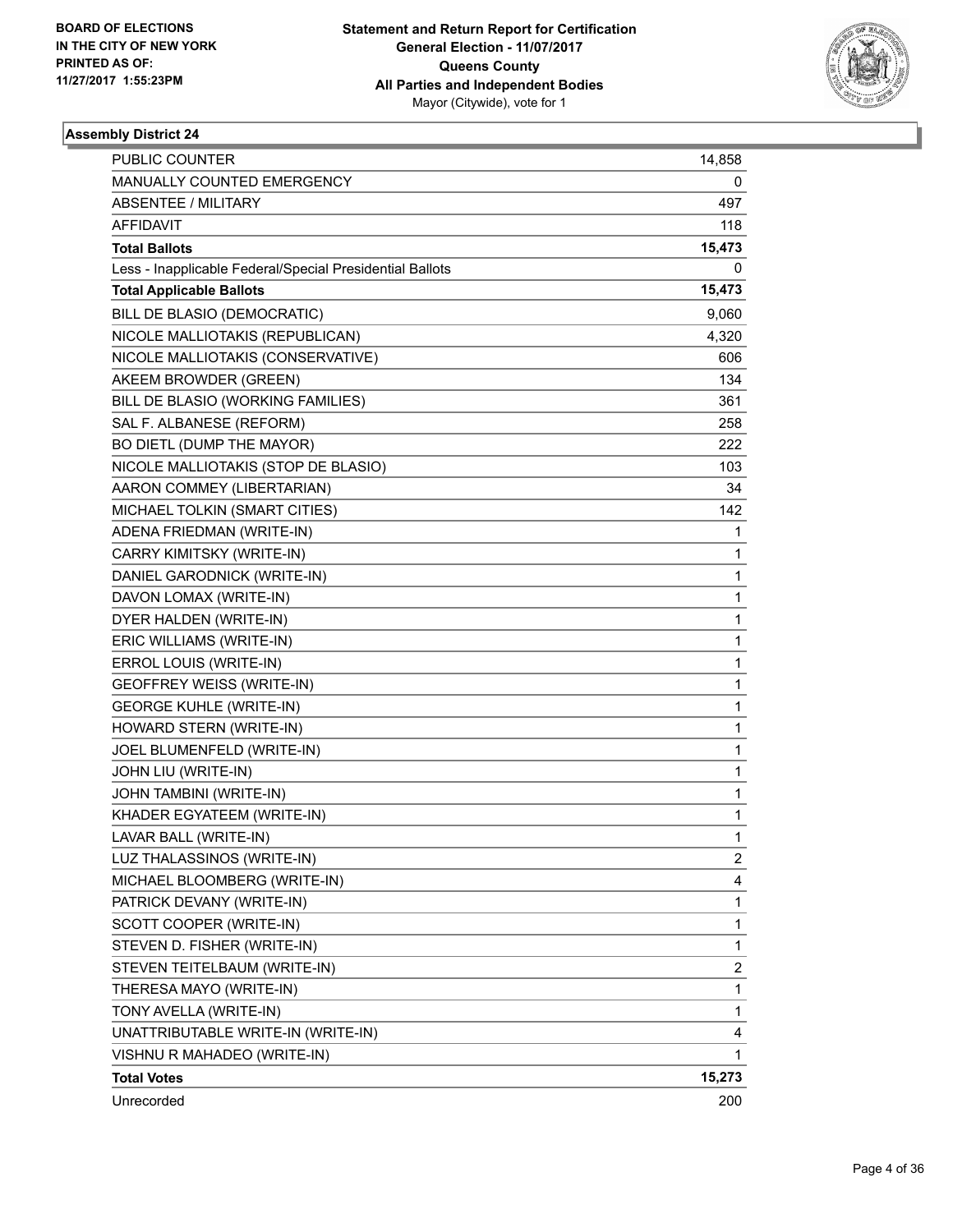

| PUBLIC COUNTER                                           | 13,277                  |
|----------------------------------------------------------|-------------------------|
| MANUALLY COUNTED EMERGENCY                               | 1                       |
| ABSENTEE / MILITARY                                      | 366                     |
| AFFIDAVIT                                                | 69                      |
| <b>Total Ballots</b>                                     | 13,713                  |
| Less - Inapplicable Federal/Special Presidential Ballots | 0                       |
| <b>Total Applicable Ballots</b>                          | 13,713                  |
| BILL DE BLASIO (DEMOCRATIC)                              | 5,912                   |
| NICOLE MALLIOTAKIS (REPUBLICAN)                          | 5,607                   |
| NICOLE MALLIOTAKIS (CONSERVATIVE)                        | 790                     |
| AKEEM BROWDER (GREEN)                                    | 113                     |
| BILL DE BLASIO (WORKING FAMILIES)                        | 289                     |
| SAL F. ALBANESE (REFORM)                                 | 320                     |
| BO DIETL (DUMP THE MAYOR)                                | 223                     |
| NICOLE MALLIOTAKIS (STOP DE BLASIO)                      | 96                      |
| AARON COMMEY (LIBERTARIAN)                               | 21                      |
| MICHAEL TOLKIN (SMART CITIES)                            | 114                     |
| ANNA-LEE TAYLOR (WRITE-IN)                               | 1                       |
| ANTHONY WEINER (WRITE-IN)                                | 1                       |
| CHRISTINE QUINN (WRITE-IN)                               | 1                       |
| DAVID LUBETSKY (WRITE-IN)                                | 1                       |
| DAVID RO (WRITE-IN)                                      | 2                       |
| DAVID SCHWARTZ (WRITE-IN)                                | 1                       |
| ERNIE BACUMAN (WRITE-IN)                                 | 1                       |
| FIORELLO LAGUARDIA (WRITE-IN)                            | 1                       |
| HILLARY CLINTON (WRITE-IN)                               | 1                       |
| JAMES LIN (WRITE-IN)                                     | 1                       |
| JESUS CHRIST (WRITE-IN)                                  | 1                       |
| JOHN LIU (WRITE-IN)                                      | $\overline{\mathbf{c}}$ |
| JOSEPH J. GIANNOTTI (WRITE-IN)                           | 1                       |
| JOSEPH LIN (WRITE-IN)                                    | 1                       |
| KYLE STURCKEN (WRITE-IN)                                 | $\mathbf{1}$            |
| MARC GRODSKY (WRITE-IN)                                  | 1                       |
| MICHAEL BLOOMBERG (WRITE-IN)                             | 6                       |
| MICKEY MOUSE (WRITE-IN)                                  | 1                       |
| MIGUEL FERNANDEZ (WRITE-IN)                              | 1                       |
| PEDRO PINESOS (WRITE-IN)                                 | 1                       |
| UNATTRIBUTABLE WRITE-IN (WRITE-IN)                       | 5                       |
| <b>Total Votes</b>                                       | 13,517                  |
| Unrecorded                                               | 196                     |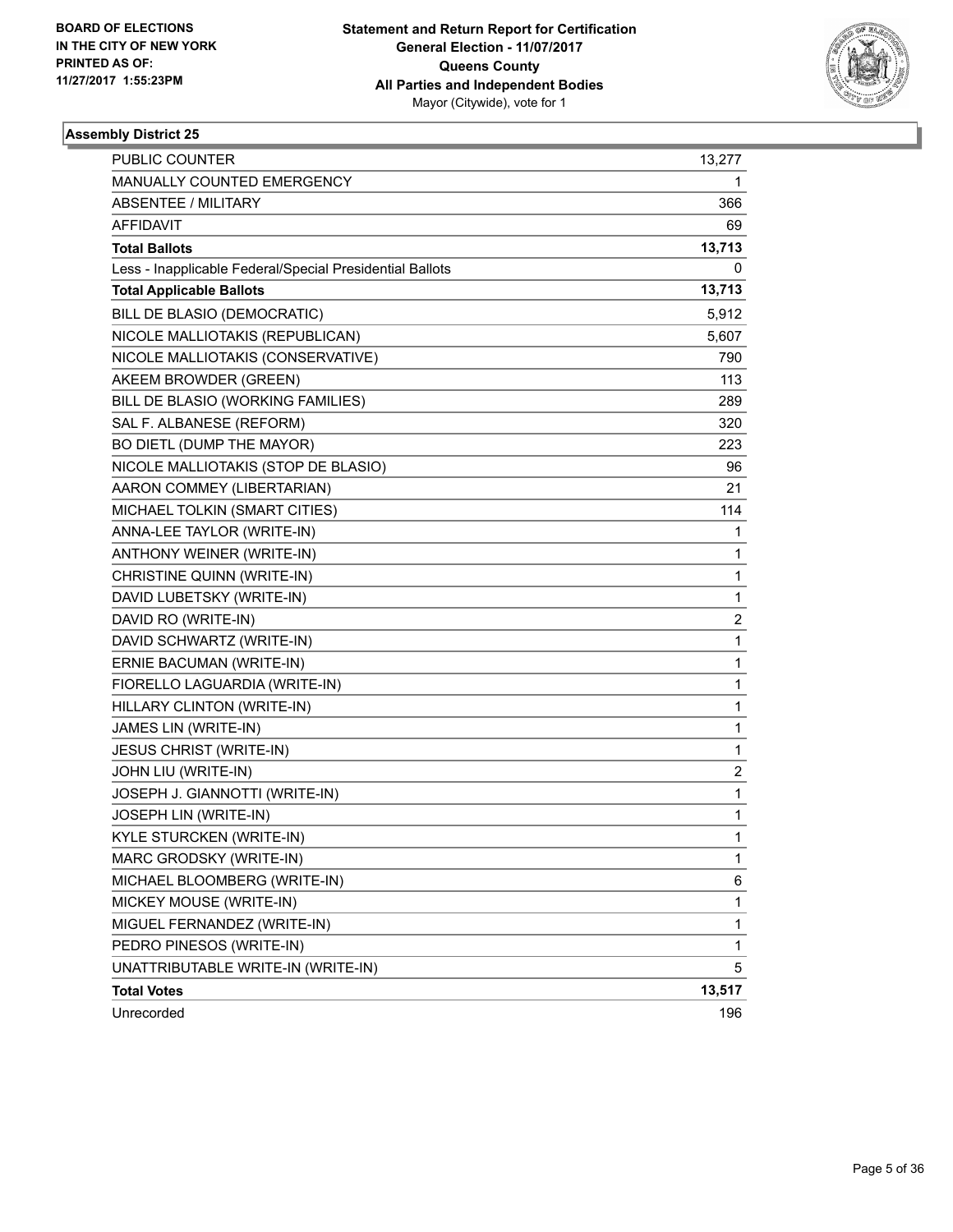

| <b>PUBLIC COUNTER</b>                                    | 23,361 |
|----------------------------------------------------------|--------|
| MANUALLY COUNTED EMERGENCY                               | 0      |
| ABSENTEE / MILITARY                                      | 843    |
| AFFIDAVIT                                                | 175    |
| <b>Total Ballots</b>                                     | 24,379 |
| Less - Inapplicable Federal/Special Presidential Ballots | 0      |
| <b>Total Applicable Ballots</b>                          | 24,379 |
| BILL DE BLASIO (DEMOCRATIC)                              | 7,918  |
| NICOLE MALLIOTAKIS (REPUBLICAN)                          | 12,075 |
| NICOLE MALLIOTAKIS (CONSERVATIVE)                        | 1,707  |
| AKEEM BROWDER (GREEN)                                    | 171    |
| BILL DE BLASIO (WORKING FAMILIES)                        | 468    |
| SAL F. ALBANESE (REFORM)                                 | 665    |
| BO DIETL (DUMP THE MAYOR)                                | 486    |
| NICOLE MALLIOTAKIS (STOP DE BLASIO)                      | 188    |
| AARON COMMEY (LIBERTARIAN)                               | 40     |
| MICHAEL TOLKIN (SMART CITIES)                            | 186    |
| ADAM JEFFERSON BRAFF (WRITE-IN)                          | 1      |
| ALEC BALDWIN (WRITE-IN)                                  | 1      |
| ANNELIESE FEIGE (WRITE-IN)                               | 1      |
| ANTHONY FRAGIACOMO (WRITE-IN)                            | 1      |
| ANTONIO ALFONSO JR (WRITE-IN)                            | 1      |
| BETTE MIDLER (WRITE-IN)                                  | 1      |
| <b>BOB GANGI (WRITE-IN)</b>                              | 1      |
| <b>BOB NEWBY (WRITE-IN)</b>                              | 1      |
| BRENDAN JAMES COSGROVE (WRITE-IN)                        | 1      |
| <b>BUGS BUNNY (WRITE-IN)</b>                             | 1      |
| CAROL COX (WRITE-IN)                                     | 1      |
| CHRISTINE QUINN (WRITE-IN)                               | 4      |
| CHRISTY KAROW (WRITE-IN)                                 | 1      |
| CHUCK MEURA (WRITE-IN)                                   | 1      |
| DAN DOCTOROFF (WRITE-IN)                                 | 1      |
| DARRYL STRAWBERRY (WRITE-IN)                             | 1      |
| DAVID PUTTAR (WRITE-IN)                                  | 1      |
| DAVID TANE (WRITE-IN)                                    | 1      |
| DAVON LOMAX (WRITE-IN)                                   | 1      |
| DONALD DUCK (WRITE-IN)                                   | 1      |
| DONALD TRUMP JR (WRITE-IN)                               | 1      |
| DOUGLAS FRANCIS SALERNO (WRITE-IN)                       | 1      |
| HENRY EHRHARDT (WRITE-IN)                                | 1      |
| HILLARY CLINTON (WRITE-IN)                               | 4      |
| JACOB THOMAS (WRITE-IN)                                  | 1      |
| JAMES CASSIDY (WRITE-IN)                                 | 1      |
| <b>JOSEPH LHOTA (WRITE-IN)</b>                           | 2      |
| KENNETH GURSKY (WRITE-IN)                                | 1      |
| KEVIN MCCARTHY (WRITE-IN)                                | 1      |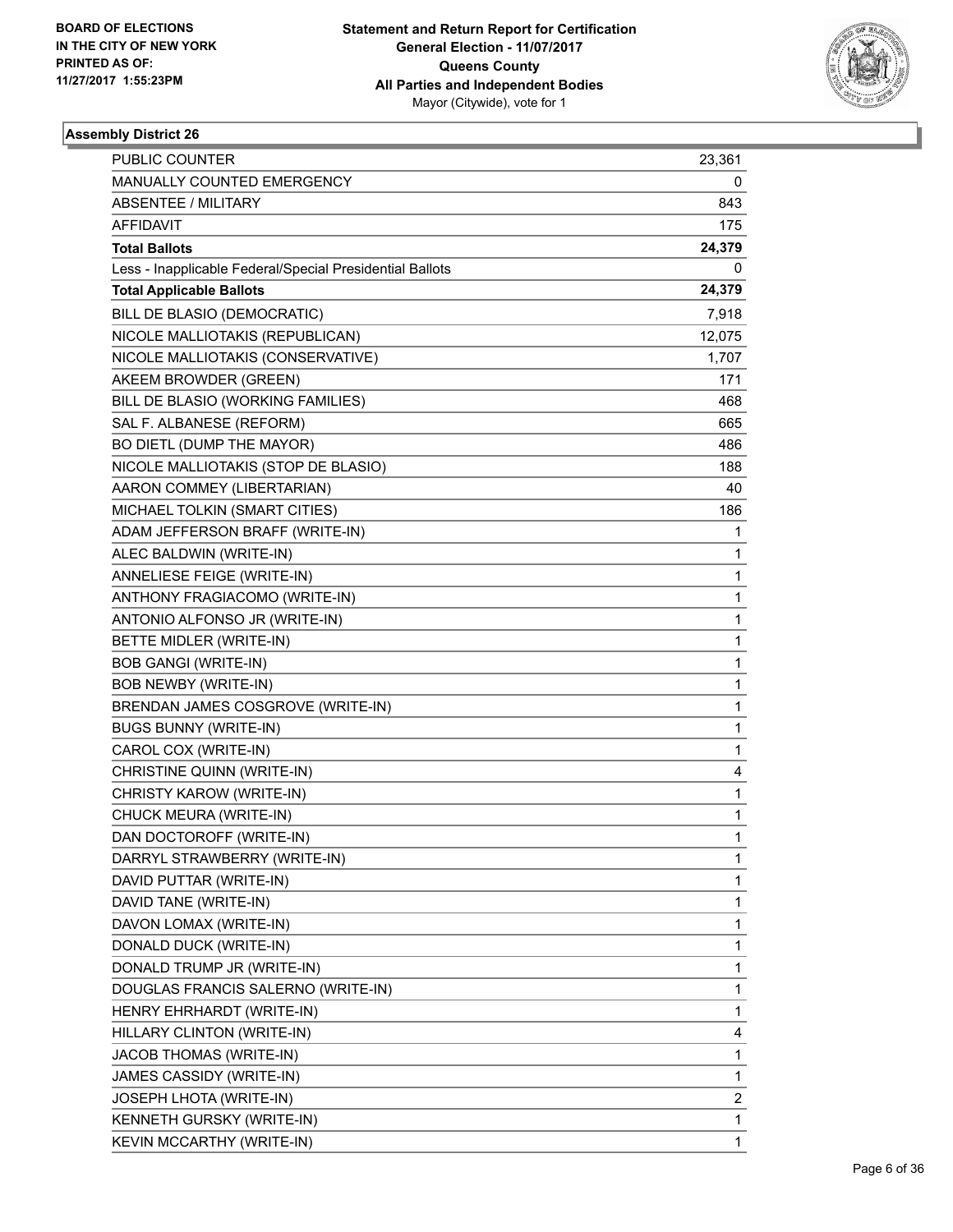

| KEVIN WONG (WRITE-IN)                     | $\mathbf 1$  |
|-------------------------------------------|--------------|
| LOU PIA (WRITE-IN)                        | 1            |
| LOUIS T. FEROLA (WRITE-IN)                | 1            |
| MARC GRODSKY (WRITE-IN)                   | 1            |
| MATTHEW MOSKOWITZ (WRITE-IN)              | 1            |
| MEYER SACKOFF (WRITE-IN)                  | $\mathbf 1$  |
| MICHAEL BLOOMBERG (WRITE-IN)              | 15           |
| MICHAEL COITIN (WRITE-IN)                 | 1            |
| MICKEY MOUSE (WRITE-IN)                   | 1            |
| <b>NGUYEN SINK CUNG (WRITE-IN)</b>        | 1            |
| NINA GARYS (WRITE-IN)                     | 1            |
| PHILIP M. MCGRORY (WRITE-IN)              | 1            |
| RADLEY AHN (WRITE-IN)                     | 1            |
| ROBBIE FRISCHLING-SOSMAN (WRITE-IN)       | 1            |
| ROCCO VERTUCCIO (WRITE-IN)                | 1            |
| RON DARLING (WRITE-IN)                    | 1            |
| SARI REGINA SHARONI (WRITE-IN)            | 1            |
| SCOTT SIEBER (WRITE-IN)                   | 1            |
| ST. JOHN BUNICK (WRITE-IN)                | 1            |
| STANLEY LEVITT (WRITE-IN)                 | 1            |
| STEFANI JOANNE GERMONATTA (WRITE-IN)      | 1            |
| STEPHAN MARBURY (WRITE-IN)                | 1            |
| STEVE AUSTIN (WRITE-IN)                   | 1            |
| STEVEN EPSTEIN (WRITE-IN)                 | 1            |
| STEVEN LONTONDO (WRITE-IN)                | 1            |
| TANJA FEIGE (WRITE-IN)                    | $\mathbf{1}$ |
| THOMAS M. OLIVA (WRITE-IN)                | 1            |
| TOM MORELLO (WRITE-IN)                    | 1            |
| TONY AVELLA (WRITE-IN)                    | 2            |
| TRENT THOMPSON (WRITE-IN)                 | 1            |
| UNATTRIBUTABLE WRITE-IN (WRITE-IN)        | 8            |
| UNCOUNTED WRITE-IN PER STATUTE (WRITE-IN) | 3            |
| <b>Total Votes</b>                        | 23,996       |
| Unrecorded                                | 383          |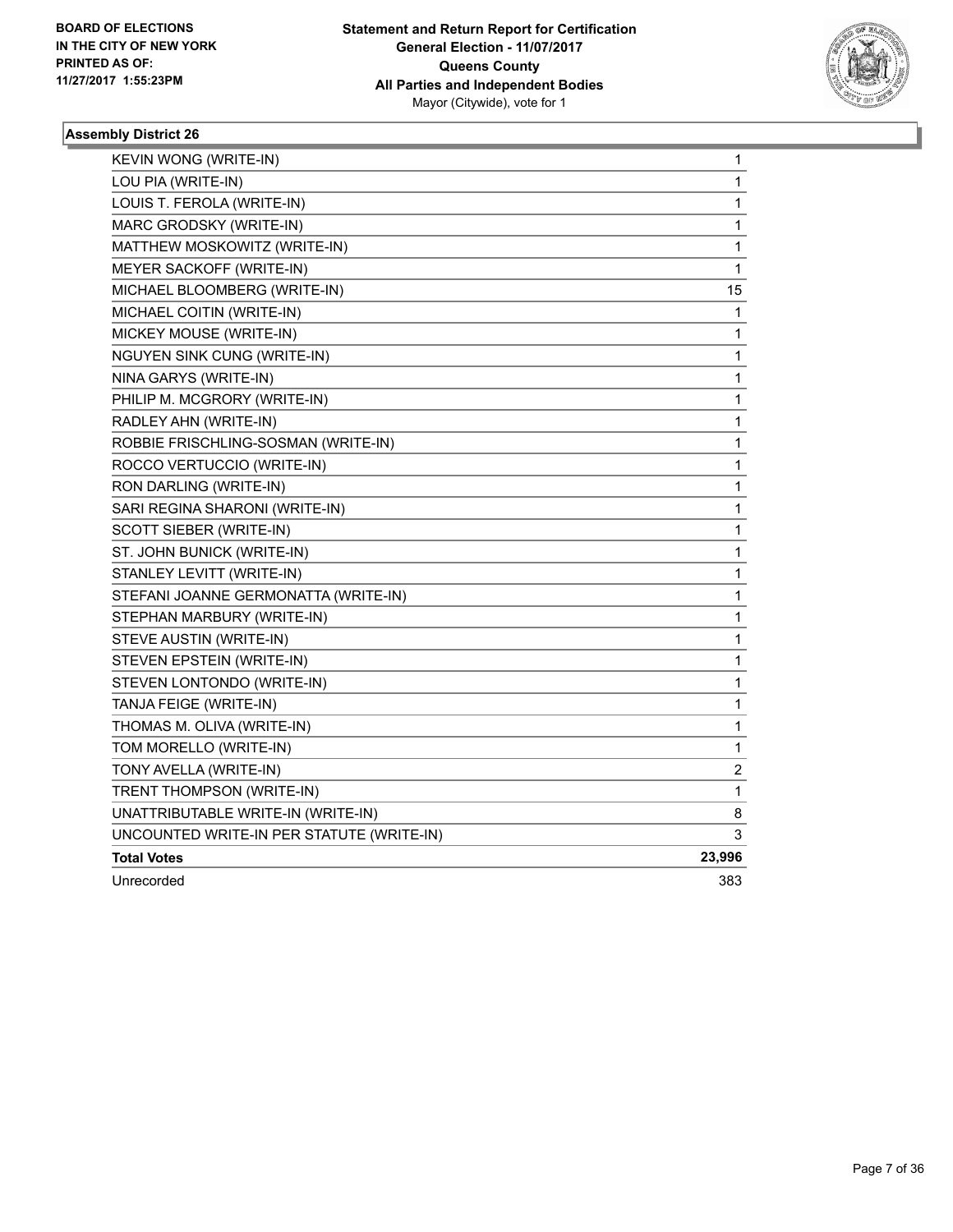

| <b>PUBLIC COUNTER</b>                                    | 14,492                  |
|----------------------------------------------------------|-------------------------|
| MANUALLY COUNTED EMERGENCY                               | 2                       |
| <b>ABSENTEE / MILITARY</b>                               | 541                     |
| AFFIDAVIT                                                | 176                     |
| <b>Total Ballots</b>                                     | 15,211                  |
| Less - Inapplicable Federal/Special Presidential Ballots | 0                       |
| <b>Total Applicable Ballots</b>                          | 15,211                  |
| BILL DE BLASIO (DEMOCRATIC)                              | 7,175                   |
| NICOLE MALLIOTAKIS (REPUBLICAN)                          | 5,643                   |
| NICOLE MALLIOTAKIS (CONSERVATIVE)                        | 705                     |
| AKEEM BROWDER (GREEN)                                    | 154                     |
| BILL DE BLASIO (WORKING FAMILIES)                        | 414                     |
| SAL F. ALBANESE (REFORM)                                 | 348                     |
| BO DIETL (DUMP THE MAYOR)                                | 226                     |
| NICOLE MALLIOTAKIS (STOP DE BLASIO)                      | 91                      |
| AARON COMMEY (LIBERTARIAN)                               | 42                      |
| MICHAEL TOLKIN (SMART CITIES)                            | 144                     |
| AARON SIEGEL (WRITE-IN)                                  | 2                       |
| AARON SPRINGER (WRITE-IN)                                | 1                       |
| ANDREW CUOMO (WRITE-IN)                                  | 1                       |
| BEN KISSEL (WRITE-IN)                                    | 1                       |
| CAPT. CHRIS BARRY (WRITE-IN)                             | 1                       |
| CHRISTINE QUINN (WRITE-IN)                               | 1                       |
| CLAIRE HERTZBERG (WRITE-IN)                              | 1                       |
| DONALD TRUMP (WRITE-IN)                                  | 1                       |
| ERIC ALEXANDER CAMPBELL (WRITE-IN)                       | 1                       |
| FISH TONKINA (WRITE-IN)                                  | 1                       |
| HILLARY CLINTON (WRITE-IN)                               | 3                       |
| HOWARD STERN (WRITE-IN)                                  | 1                       |
| <b>ISSAC PACHT (WRITE-IN)</b>                            | 1                       |
| JOHN J. DORDY (WRITE-IN)                                 | 1                       |
| JUSTIN AARON WAX JACOBS (WRITE-IN)                       | 1                       |
| MATTHEW HYNES (WRITE-IN)                                 | 1                       |
| MICHAEL BLOOMBERG (WRITE-IN)                             | 7                       |
| MICKEY MOUSE (WRITE-IN)                                  | $\overline{\mathbf{c}}$ |
| NIGEL MEIGHOO (WRITE-IN)                                 | 1                       |
| PREET BHARARA (WRITE-IN)                                 | 1                       |
| REBECCA MARKOWITZ (WRITE-IN)                             | 1                       |
| RICHARD NUNEZ LAWRENCE (WRITE-IN)                        | 1                       |
| ROBERT T. GILSTON (WRITE-IN)                             | 1                       |
| ROBERT WOODSON (WRITE-IN)                                | 1                       |
| SCOTT I. MARSHALL (WRITE-IN)                             | 1                       |
| SCOTT STRINGER (WRITE-IN)                                | 1                       |
| SHARYN C. BUDNETZ (WRITE-IN)                             | 1                       |
| STEPHAN EDEL (WRITE-IN)                                  | 1                       |
| UNATTRIBUTABLE WRITE-IN (WRITE-IN)                       | $\overline{7}$          |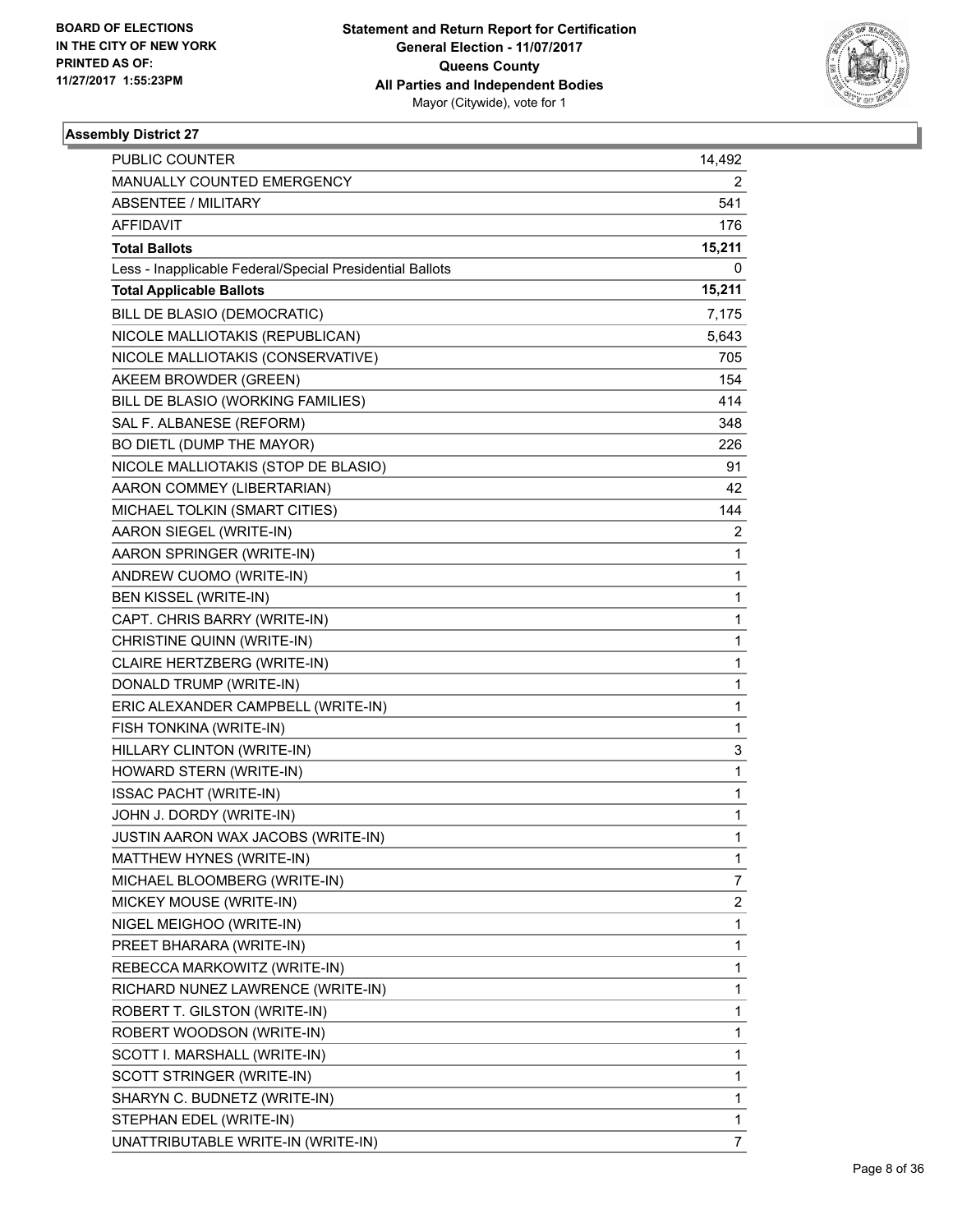

| WILLIAM COPPARELLI (WRITE-IN) |        |
|-------------------------------|--------|
| WILLIAM THOMPSON (WRITE-IN)   |        |
| <b>Total Votes</b>            | 14.989 |
| Unrecorded                    | つつつ    |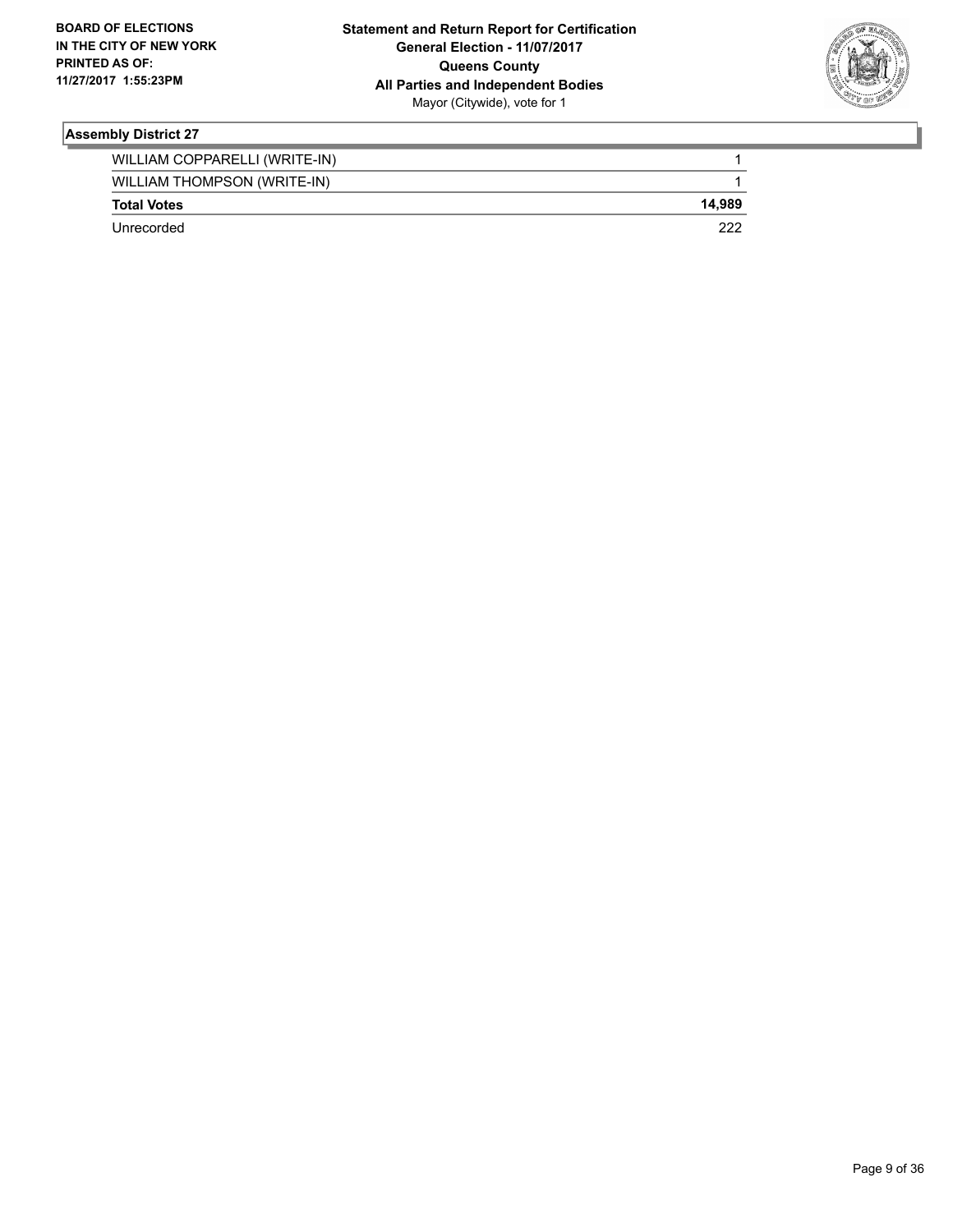

| <b>PUBLIC COUNTER</b>                                    | 19,053 |
|----------------------------------------------------------|--------|
| MANUALLY COUNTED EMERGENCY                               | 0      |
| <b>ABSENTEE / MILITARY</b>                               | 699    |
| <b>AFFIDAVIT</b>                                         | 176    |
| <b>Total Ballots</b>                                     | 19,928 |
| Less - Inapplicable Federal/Special Presidential Ballots | 0      |
| <b>Total Applicable Ballots</b>                          | 19,928 |
| BILL DE BLASIO (DEMOCRATIC)                              | 8,168  |
| NICOLE MALLIOTAKIS (REPUBLICAN)                          | 8,056  |
| NICOLE MALLIOTAKIS (CONSERVATIVE)                        | 1,077  |
| AKEEM BROWDER (GREEN)                                    | 242    |
| BILL DE BLASIO (WORKING FAMILIES)                        | 639    |
| SAL F. ALBANESE (REFORM)                                 | 588    |
| BO DIETL (DUMP THE MAYOR)                                | 300    |
| NICOLE MALLIOTAKIS (STOP DE BLASIO)                      | 128    |
| AARON COMMEY (LIBERTARIAN)                               | 48     |
| MICHAEL TOLKIN (SMART CITIES)                            | 269    |
| AARON JUDGE (WRITE-IN)                                   | 1      |
| ALLAN GREENE (WRITE-IN)                                  | 1      |
| ANTHONY TATANO (WRITE-IN)                                | 1      |
| ANTHONY WEINER (WRITE-IN)                                | 1      |
| BERNIE SANDERS (WRITE-IN)                                | 1      |
| BIG BIRD (WRITE-IN)                                      | 1      |
| BILL CLINTON (WRITE-IN)                                  | 2      |
| BILL DONAHUE (WRITE-IN)                                  | 1      |
| <b>BOB GANGI (WRITE-IN)</b>                              | 1      |
| <b>BUGS BUNNY (WRITE-IN)</b>                             | 1      |
| COOPER A. SNUGGLEBEAST (WRITE-IN)                        | 2      |
| CURTIS SLIWA (WRITE-IN)                                  | 1      |
| DAMIEN MITTLEFEHLDT (WRITE-IN)                           | 1      |
| DAVON LOMAX (WRITE-IN)                                   | 1      |
| EDWARD BRAUNSTEIN (WRITE-IN)                             | 1      |
| FIORELLO LAGUARDIA (WRITE-IN)                            | 1      |
| FRANK MAGGI (WRITE-IN)                                   | 1      |
| <b>GARY LEW (WRITE-IN)</b>                               | 1      |
| <b>GRUMPY CAT (WRITE-IN)</b>                             | 1      |
| HILLARY CLINTON (WRITE-IN)                               | 6      |
| HOWDY DOODY (WRITE-IN)                                   | 1      |
| IGNATIUS REILLY (WRITE-IN)                               | 1      |
| ISSAC AMBROSE MOORE (WRITE-IN)                           | 1      |
| JALLY WEST (WRITE-IN)                                    | 1      |
| JOE LHOTA (WRITE-IN)                                     | 1      |
| JOHN OLIVER (WRITE-IN)                                   | 1      |
| JONATHAN A. WIENCLAW (WRITE-IN)                          | 1      |
| JOSEPH LHOTA (WRITE-IN)                                  | 1      |
| JOSEPH RAMOS (WRITE-IN)                                  | 1      |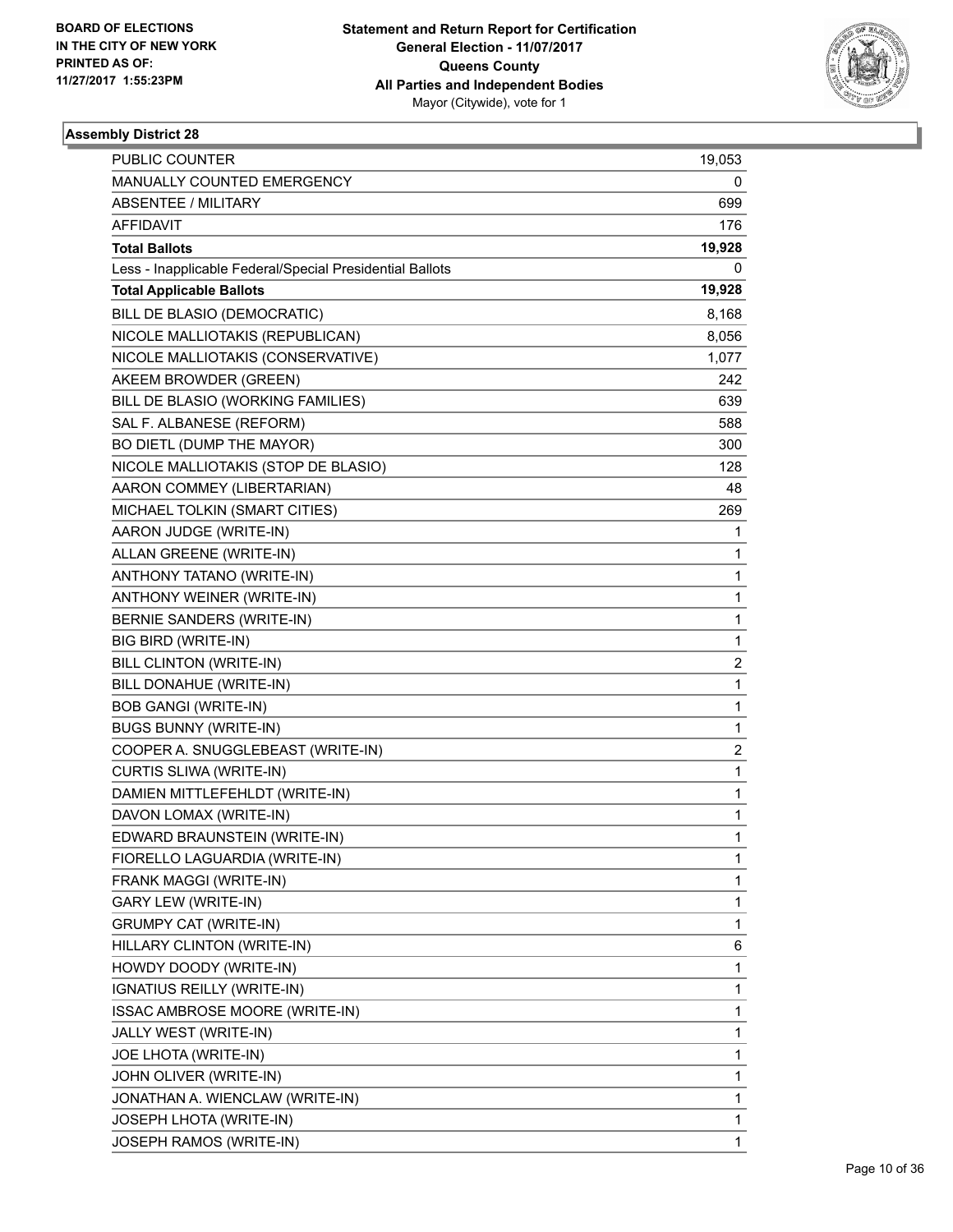

| KARAN TAMBAR (WRITE-IN)            | 1      |
|------------------------------------|--------|
| KEITAN GLAMDRING (WRITE-IN)        | 1      |
| KRISTAPS PORZINGIS (WRITE-IN)      | 1      |
| MATTHEW BENTZ (WRITE-IN)           | 1      |
| MATTHEW MING (WRITE-IN)            | 1      |
| MAX GALANTY (WRITE-IN)             | 1      |
| MELINDA KATZ (WRITE-IN)            | 3      |
| MICA BREJINSKI (WRITE-IN)          | 1      |
| MICHAEL BLOOMBERG (WRITE-IN)       | 14     |
| MICHAEL GLASSER (WRITE-IN)         | 1      |
| MICKEY MOUSE (WRITE-IN)            | 2      |
| MONSIEUR PENTOUFLE (WRITE-IN)      | 1      |
| PAUL ALPER (WRITE-IN)              | 1      |
| RONALD JOSEPHS (WRITE-IN)          | 1      |
| RONALD TIRINO (WRITE-IN)           | 1      |
| SALVATORE CALI (WRITE-IN)          | 1      |
| SCOTT STRINGER (WRITE-IN)          | 2      |
| SHAEL SURENSKY (WRITE-IN)          | 1      |
| SHALANE FLANAGAN (WRITE-IN)        | 1      |
| SUMEET SHARMA (WRITE-IN)           | 1      |
| TONY AVELLA (WRITE-IN)             | 1      |
| UNATTRIBUTABLE WRITE-IN (WRITE-IN) | 15     |
| <b>Total Votes</b>                 | 19,604 |
| Unrecorded                         | 324    |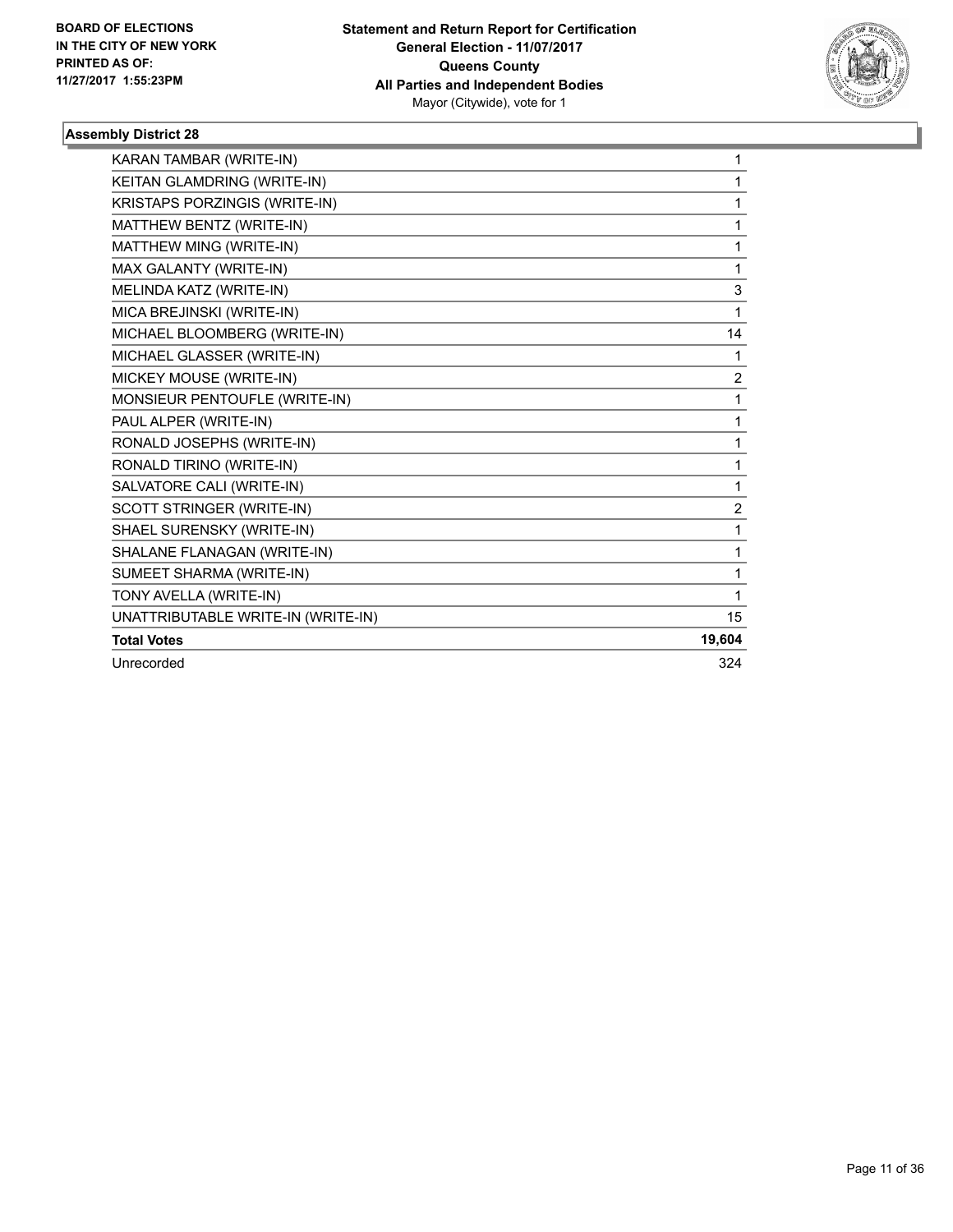

| <b>PUBLIC COUNTER</b>                                    | 18,702                  |
|----------------------------------------------------------|-------------------------|
| MANUALLY COUNTED EMERGENCY                               | 0                       |
| ABSENTEE / MILITARY                                      | 467                     |
| AFFIDAVIT                                                | 172                     |
| <b>Total Ballots</b>                                     | 19,341                  |
| Less - Inapplicable Federal/Special Presidential Ballots | 0                       |
| <b>Total Applicable Ballots</b>                          | 19,341                  |
| BILL DE BLASIO (DEMOCRATIC)                              | 17,244                  |
| NICOLE MALLIOTAKIS (REPUBLICAN)                          | 950                     |
| NICOLE MALLIOTAKIS (CONSERVATIVE)                        | 145                     |
| AKEEM BROWDER (GREEN)                                    | 194                     |
| BILL DE BLASIO (WORKING FAMILIES)                        | 368                     |
| SAL F. ALBANESE (REFORM)                                 | 95                      |
| BO DIETL (DUMP THE MAYOR)                                | 72                      |
| NICOLE MALLIOTAKIS (STOP DE BLASIO)                      | 26                      |
| AARON COMMEY (LIBERTARIAN)                               | 33                      |
| MICHAEL TOLKIN (SMART CITIES)                            | 31                      |
| BILL MURPHY (WRITE-IN)                                   | 1                       |
| BRANDON E. WILLIAMS (WRITE-IN)                           | 1                       |
| ERIC ULRICH (WRITE-IN)                                   | 1                       |
| HILLARY CLINTON (WRITE-IN)                               | $\overline{\mathbf{c}}$ |
| IRA J. NEEDLEMAN (WRITE-IN)                              | 1                       |
| JAINOOL RAMJOHN (WRITE-IN)                               | 1                       |
| JEHOVAH'S KINGDOM (WRITE-IN)                             | 1                       |
| JOSEPH LHOTA (WRITE-IN)                                  | 1                       |
| LEONARD DUVAL (WRITE-IN)                                 | 1                       |
| LETITIA JAMES (WRITE-IN)                                 | 1                       |
| MATHIEU JEAN PIERRE JR (WRITE-IN)                        | 1                       |
| OMOLOLA AJAO (WRITE-IN)                                  | 1                       |
| RON MEXICO (WRITE-IN)                                    | 1                       |
| UNATTRIBUTABLE WRITE-IN (WRITE-IN)                       | 6                       |
| WILLIAM THOMPSON (WRITE-IN)                              | 1                       |
| <b>Total Votes</b>                                       | 19,179                  |
| Unrecorded                                               | 162                     |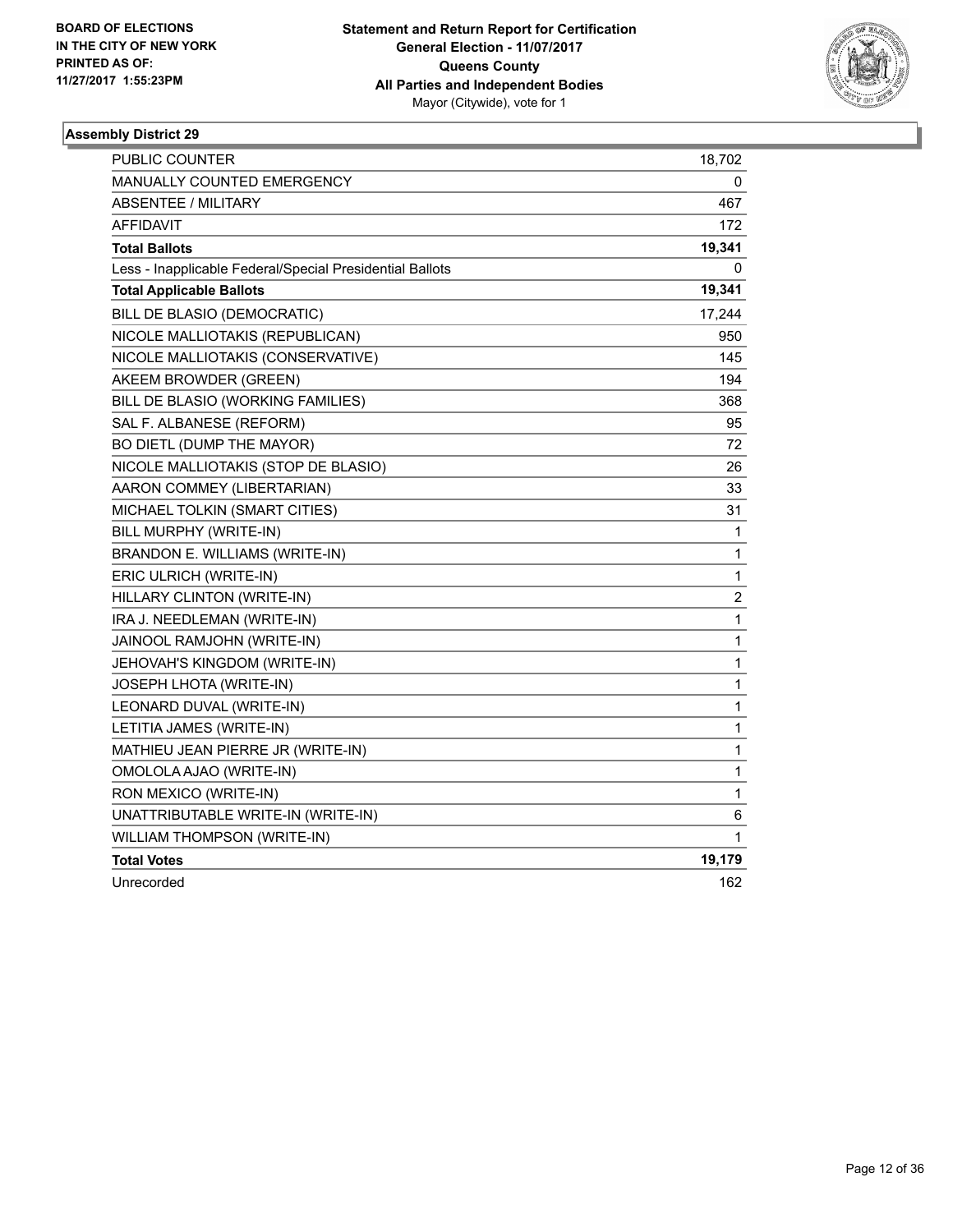

| <b>PUBLIC COUNTER</b>                                    | 17,607                  |
|----------------------------------------------------------|-------------------------|
| MANUALLY COUNTED EMERGENCY                               | 0                       |
| ABSENTEE / MILITARY                                      | 482                     |
| AFFIDAVIT                                                | 133                     |
| <b>Total Ballots</b>                                     | 18,222                  |
| Less - Inapplicable Federal/Special Presidential Ballots | 0                       |
| <b>Total Applicable Ballots</b>                          | 18,222                  |
| BILL DE BLASIO (DEMOCRATIC)                              | 7,159                   |
| NICOLE MALLIOTAKIS (REPUBLICAN)                          | 7,773                   |
| NICOLE MALLIOTAKIS (CONSERVATIVE)                        | 1,059                   |
| AKEEM BROWDER (GREEN)                                    | 221                     |
| BILL DE BLASIO (WORKING FAMILIES)                        | 603                     |
| SAL F. ALBANESE (REFORM)                                 | 440                     |
| BO DIETL (DUMP THE MAYOR)                                | 303                     |
| NICOLE MALLIOTAKIS (STOP DE BLASIO)                      | 134                     |
| AARON COMMEY (LIBERTARIAN)                               | 56                      |
| MICHAEL TOLKIN (SMART CITIES)                            | 196                     |
| ARANY GALUSKA (WRITE-IN)                                 | 1                       |
| BAXTER K-9 (WRITE-IN)                                    | 1                       |
| BETH MCLECHLAN (WRITE-IN)                                | 1                       |
| BILL CLINTON (WRITE-IN)                                  | 1                       |
| BILL MURAWSKY (WRITE-IN)                                 | 2                       |
| <b>BOB BENDER (WRITE-IN)</b>                             | 1                       |
| <b>BOB GANGI (WRITE-IN)</b>                              | 1                       |
| <b>BRADLEY WALLS (WRITE-IN)</b>                          | 3                       |
| CAROL KELLERMAN (WRITE-IN)                               | 1                       |
| CHRISTINE QUINN (WRITE-IN)                               | 3                       |
| DANA TORRISI (WRITE-IN)                                  | 1                       |
| DANIEL HODURSKI (WRITE-IN)                               | 1                       |
| DAVON LOMAX (WRITE-IN)                                   | 3                       |
| DEVON T. HENRY (WRITE-IN)                                | 1                       |
| DONNA FREDERICKSEN (WRITE-IN)                            | 1                       |
| ELIJAH HALPERN (WRITE-IN)                                | 1                       |
| ERIC GIOIA (WRITE-IN)                                    | 2                       |
| <b>GREGORY AMBROSINI (WRITE-IN)</b>                      | 1                       |
| HILLARY CLINTON (WRITE-IN)                               | $\overline{\mathbf{c}}$ |
| JENNIFER M. FRANKOLA (WRITE-IN)                          | $\overline{\mathbf{c}}$ |
| JIMMY MCMILLAN (WRITE-IN)                                | 1                       |
| JIMMY VAN BRAMER (WRITE-IN)                              | 6                       |
| JOE LHOTA (WRITE-IN)                                     | 1                       |
| JOHN LIU (WRITE-IN)                                      | 1                       |
| JOHN MCCAIN (WRITE-IN)                                   | 1                       |
| JOHN TAMBINI (WRITE-IN)                                  | 2                       |
| LAWRENCE BECKER (WRITE-IN)                               | 1                       |
| LOREN P. BUNDESEN (WRITE-IN)                             | 1                       |
| MARY B. O'HARA (WRITE-IN)                                | 1                       |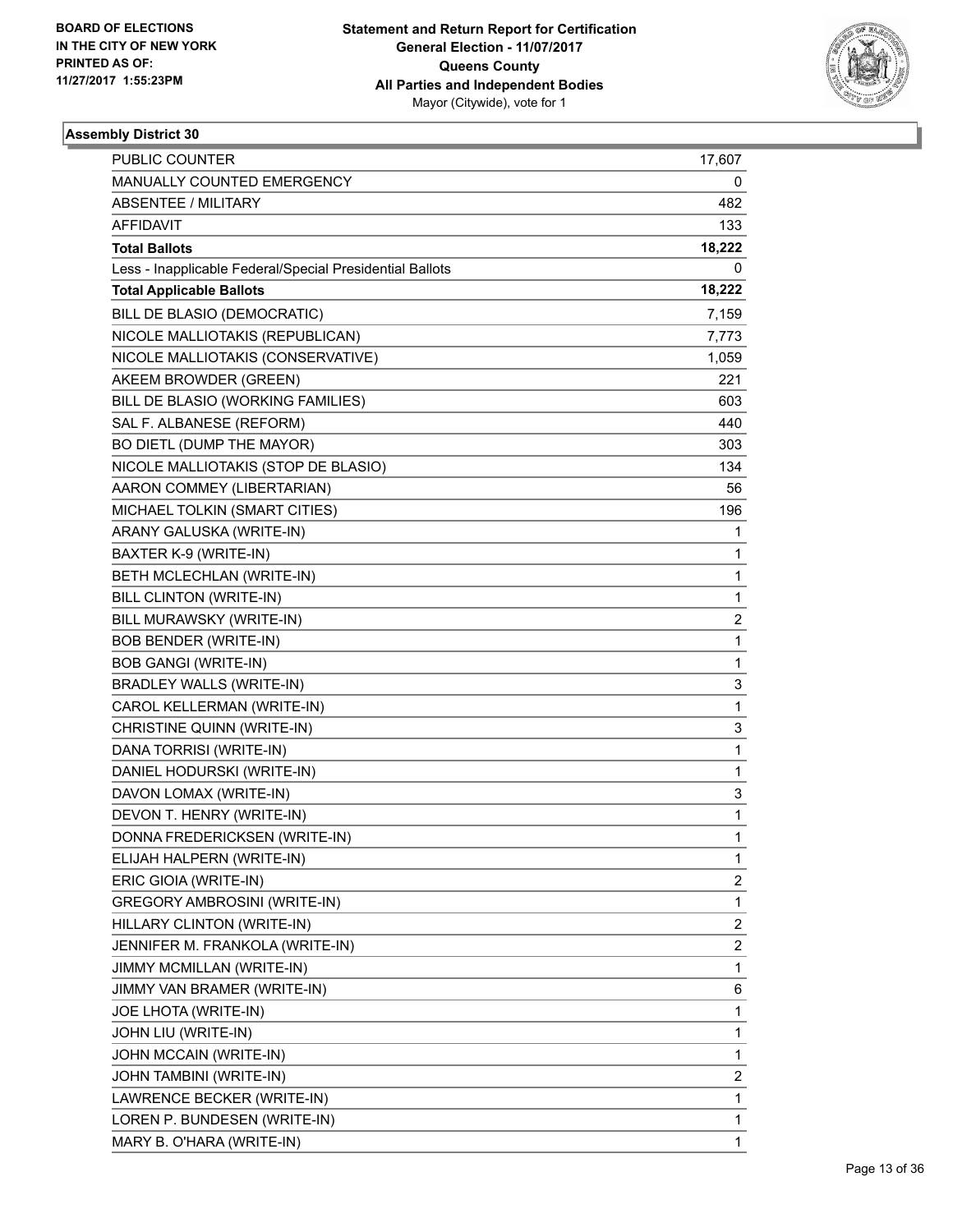

| MICHAEL BLOOMBERG (WRITE-IN)       | 7      |
|------------------------------------|--------|
| MICHELLE H. TAMAGAWKI (WRITE-IN)   |        |
| MICKEY MOUSE (WRITE-IN)            |        |
| NANCY CORONA (WRITE-IN)            |        |
| NATHANIEL RUTLEDGE (WRITE-IN)      |        |
| PATRICK ANNEY (WRITE-IN)           |        |
| RAY GAZER ESQ (WRITE-IN)           |        |
| RAY KELLY (WRITE-IN)               |        |
| ROBERT LIEBOWITZ (WRITE-IN)        |        |
| RUDY GIULIANI (WRITE-IN)           |        |
| SAMUEL I. RUBINSTEIN (WRITE-IN)    |        |
| SUSAN S. LEE (WRITE-IN)            |        |
| UNATTRIBUTABLE WRITE-IN (WRITE-IN) | 9      |
| WONDER WOMAN (WRITE-IN)            |        |
| YDARIS RODRIGUEZ (WRITE-IN)        |        |
| <b>Total Votes</b>                 | 18,018 |
| Unrecorded                         | 204    |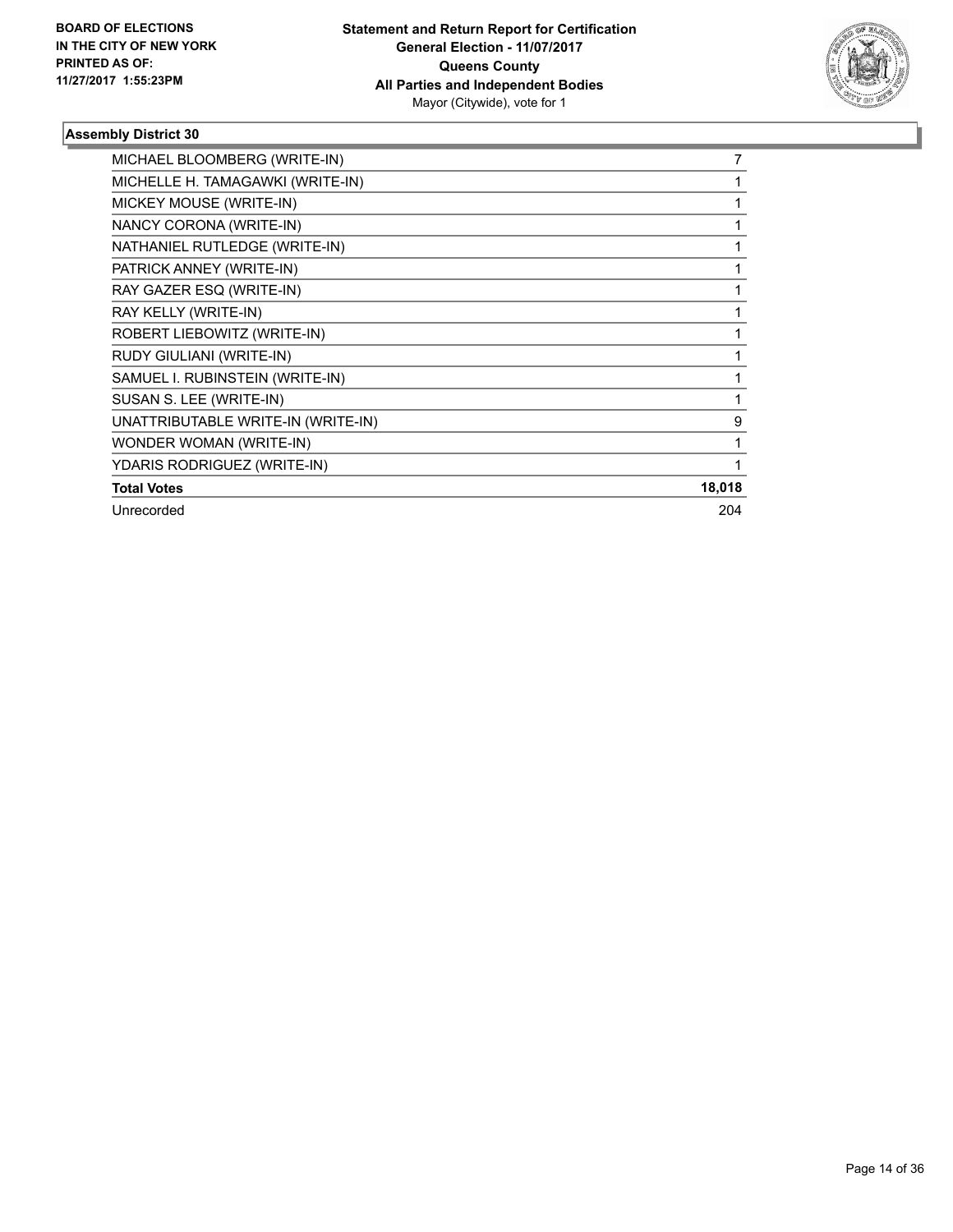

| PUBLIC COUNTER                                           | 12,442       |
|----------------------------------------------------------|--------------|
| <b>MANUALLY COUNTED EMERGENCY</b>                        | 1            |
| ABSENTEE / MILITARY                                      | 320          |
| <b>AFFIDAVIT</b>                                         | 150          |
| <b>Total Ballots</b>                                     | 12,913       |
| Less - Inapplicable Federal/Special Presidential Ballots | 0            |
| <b>Total Applicable Ballots</b>                          | 12,913       |
| BILL DE BLASIO (DEMOCRATIC)                              | 10,593       |
| NICOLE MALLIOTAKIS (REPUBLICAN)                          | 1,318        |
| NICOLE MALLIOTAKIS (CONSERVATIVE)                        | 183          |
| AKEEM BROWDER (GREEN)                                    | 128          |
| BILL DE BLASIO (WORKING FAMILIES)                        | 283          |
| SAL F. ALBANESE (REFORM)                                 | 107          |
| BO DIETL (DUMP THE MAYOR)                                | 85           |
| NICOLE MALLIOTAKIS (STOP DE BLASIO)                      | 22           |
| AARON COMMEY (LIBERTARIAN)                               | 24           |
| MICHAEL TOLKIN (SMART CITIES)                            | 54           |
| ABISOYE OHORUNTOBA (WRITE-IN)                            | 1            |
| ALAN KATEMAN (WRITE-IN)                                  | 1            |
| ALLAN JENNINGS JR (WRITE-IN)                             | 1            |
| BERNIE SANDERS (WRITE-IN)                                | 1            |
| CHARLES BARRON (WRITE-IN)                                | $\mathbf{1}$ |
| DAFFY DUCK (WRITE-IN)                                    | 1            |
| HARRY TORRES (WRITE-IN)                                  | 1            |
| JENNIFER M. SCHIAVONE (WRITE-IN)                         | 1            |
| JOE BIDEN (WRITE-IN)                                     | 1            |
| LETITIA JAMES (WRITE-IN)                                 | 1            |
| PETER L. DONAHUE (WRITE-IN)                              | 1            |
| RALPH NORTHAM (WRITE-IN)                                 | $\mathbf{1}$ |
| ROBBIE GOSINE (WRITE-IN)                                 | 1            |
| ROBERT DUNPHY (WRITE-IN)                                 | $\mathbf{1}$ |
| UNATTRIBUTABLE WRITE-IN (WRITE-IN)                       | 3            |
| WILLIAM K. CLARK (WRITE-IN)                              | $\mathbf{1}$ |
| <b>Total Votes</b>                                       | 12,815       |
| Unrecorded                                               | 98           |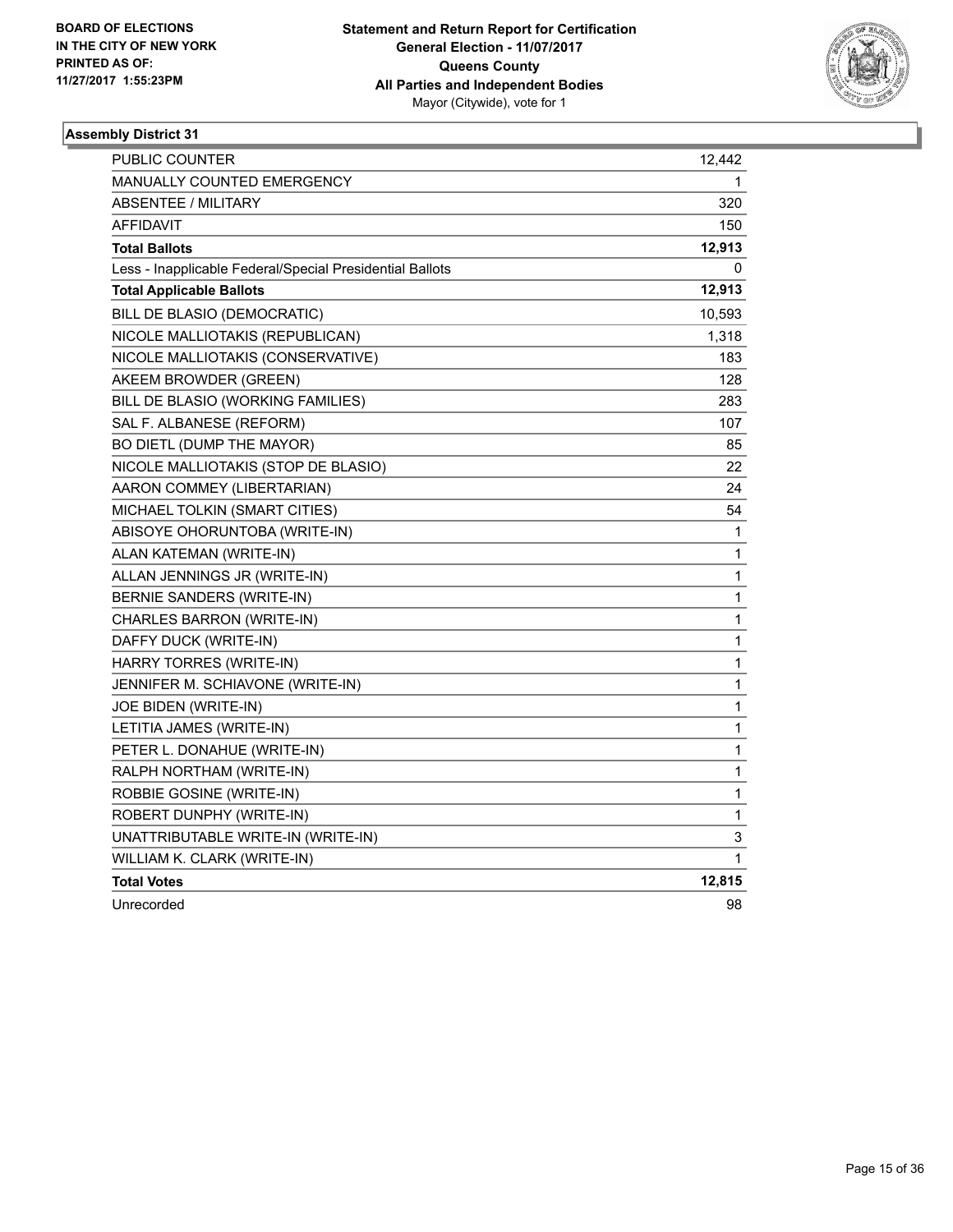

| <b>PUBLIC COUNTER</b>                                    | 17,110       |
|----------------------------------------------------------|--------------|
| MANUALLY COUNTED EMERGENCY                               | 0            |
| <b>ABSENTEE / MILITARY</b>                               | 434          |
| <b>AFFIDAVIT</b>                                         | 168          |
| <b>Total Ballots</b>                                     | 17,712       |
| Less - Inapplicable Federal/Special Presidential Ballots | 0            |
| <b>Total Applicable Ballots</b>                          | 17,712       |
| BILL DE BLASIO (DEMOCRATIC)                              | 15,896       |
| NICOLE MALLIOTAKIS (REPUBLICAN)                          | 693          |
| NICOLE MALLIOTAKIS (CONSERVATIVE)                        | 133          |
| AKEEM BROWDER (GREEN)                                    | 178          |
| BILL DE BLASIO (WORKING FAMILIES)                        | 397          |
| SAL F. ALBANESE (REFORM)                                 | 91           |
| BO DIETL (DUMP THE MAYOR)                                | 69           |
| NICOLE MALLIOTAKIS (STOP DE BLASIO)                      | 15           |
| AARON COMMEY (LIBERTARIAN)                               | 25           |
| MICHAEL TOLKIN (SMART CITIES)                            | 37           |
| <b>BOB GANGI (WRITE-IN)</b>                              | 1            |
| <b>BUTLER RICHARD (WRITE-IN)</b>                         | 1            |
| CRAIG EUGENE BOYER (WRITE-IN)                            | 1            |
| DANEEK MILLER (WRITE-IN)                                 | $\mathbf{1}$ |
| DARRELL VAUGHN (WRITE-IN)                                | 1            |
| ERROL LOUIS (WRITE-IN)                                   | 1            |
| JAHI ROSE (WRITE-IN)                                     | 1            |
| JESUS CHRIST (WRITE-IN)                                  | $\mathbf{1}$ |
| LORD YODA (WRITE-IN)                                     | $\mathbf{1}$ |
| <b>OSBORNE HART (WRITE-IN)</b>                           | 1            |
| PHIL MURPHY (WRITE-IN)                                   | 1            |
| ROBBIE GOSINE (WRITE-IN)                                 | 1            |
| SHARWAIN A. BENN (WRITE-IN)                              | 1            |
| UNATTRIBUTABLE WRITE-IN (WRITE-IN)                       | 4            |
| UNCOUNTED WRITE-IN PER STATUTE (WRITE-IN)                | 1            |
| <b>Total Votes</b>                                       | 17,552       |
| Unrecorded                                               | 160          |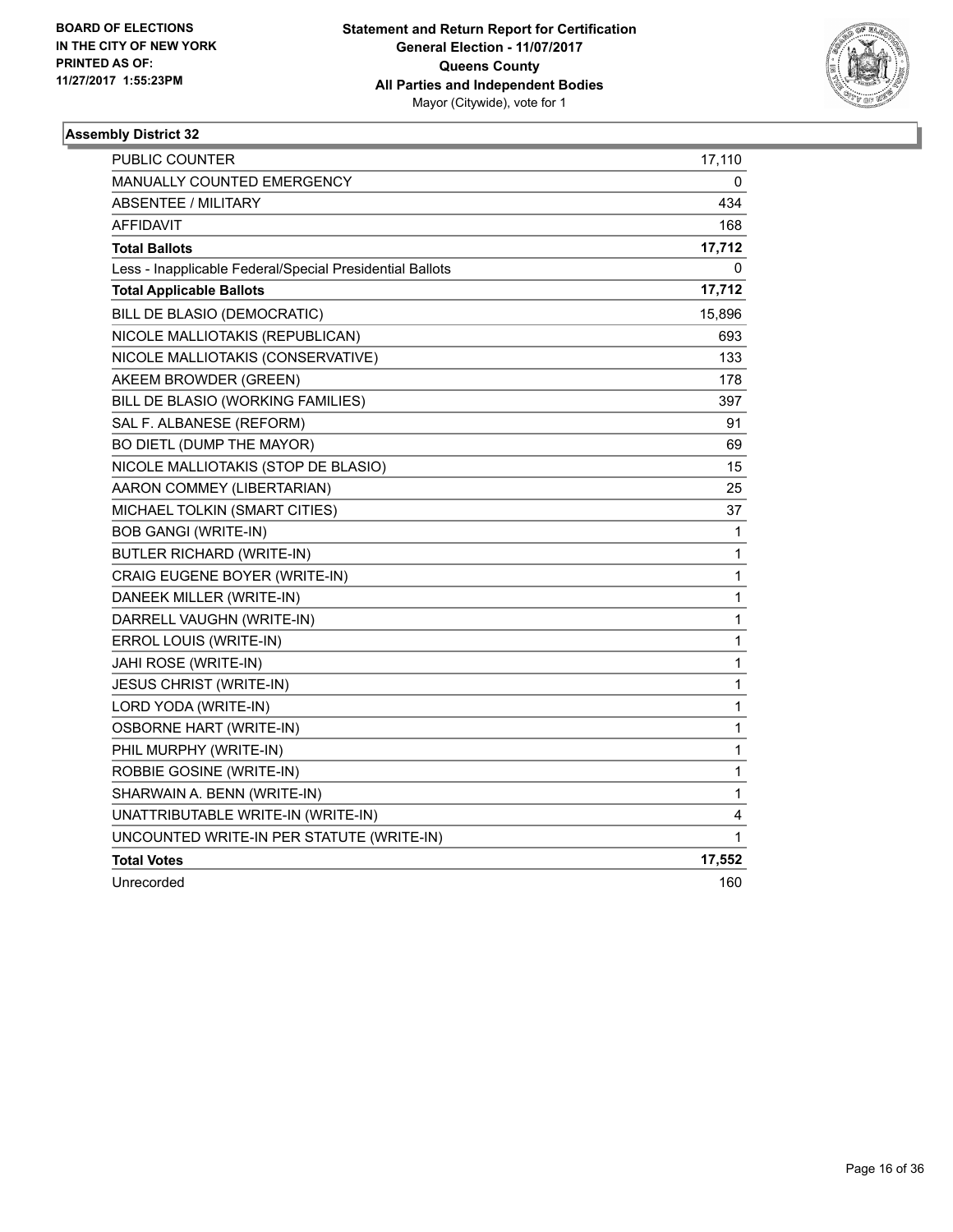

| PUBLIC COUNTER                                           | 21,009                  |
|----------------------------------------------------------|-------------------------|
| MANUALLY COUNTED EMERGENCY                               | 6                       |
| ABSENTEE / MILITARY                                      | 473                     |
| AFFIDAVIT                                                | 173                     |
| <b>Total Ballots</b>                                     | 21,661                  |
| Less - Inapplicable Federal/Special Presidential Ballots | 0                       |
| <b>Total Applicable Ballots</b>                          | 21,661                  |
| BILL DE BLASIO (DEMOCRATIC)                              | 16,683                  |
| NICOLE MALLIOTAKIS (REPUBLICAN)                          | 3,031                   |
| NICOLE MALLIOTAKIS (CONSERVATIVE)                        | 545                     |
| AKEEM BROWDER (GREEN)                                    | 218                     |
| BILL DE BLASIO (WORKING FAMILIES)                        | 421                     |
| SAL F. ALBANESE (REFORM)                                 | 168                     |
| BO DIETL (DUMP THE MAYOR)                                | 165                     |
| NICOLE MALLIOTAKIS (STOP DE BLASIO)                      | 74                      |
| AARON COMMEY (LIBERTARIAN)                               | 30                      |
| MICHAEL TOLKIN (SMART CITIES)                            | 81                      |
| AARON JUDGE (WRITE-IN)                                   | 1                       |
| ALTON MADDOX (WRITE-IN)                                  | 1                       |
| BARRY GREENSPAN (WRITE-IN)                               | 1                       |
| CHARLES BARRON (WRITE-IN)                                | 1                       |
| CHARLTON D'SOUZA (WRITE-IN)                              | 1                       |
| CHEDOZE CHEYERE (WRITE-IN)                               | 1                       |
| CHRISTINA CROCKER (WRITE-IN)                             | 1                       |
| DONALD TRUMP (WRITE-IN)                                  | 1                       |
| <b>GENEVA ADAMS (WRITE-IN)</b>                           | 1                       |
| HARRY VEE (WRITE-IN)                                     | 1                       |
| HENRY SELDAN (WRITE-IN)                                  | 1                       |
| JUMAANE WILLIAMS (WRITE-IN)                              | 1                       |
| LETITIA JONES (WRITE-IN)                                 | 1                       |
| MICHAEL BLOOMBERG (WRITE-IN)                             | 3                       |
| MICKEY MOUSE (WRITE-IN)                                  | $\overline{2}$          |
| NANTASHA WILLIAMS (WRITE-IN)                             | 1                       |
| PHILLIP SCOTT (WRITE-IN)                                 | 1                       |
| ROBBIE GOSINE (WRITE-IN)                                 | $\overline{\mathbf{c}}$ |
| SHAHANA HANIF (WRITE-IN)                                 | 1                       |
| UNATTRIBUTABLE WRITE-IN (WRITE-IN)                       | 7                       |
| VICKY BARRIOS NEWSOM (WRITE-IN)                          | 1                       |
| WAYNE ANDERSON (WRITE-IN)                                | 1                       |
| ZESHAAN NAGUI (WRITE-IN)                                 | 1.                      |
| <b>Total Votes</b>                                       | 21,449                  |
| Unrecorded                                               | 212                     |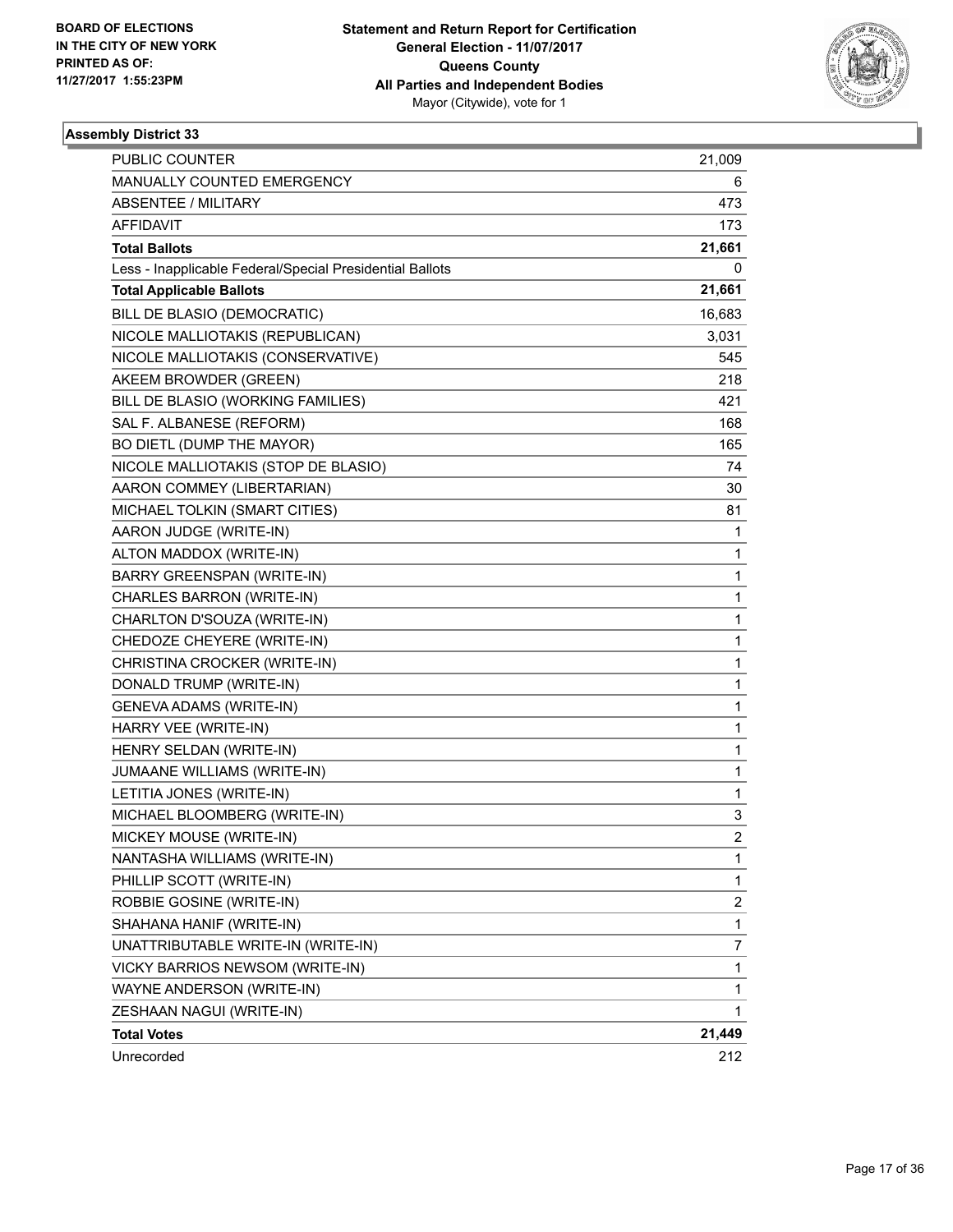

| <b>PUBLIC COUNTER</b>                                    | 10,767 |
|----------------------------------------------------------|--------|
| MANUALLY COUNTED EMERGENCY                               | 0      |
| <b>ABSENTEE / MILITARY</b>                               | 261    |
| AFFIDAVIT                                                | 124    |
| <b>Total Ballots</b>                                     | 11,152 |
| Less - Inapplicable Federal/Special Presidential Ballots | 0      |
| <b>Total Applicable Ballots</b>                          | 11,152 |
| BILL DE BLASIO (DEMOCRATIC)                              | 7,221  |
| NICOLE MALLIOTAKIS (REPUBLICAN)                          | 2,257  |
| NICOLE MALLIOTAKIS (CONSERVATIVE)                        | 303    |
| AKEEM BROWDER (GREEN)                                    | 168    |
| BILL DE BLASIO (WORKING FAMILIES)                        | 528    |
| SAL F. ALBANESE (REFORM)                                 | 237    |
| BO DIETL (DUMP THE MAYOR)                                | 100    |
| NICOLE MALLIOTAKIS (STOP DE BLASIO)                      | 45     |
| AARON COMMEY (LIBERTARIAN)                               | 24     |
| MICHAEL TOLKIN (SMART CITIES)                            | 126    |
| <b>BILL CLINTON (WRITE-IN)</b>                           | 1      |
| <b>BOB GANGI (WRITE-IN)</b>                              | 1      |
| CAROL BELLAMY (WRITE-IN)                                 | 1      |
| DAN GARODUNCH (WRITE-IN)                                 | 1      |
| DANIEL Y SHIN (WRITE-IN)                                 | 1      |
| DANNY DRUMON (WRITE-IN)                                  | 1      |
| DAVID BERGENFELD (WRITE-IN)                              | 1      |
| ERIN J. BARR (WRITE-IN)                                  | 1      |
| GALE BREWER (WRITE-IN)                                   | 1      |
| <b>IREAN HAQUE (WRITE-IN)</b>                            | 1      |
| JAMES R. MCMANUS (WRITE-IN)                              | 1      |
| MARSHALL TARLEY (WRITE-IN)                               | 1      |
| MICHAEL BLOOMBERG (WRITE-IN)                             | 3      |
| MICHAEL KORN (WRITE-IN)                                  | 1      |
| MICKEY MOUSE (WRITE-IN)                                  | 1      |
| MIKE DI PRIMA (WRITE-IN)                                 | 1      |
| PREET BHARARA (WRITE-IN)                                 | 1      |
| RAMARLEY GRAHAM (WRITE-IN)                               | 1      |
| RAYMOND T. FRIAS (WRITE-IN)                              | 1      |
| THOMAS P. SULLIVAN (WRITE-IN)                            | 1      |
| UNATTRIBUTABLE WRITE-IN (WRITE-IN)                       | 9      |
| <b>Total Votes</b>                                       | 11,040 |
| Unrecorded                                               | 112    |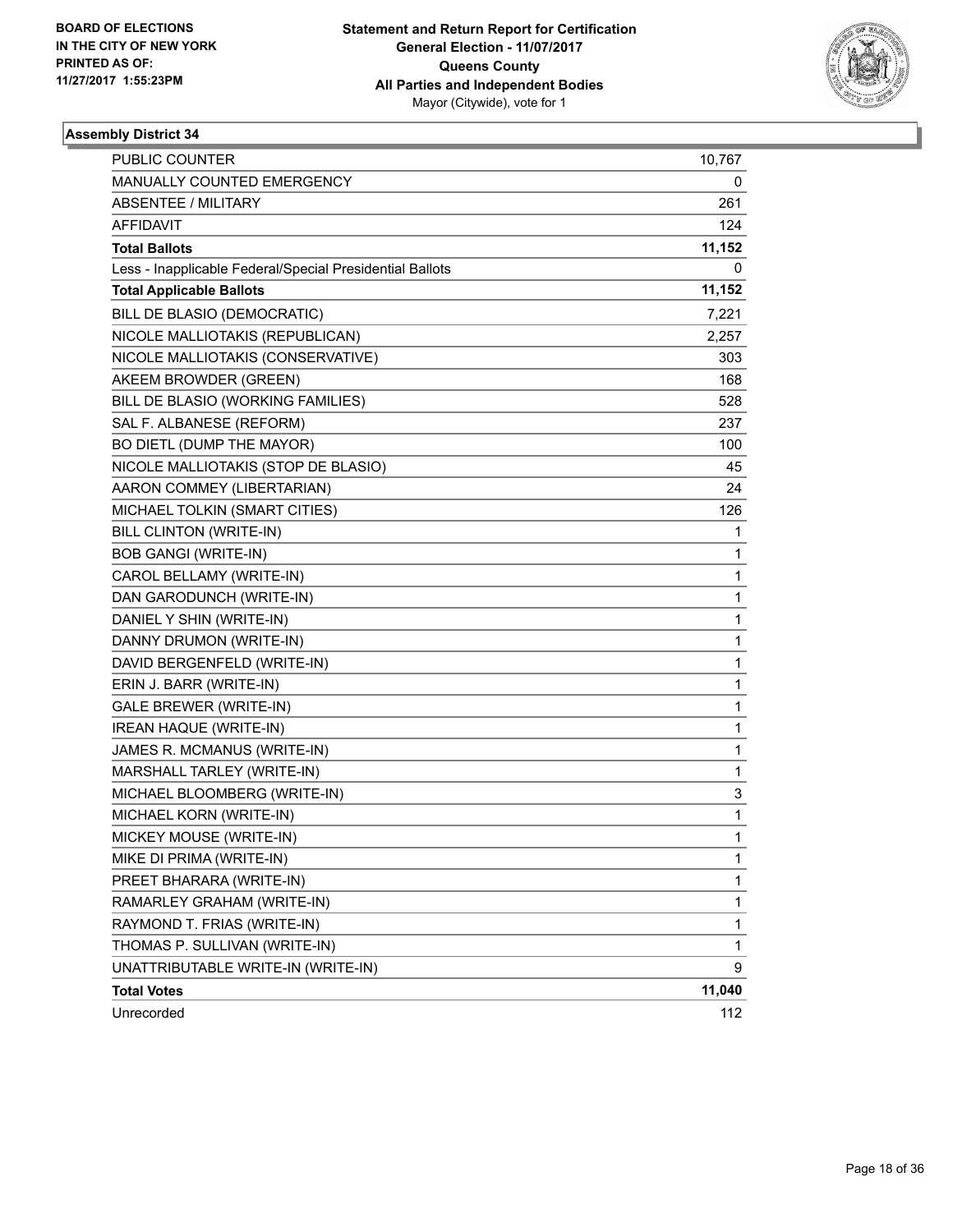

| PUBLIC COUNTER                                           | 9,131        |
|----------------------------------------------------------|--------------|
| <b>MANUALLY COUNTED EMERGENCY</b>                        | 0            |
| ABSENTEE / MILITARY                                      | 371          |
| <b>AFFIDAVIT</b>                                         | 70           |
| <b>Total Ballots</b>                                     | 9,572        |
| Less - Inapplicable Federal/Special Presidential Ballots | 0            |
| <b>Total Applicable Ballots</b>                          | 9,572        |
| BILL DE BLASIO (DEMOCRATIC)                              | 7,039        |
| NICOLE MALLIOTAKIS (REPUBLICAN)                          | 1,600        |
| NICOLE MALLIOTAKIS (CONSERVATIVE)                        | 193          |
| AKEEM BROWDER (GREEN)                                    | 93           |
| BILL DE BLASIO (WORKING FAMILIES)                        | 220          |
| SAL F. ALBANESE (REFORM)                                 | 114          |
| BO DIETL (DUMP THE MAYOR)                                | 55           |
| NICOLE MALLIOTAKIS (STOP DE BLASIO)                      | 33           |
| AARON COMMEY (LIBERTARIAN)                               | 17           |
| MICHAEL TOLKIN (SMART CITIES)                            | 71           |
| ANDREW CUOMO (WRITE-IN)                                  | 1            |
| BARACK OBAMA (WRITE-IN)                                  | 1            |
| CHRISTINE QUINN (WRITE-IN)                               | 1            |
| HILLARY CLINTON (WRITE-IN)                               | 1            |
| JOHN VERCO (WRITE-IN)                                    | $\mathbf{1}$ |
| LADY GAGA (WRITE-IN)                                     | 1            |
| MARK J. BIBLIS (WRITE-IN)                                | 1            |
| MICHAEL BLOOMBERG (WRITE-IN)                             | 1            |
| MICHELLE OBAMA (WRITE-IN)                                | 1            |
| NIKOL SMITH (WRITE-IN)                                   | 1            |
| ROBBIE GOSINE (WRITE-IN)                                 | 1            |
| SAM GALANTY (WRITE-IN)                                   | 1            |
| SCOTT STRINGER (WRITE-IN)                                | 1            |
| UNATTRIBUTABLE WRITE-IN (WRITE-IN)                       | 8            |
| VICTORIA PITCHFORD (WRITE-IN)                            | 1            |
| WHOOPI GOLDBERG (WRITE-IN)                               | 1            |
| <b>Total Votes</b>                                       | 9,458        |
| Unrecorded                                               | 114          |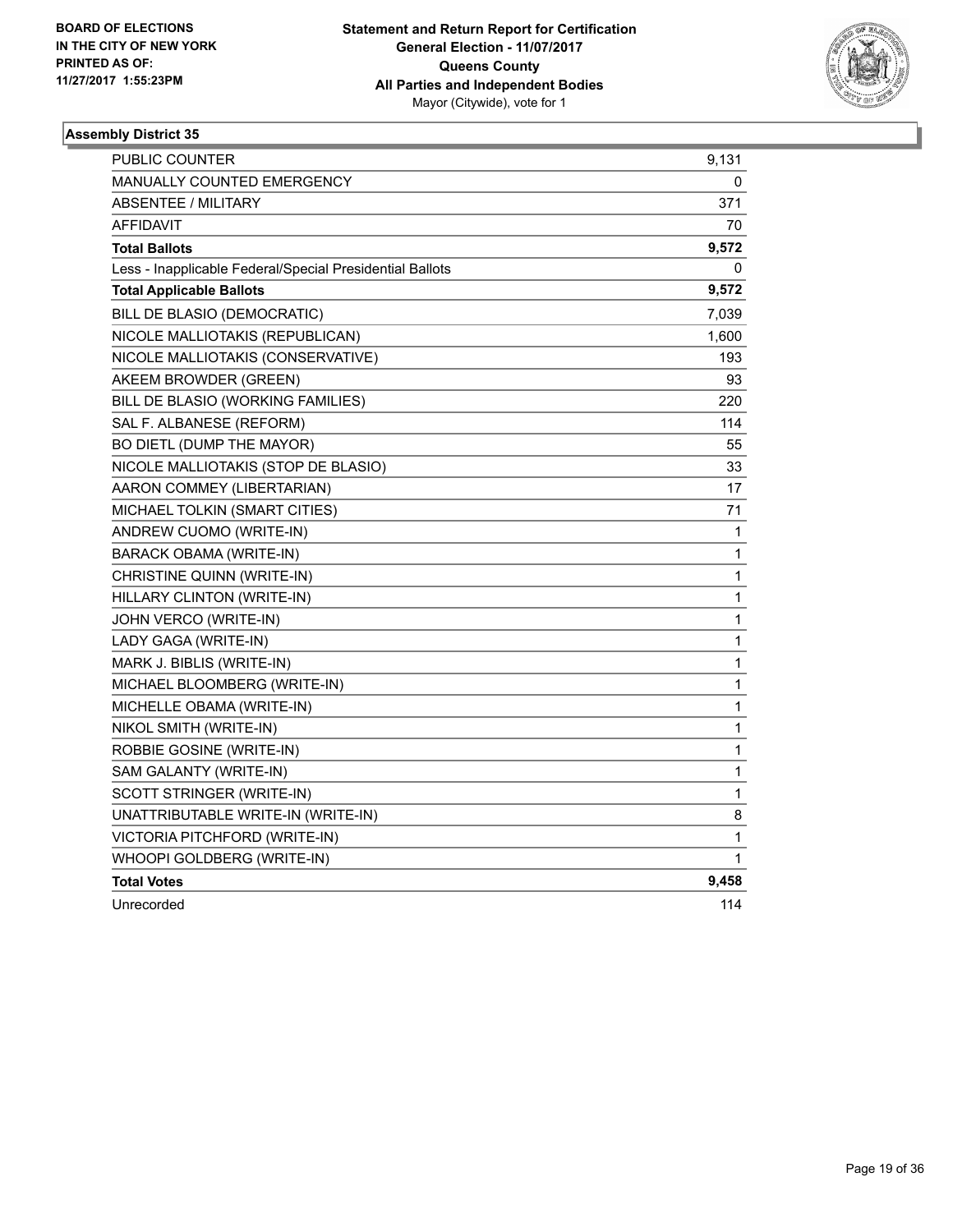

| <b>PUBLIC COUNTER</b>                                    | 18,085 |
|----------------------------------------------------------|--------|
| MANUALLY COUNTED EMERGENCY                               | 0      |
| <b>ABSENTEE / MILITARY</b>                               | 311    |
| AFFIDAVIT                                                | 258    |
| <b>Total Ballots</b>                                     | 18,654 |
| Less - Inapplicable Federal/Special Presidential Ballots | 0      |
| <b>Total Applicable Ballots</b>                          | 18,654 |
| BILL DE BLASIO (DEMOCRATIC)                              | 9,837  |
| NICOLE MALLIOTAKIS (REPUBLICAN)                          | 5,349  |
| NICOLE MALLIOTAKIS (CONSERVATIVE)                        | 634    |
| AKEEM BROWDER (GREEN)                                    | 320    |
| BILL DE BLASIO (WORKING FAMILIES)                        | 1,074  |
| SAL F. ALBANESE (REFORM)                                 | 485    |
| BO DIETL (DUMP THE MAYOR)                                | 169    |
| NICOLE MALLIOTAKIS (STOP DE BLASIO)                      | 102    |
| AARON COMMEY (LIBERTARIAN)                               | 62     |
| MICHAEL TOLKIN (SMART CITIES)                            | 330    |
| <b>ACHILLES BEAGLE (WRITE-IN)</b>                        | 1      |
| ANDREW CUOMO (WRITE-IN)                                  | 1      |
| ANDREW S. COHEN (WRITE-IN)                               | 1      |
| <b>BARACK OBAMA (WRITE-IN)</b>                           | 1      |
| CARMEN VELASQUEZ (WRITE-IN)                              | 1      |
| CHRISTINE QUINN (WRITE-IN)                               | 7      |
| COSTA CONSTANTINIDES (WRITE-IN)                          | 3      |
| DANIEL GARODNICK (WRITE-IN)                              | 1      |
| DANIELLE DESTEFFANO (WRITE-IN)                           | 1      |
| DONALD TRUMP (WRITE-IN)                                  | 1      |
| EDWARD D. BUCKLAND (WRITE-IN)                            | 1      |
| ELENA MAROULLETI (WRITE-IN)                              | 1      |
| EVA MOSKOWITZ (WRITE-IN)                                 | 1      |
| <b>GOLDIE WILSON (WRITE-IN)</b>                          | 1      |
| HILLARY CLINTON (WRITE-IN)                               | 8      |
| HOWARD STERN (WRITE-IN)                                  | 1      |
| IRMA RODRIGUEZ (WRITE-IN)                                | 1      |
| JAMES BURAN (WRITE-IN)                                   | 2      |
| JAMES G. CONROY (WRITE-IN)                               | 1      |
| JIMMY MCMILLAN (WRITE-IN)                                | 1      |
| JIMMY VAN BRAMER (WRITE-IN)                              | 1      |
| JOSEPH PETRONIO (WRITE-IN)                               | 1      |
| JUAN DIDION (WRITE-IN)                                   | 1      |
| KEVIN SHEEKEY (WRITE-IN)                                 | 1      |
| KRISTA STAROPOLI (WRITE-IN)                              | 1      |
| KROI DUSHKU BEZHANI (WRITE-IN)                           | 1      |
| LETITIA JAMES (WRITE-IN)                                 | 1      |
| LINDA ROSENTHAL (WRITE-IN)                               | 1      |
| MICHAEL BLOOMBERG (WRITE-IN)                             | 14     |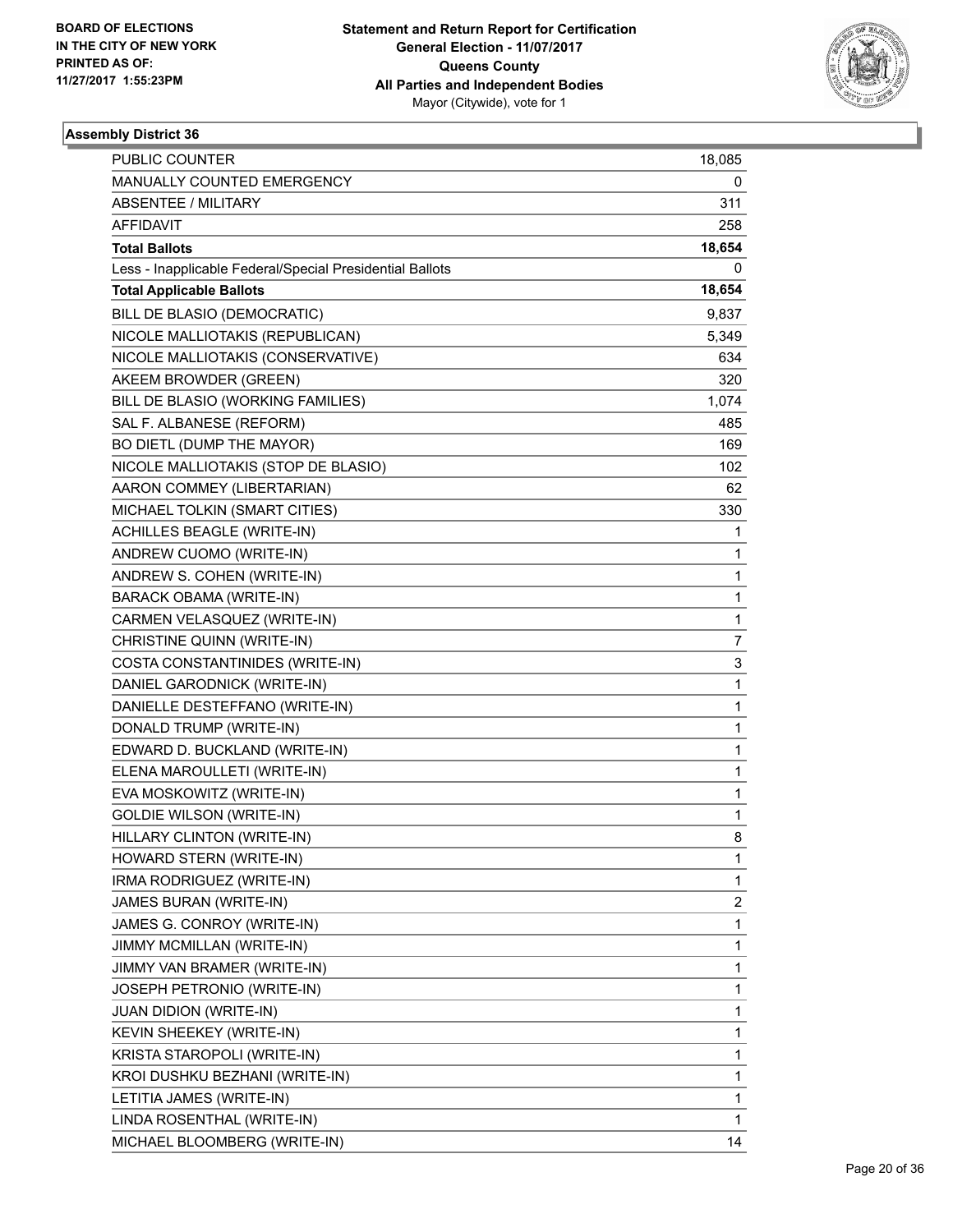

| MICHAEL CAVAGNARO (WRITE-IN)       |        |
|------------------------------------|--------|
| MONIKA WILCOX (WRITE-IN)           |        |
| <b>OSBORNE HART (WRITE-IN)</b>     |        |
| PETER F. VALLONE SR (WRITE-IN)     | 1      |
| PREET BHARARA (WRITE-IN)           | 3      |
| RICHARD DELGADO (WRITE-IN)         |        |
| SAMANTHA BEE (WRITE-IN)            |        |
| SANDRA DAY O'CONNOR (WRITE-IN)     |        |
| SHOLA OLATOYE (WRITE-IN)           |        |
| SPONGEBOB SQUAREPANTS (WRITE-IN)   |        |
| UNATTRIBUTABLE WRITE-IN (WRITE-IN) | 12     |
| VIVIAN ORLEAN (WRITE-IN)           |        |
| WILLIAM C.RUDIN (WRITE-IN)         |        |
| YUSEF ABDUS SALAAM (WRITE-IN)      |        |
| ZUKO ZUKOFSKI (WRITE-IN)           |        |
| <b>Total Votes</b>                 | 18,448 |
| Unrecorded                         | 206    |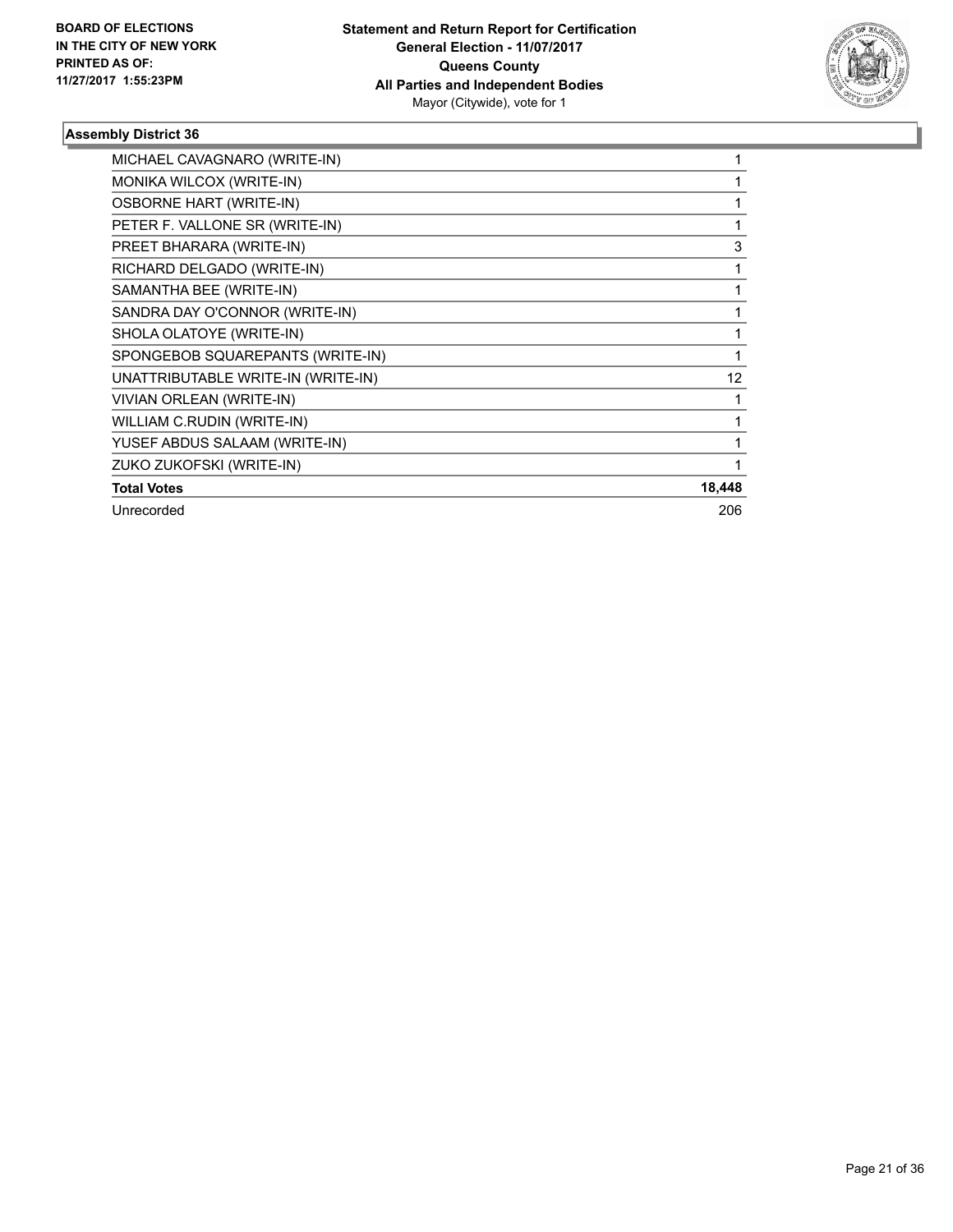

| <b>PUBLIC COUNTER</b>                                    | 15,803         |
|----------------------------------------------------------|----------------|
| MANUALLY COUNTED EMERGENCY                               | 6              |
| <b>ABSENTEE / MILITARY</b>                               | 272            |
| <b>AFFIDAVIT</b>                                         | 227            |
| <b>Total Ballots</b>                                     | 16,308         |
| Less - Inapplicable Federal/Special Presidential Ballots | 0              |
| <b>Total Applicable Ballots</b>                          | 16,308         |
| BILL DE BLASIO (DEMOCRATIC)                              | 10,141         |
| NICOLE MALLIOTAKIS (REPUBLICAN)                          | 3,246          |
| NICOLE MALLIOTAKIS (CONSERVATIVE)                        | 455            |
| AKEEM BROWDER (GREEN)                                    | 280            |
| BILL DE BLASIO (WORKING FAMILIES)                        | 965            |
| SAL F. ALBANESE (REFORM)                                 | 428            |
| BO DIETL (DUMP THE MAYOR)                                | 170            |
| NICOLE MALLIOTAKIS (STOP DE BLASIO)                      | 66             |
| AARON COMMEY (LIBERTARIAN)                               | 70             |
| MICHAEL TOLKIN (SMART CITIES)                            | 214            |
| AIMEE YANEK (WRITE-IN)                                   | 1              |
| ALLYSON LYNCH (WRITE-IN)                                 | 2              |
| ANDREW Q. KOLLER (WRITE-IN)                              | 2              |
| <b>BART SIMPSON (WRITE-IN)</b>                           | 1              |
| BARTHOLOMEW ALLEN (WRITE-IN)                             | 1              |
| BRAD LANDER (WRITE-IN)                                   | 1              |
| BRIAN BARNWELL (WRITE-IN)                                | 1              |
| BRIAN YANELA (WRITE-IN)                                  | 1              |
| BRUNO GREENBERG (WRITE-IN)                               | 1              |
| CHARLES MONTGOMERY BYRNES (WRITE-IN)                     | 1              |
| CHRISTINE QUINN (WRITE-IN)                               | 2              |
| DANIELLE LEVINE (WRITE-IN)                               | 1              |
| DAVON LEMAX (WRITE-IN)                                   | 1              |
| DAVON LOMAX (WRITE-IN)                                   | 2              |
| DEXTER BURBRIDGE (WRITE-IN)                              | $\overline{2}$ |
| DONATHAN SALKAIN (WRITE-IN)                              | 1              |
| EUGENE RHEE (WRITE-IN)                                   | 1              |
| EVE C. GUILLERGAN (WRITE-IN)                             | 2              |
| FRANK FAILLA (WRITE-IN)                                  | 1              |
| GARY M. BROWN (WRITE-IN)                                 | 1              |
| HILLARY CLINTON (WRITE-IN)                               | 1              |
| ILANA GLAZER (WRITE-IN)                                  | 1              |
| JAMES LOWERY (WRITE-IN)                                  | 1              |
| JAMES P MOORE (WRITE-IN)                                 | 1              |
| JEREMY LIN (WRITE-IN)                                    | 1              |
| JIMMY MCMILLAN (WRITE-IN)                                | 2              |
| JIMMY VAN BRAMER (WRITE-IN)                              | 3              |
| JOE PIG (WRITE-IN)                                       | 1              |
| JOHN KASIC (WRITE-IN)                                    | 1              |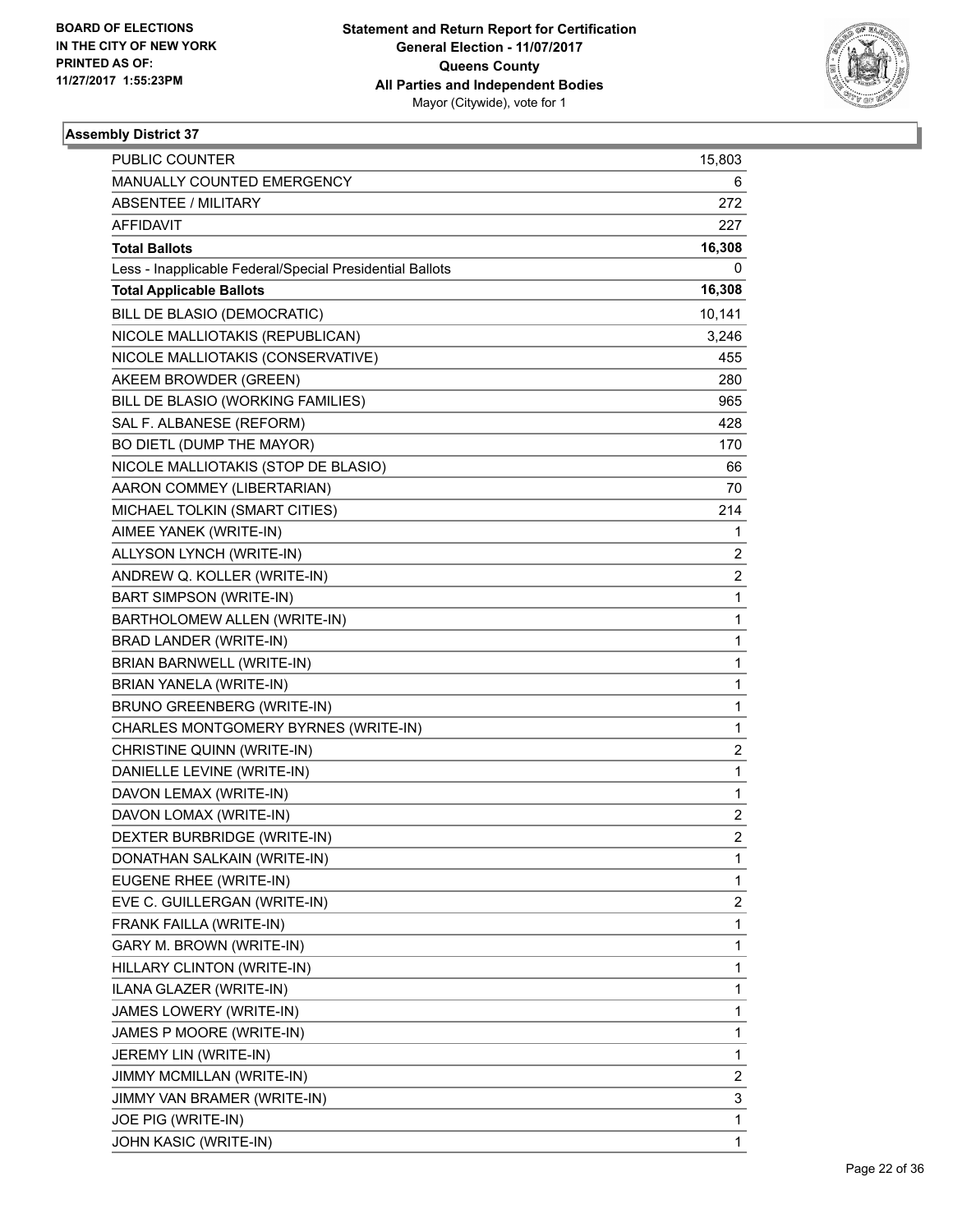

| JOHNNY PORKPIE (WRITE-IN)                  | 1      |
|--------------------------------------------|--------|
| KATHELEEN SEAN POLS (WRITE-IN)             | 1      |
| LILLIAN FREDERICK (WRITE-IN)               | 1      |
| MADONNA LOUISE VERONICA CICCONE (WRITE-IN) | 1      |
| MARLOWE PARAISO (WRITE-IN)                 | 1      |
| MELISSA ORLANDO (WRITE-IN)                 | 1      |
| MICHAEL BLOOMBERG (WRITE-IN)               | 7      |
| MICHELLE LEDERMAN (WRITE-IN)               | 2      |
| NORMAN AREVALO (WRITE-IN)                  | 1      |
| PAUL E LEWIS III (WRITE-IN)                | 1      |
| PETER WERTHEIM (WRITE-IN)                  | 1      |
| RANDY MASTRO (WRITE-IN)                    | 1      |
| SCOTT STRINGER (WRITE-IN)                  | 1      |
| THEODORE CHUM CHUM (WRITE-IN)              | 1      |
| TIMOTHY ALAN BOLBROCK (WRITE-IN)           | 1      |
| UNATTRIBUTABLE WRITE-IN (WRITE-IN)         | 15     |
| WALTER N. IWACHIU (WRITE-IN)               | 1      |
| WILLIAM THOMPSON (WRITE-IN)                | 1      |
| <b>Total Votes</b>                         | 16,112 |
| Unrecorded                                 | 196    |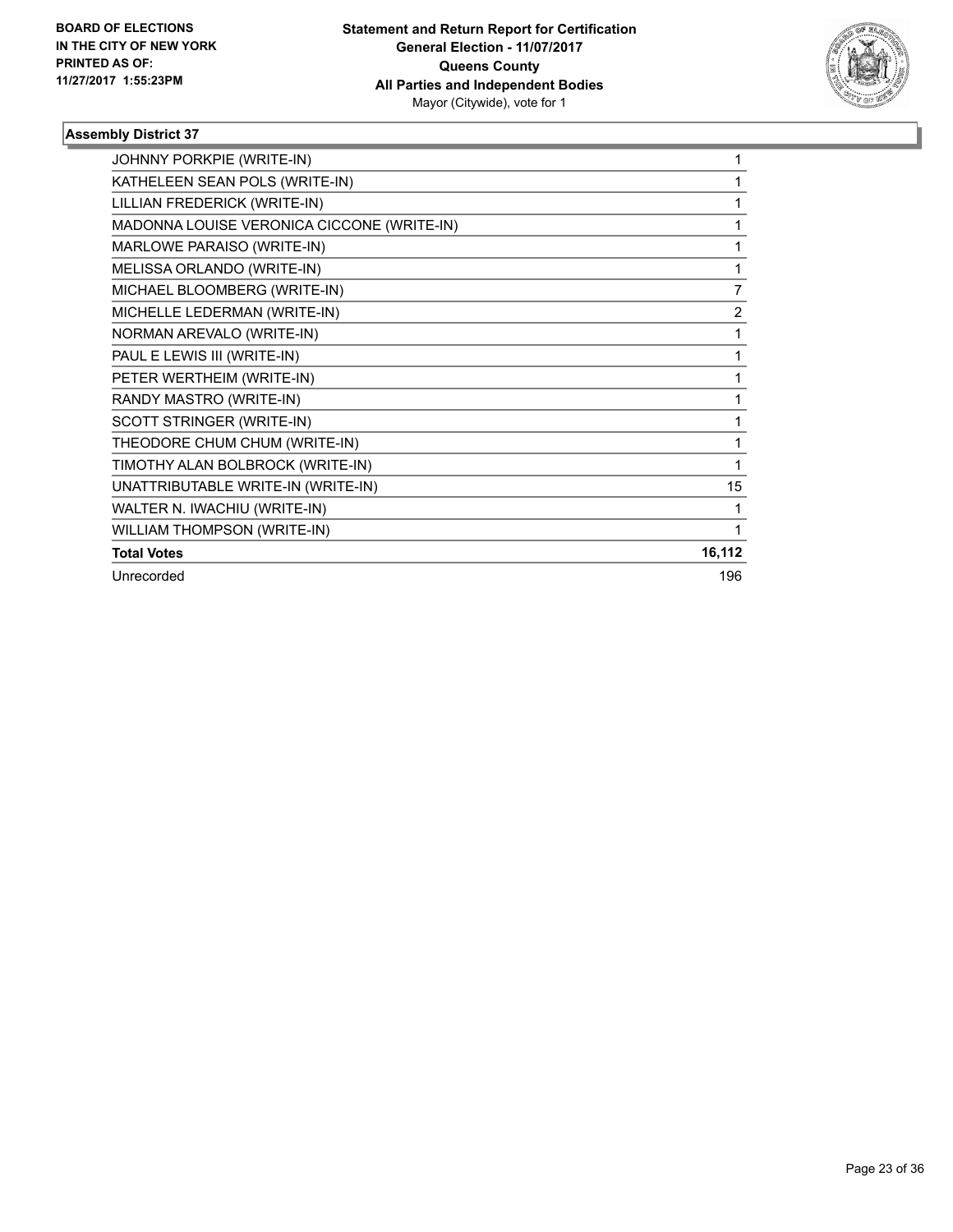

| PUBLIC COUNTER                                           | 10,926      |
|----------------------------------------------------------|-------------|
| MANUALLY COUNTED EMERGENCY                               | 0           |
| <b>ABSENTEE / MILITARY</b>                               | 194         |
| AFFIDAVIT                                                | 150         |
| <b>Total Ballots</b>                                     | 11,270      |
| Less - Inapplicable Federal/Special Presidential Ballots | 0           |
| <b>Total Applicable Ballots</b>                          | 11,270      |
| BILL DE BLASIO (DEMOCRATIC)                              | 5,962       |
| NICOLE MALLIOTAKIS (REPUBLICAN)                          | 3,396       |
| NICOLE MALLIOTAKIS (CONSERVATIVE)                        | 601         |
| AKEEM BROWDER (GREEN)                                    | 118         |
| BILL DE BLASIO (WORKING FAMILIES)                        | 385         |
| SAL F. ALBANESE (REFORM)                                 | 235         |
| BO DIETL (DUMP THE MAYOR)                                | 199         |
| NICOLE MALLIOTAKIS (STOP DE BLASIO)                      | 74          |
| AARON COMMEY (LIBERTARIAN)                               | 21          |
| MICHAEL TOLKIN (SMART CITIES)                            | 99          |
| ALAN BUSHLOW (WRITE-IN)                                  | 1           |
| ALI HASSAN (WRITE-IN)                                    | 1           |
| ANTHONY WEINER (WRITE-IN)                                | 1           |
| <b>BOB GANGI (WRITE-IN)</b>                              | 1           |
| EDGAR ROSALES (WRITE-IN)                                 | 1           |
| EMILY HAUSER (WRITE-IN)                                  | 1           |
| ERIC ULRICH (WRITE-IN)                                   | 1           |
| <b>GARRET LANGDAN (WRITE-IN)</b>                         | 1           |
| HEATHER M. DALL'AGLIO (WRITE-IN)                         | 1           |
| JOE LHOTA (WRITE-IN)                                     | 1           |
| LETITIA JAMES (WRITE-IN)                                 | 1           |
| LUCIUS VORENUS (WRITE-IN)                                | 1           |
| MATTHEW M. GORTON (WRITE-IN)                             | $\mathbf 1$ |
| MICHAEL BLOOMBERG (WRITE-IN)                             | 2           |
| PRINCE ROGER NELSON (WRITE-IN)                           | 1           |
| RICHARD HALLEY (WRITE-IN)                                | 1           |
| ROBERT HOLDEN (WRITE-IN)                                 | 1           |
| ROBERT LIEBOWITZ (WRITE-IN)                              | 1           |
| ROY RICTHER (WRITE-IN)                                   | 1           |
| SARAH SPELLMAN (WRITE-IN)                                | 1           |
| STEVE RYBICKI (WRITE-IN)                                 | 1           |
| STEVEN COLBERT (WRITE-IN)                                | 1           |
| UNATTRIBUTABLE WRITE-IN (WRITE-IN)                       | 5           |
| VANCE B. BARBOUR (WRITE-IN)                              | 1           |
| YUL-SAN LIEM (WRITE-IN)                                  | 1           |
| <b>Total Votes</b>                                       | 11,120      |
| Unrecorded                                               | 150         |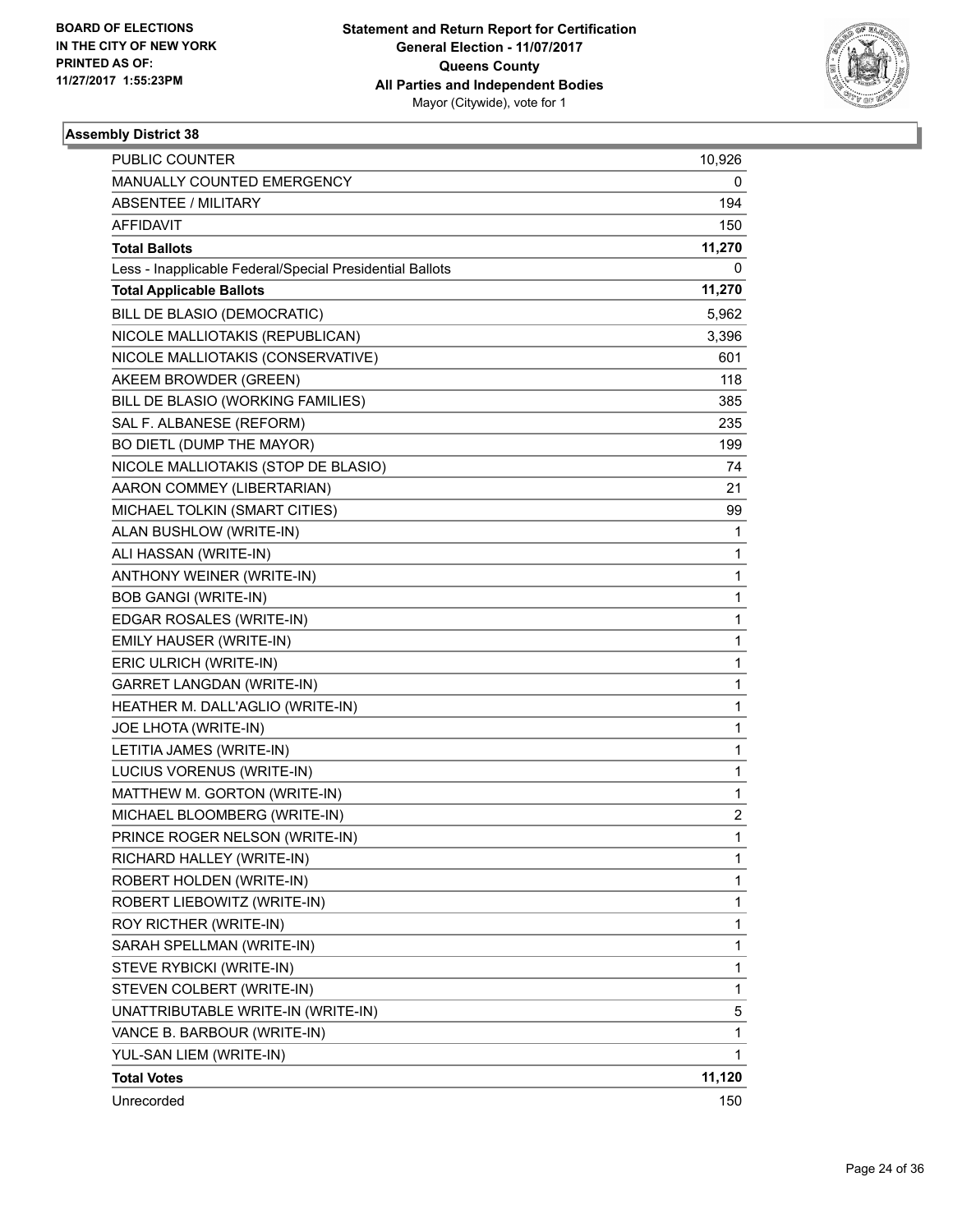

| PUBLIC COUNTER                                           | 7,789                   |
|----------------------------------------------------------|-------------------------|
| <b>MANUALLY COUNTED EMERGENCY</b>                        | 0                       |
| <b>ABSENTEE / MILITARY</b>                               | 129                     |
| AFFIDAVIT                                                | 84                      |
| <b>Total Ballots</b>                                     | 8,002                   |
| Less - Inapplicable Federal/Special Presidential Ballots | 0                       |
| <b>Total Applicable Ballots</b>                          | 8,002                   |
| BILL DE BLASIO (DEMOCRATIC)                              | 5,411                   |
| NICOLE MALLIOTAKIS (REPUBLICAN)                          | 1,520                   |
| NICOLE MALLIOTAKIS (CONSERVATIVE)                        | 186                     |
| AKEEM BROWDER (GREEN)                                    | 90                      |
| BILL DE BLASIO (WORKING FAMILIES)                        | 378                     |
| SAL F. ALBANESE (REFORM)                                 | 134                     |
| BO DIETL (DUMP THE MAYOR)                                | 51                      |
| NICOLE MALLIOTAKIS (STOP DE BLASIO)                      | 19                      |
| AARON COMMEY (LIBERTARIAN)                               | 10                      |
| MICHAEL TOLKIN (SMART CITIES)                            | 67                      |
| ANTHONY WEINER (WRITE-IN)                                | 1                       |
| CHRISTOPHER GONZALES (WRITE-IN)                          | 1                       |
| DANIEL DROMM (WRITE-IN)                                  | 1                       |
| EZEKIEL ELLIOT (WRITE-IN)                                | 1                       |
| <b>GALE BREWER (WRITE-IN)</b>                            | 1                       |
| HILLARY CLINTON (WRITE-IN)                               | $\overline{\mathbf{c}}$ |
| JABARI BRISPART (WRITE-IN)                               | 1                       |
| JAMES WILLIAM MCINTYRE IV (WRITE-IN)                     | 1                       |
| JIMMY VAN BRAMER (WRITE-IN)                              | 1                       |
| JOSEPH ESCOTO (WRITE-IN)                                 | 1                       |
| MAMUD KHAN (WRITE-IN)                                    | 1                       |
| MATTHEW AGUIRRE (WRITE-IN)                               | 1                       |
| MICHAEL BLOOMBERG (WRITE-IN)                             | 4                       |
| MICKEY MOUSE (WRITE-IN)                                  | 1                       |
| RUBY BRADLEY (WRITE-IN)                                  | 1                       |
| SUSAN JANE HIBDON JOYCE (WRITE-IN)                       | 1                       |
| UNATTRIBUTABLE WRITE-IN (WRITE-IN)                       | 6                       |
| <b>Total Votes</b>                                       | 7,892                   |
| Unrecorded                                               | 110                     |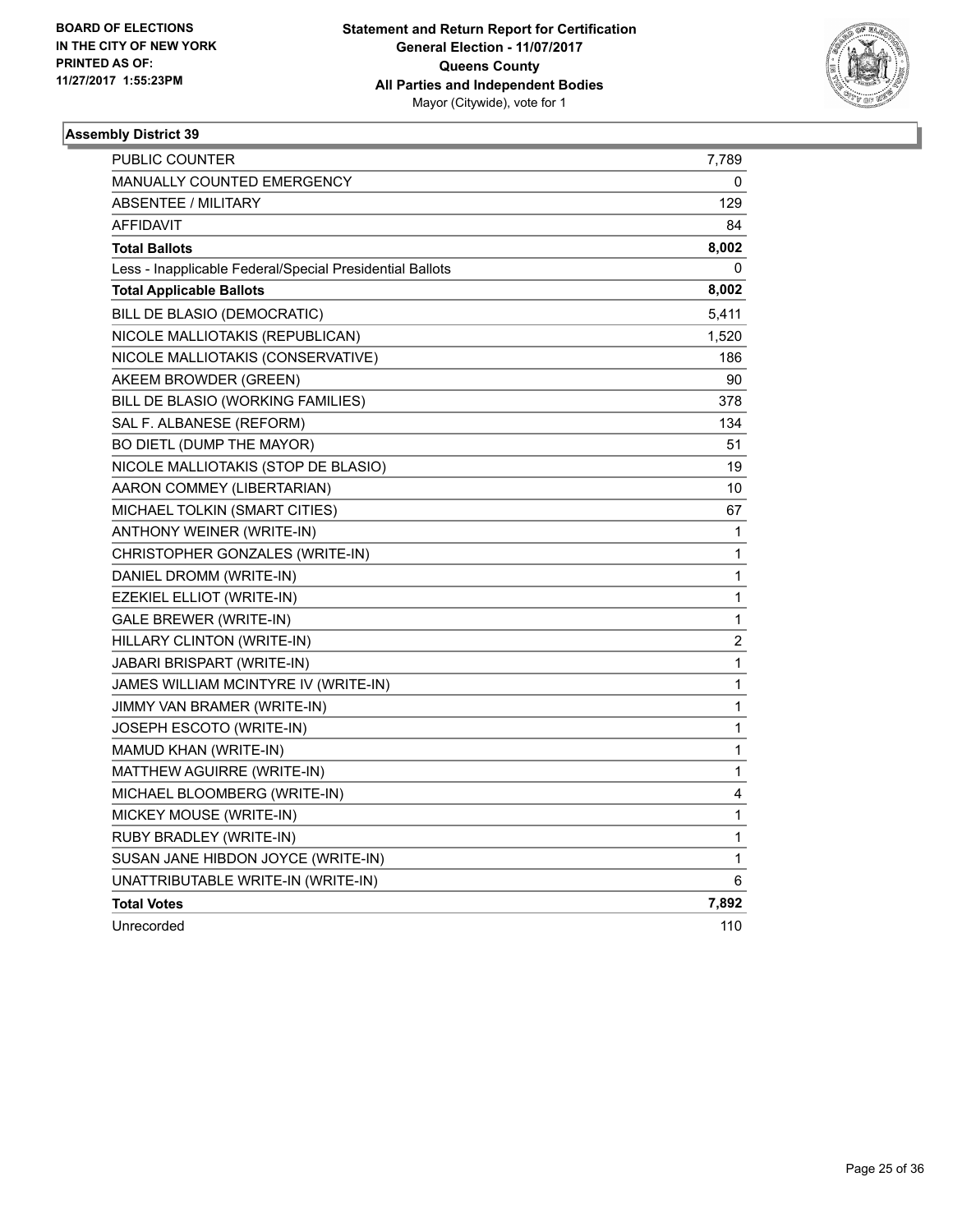

| <b>PUBLIC COUNTER</b>                                    | 9,647            |
|----------------------------------------------------------|------------------|
| MANUALLY COUNTED EMERGENCY                               | 0                |
| <b>ABSENTEE / MILITARY</b>                               | 309              |
| <b>AFFIDAVIT</b>                                         | 67               |
| <b>Total Ballots</b>                                     | 10,023           |
| Less - Inapplicable Federal/Special Presidential Ballots | 0                |
| <b>Total Applicable Ballots</b>                          | 10,023           |
| BILL DE BLASIO (DEMOCRATIC)                              | 4,777            |
| NICOLE MALLIOTAKIS (REPUBLICAN)                          | 3,768            |
| NICOLE MALLIOTAKIS (CONSERVATIVE)                        | 505              |
| AKEEM BROWDER (GREEN)                                    | 94               |
| BILL DE BLASIO (WORKING FAMILIES)                        | 187              |
| SAL F. ALBANESE (REFORM)                                 | 207              |
| BO DIETL (DUMP THE MAYOR)                                | 116              |
| NICOLE MALLIOTAKIS (STOP DE BLASIO)                      | 36               |
| AARON COMMEY (LIBERTARIAN)                               | 23               |
| MICHAEL TOLKIN (SMART CITIES)                            | 117              |
| ANGEL E. SOTO (WRITE-IN)                                 | 1                |
| DONNA BRAZILE (WRITE-IN)                                 | 1                |
| ELAINE W. CHASAN (WRITE-IN)                              | 1                |
| JAMES PICLLI (WRITE-IN)                                  | $\mathbf 1$      |
| JIN LI (WRITE-IN)                                        | 1                |
| MAGGIE HABERMAN (WRITE-IN)                               | 1                |
| MICHAEL BLOOMBERG (WRITE-IN)                             | $\mathbf 1$      |
| MICHAEL JEONY (WRITE-IN)                                 | 1                |
| MICKEY MOUSE (WRITE-IN)                                  | $\boldsymbol{2}$ |
| RANDY WHITING ROGERS (WRITE-IN)                          | $\mathbf 1$      |
| ROBBIE GOSTNE (WRITE-IN)                                 | 1                |
| RONALD CHAN (WRITE-IN)                                   | 1                |
| THOMAS M. ORTEGA (WRITE-IN)                              | 1                |
| TONY AVELLA (WRITE-IN)                                   | $\overline{2}$   |
| UNATTRIBUTABLE WRITE-IN (WRITE-IN)                       | 2                |
| <b>Total Votes</b>                                       | 9,848            |
| Unrecorded                                               | 175              |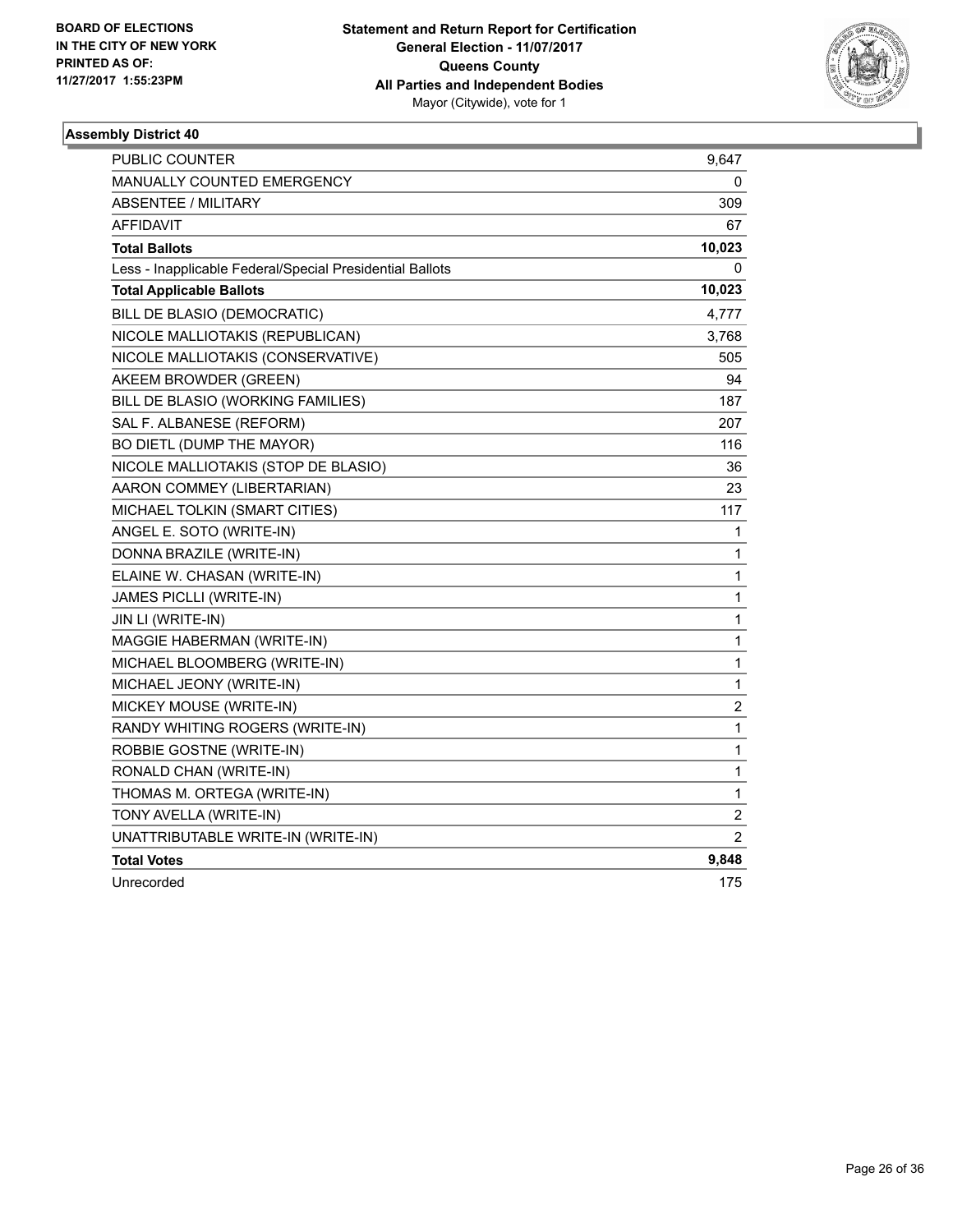

| <b>PUBLIC COUNTER</b>                                    | 275,543                 |
|----------------------------------------------------------|-------------------------|
| MANUALLY COUNTED EMERGENCY                               | 16                      |
| <b>ABSENTEE / MILITARY</b>                               | 7,864                   |
| AFFIDAVIT                                                | 2,707                   |
| <b>Total Ballots</b>                                     | 286,130                 |
| Less - Inapplicable Federal/Special Presidential Ballots | 0                       |
| <b>Total Applicable Ballots</b>                          | 286,130                 |
| BILL DE BLASIO (DEMOCRATIC)                              | 163,560                 |
| NICOLE MALLIOTAKIS (REPUBLICAN)                          | 81,939                  |
| NICOLE MALLIOTAKIS (CONSERVATIVE)                        | 11,538                  |
| AKEEM BROWDER (GREEN)                                    | 3,060                   |
| BILL DE BLASIO (WORKING FAMILIES)                        | 8,307                   |
| SAL F. ALBANESE (REFORM)                                 | 5,401                   |
| BO DIETL (DUMP THE MAYOR)                                | 3,573                   |
| NICOLE MALLIOTAKIS (STOP DE BLASIO)                      | 1,434                   |
| AARON COMMEY (LIBERTARIAN)                               | 616                     |
| MICHAEL TOLKIN (SMART CITIES)                            | 2,395                   |
| AARON JUDGE (WRITE-IN)                                   | 2                       |
| AARON SIEGEL (WRITE-IN)                                  | 2                       |
| AARON SPRINGER (WRITE-IN)                                | $\mathbf{1}$            |
| ABISOYE OHORUNTOBA (WRITE-IN)                            | 1                       |
| <b>ACHILLES BEAGLE (WRITE-IN)</b>                        | 1                       |
| ADAM JEFFERSON BRAFF (WRITE-IN)                          | 1                       |
| ADENA FRIEDMAN (WRITE-IN)                                | 1                       |
| AIMEE YANEK (WRITE-IN)                                   | 1                       |
| ALAN BUSHLOW (WRITE-IN)                                  | 1                       |
| ALAN KATEMAN (WRITE-IN)                                  | 1                       |
| ALEC BALDWIN (WRITE-IN)                                  | 1                       |
| ALI HASSAN (WRITE-IN)                                    | $\overline{\mathbf{c}}$ |
| ALLAN GREENE (WRITE-IN)                                  | $\mathbf{1}$            |
| ALLAN JENNINGS JR (WRITE-IN)                             | 2                       |
| ALLYSON LYNCH (WRITE-IN)                                 | $\overline{c}$          |
| ALTON MADDOX (WRITE-IN)                                  | 1                       |
| ANDREW CUOMO (WRITE-IN)                                  | 3                       |
| ANDREW Q. KOLLER (WRITE-IN)                              | $\overline{\mathbf{c}}$ |
| ANDREW S. COHEN (WRITE-IN)                               | 1                       |
| ANGEL E. SOTO (WRITE-IN)                                 | 1                       |
| ANNA-LEE TAYLOR (WRITE-IN)                               | 1                       |
| ANNELIESE FEIGE (WRITE-IN)                               | 1                       |
| ANTHONY D'AMELIO (WRITE-IN)                              | 1                       |
| ANTHONY FRAGIACOMO (WRITE-IN)                            | 1                       |
| ANTHONY TATANO (WRITE-IN)                                | 1                       |
| ANTHONY WEINER (WRITE-IN)                                | 4                       |
| ANTONIO ALFONSO JR (WRITE-IN)                            | 1                       |
| ARANY GALUSKA (WRITE-IN)                                 | 1                       |
| BARACK OBAMA (WRITE-IN)                                  | $\overline{2}$          |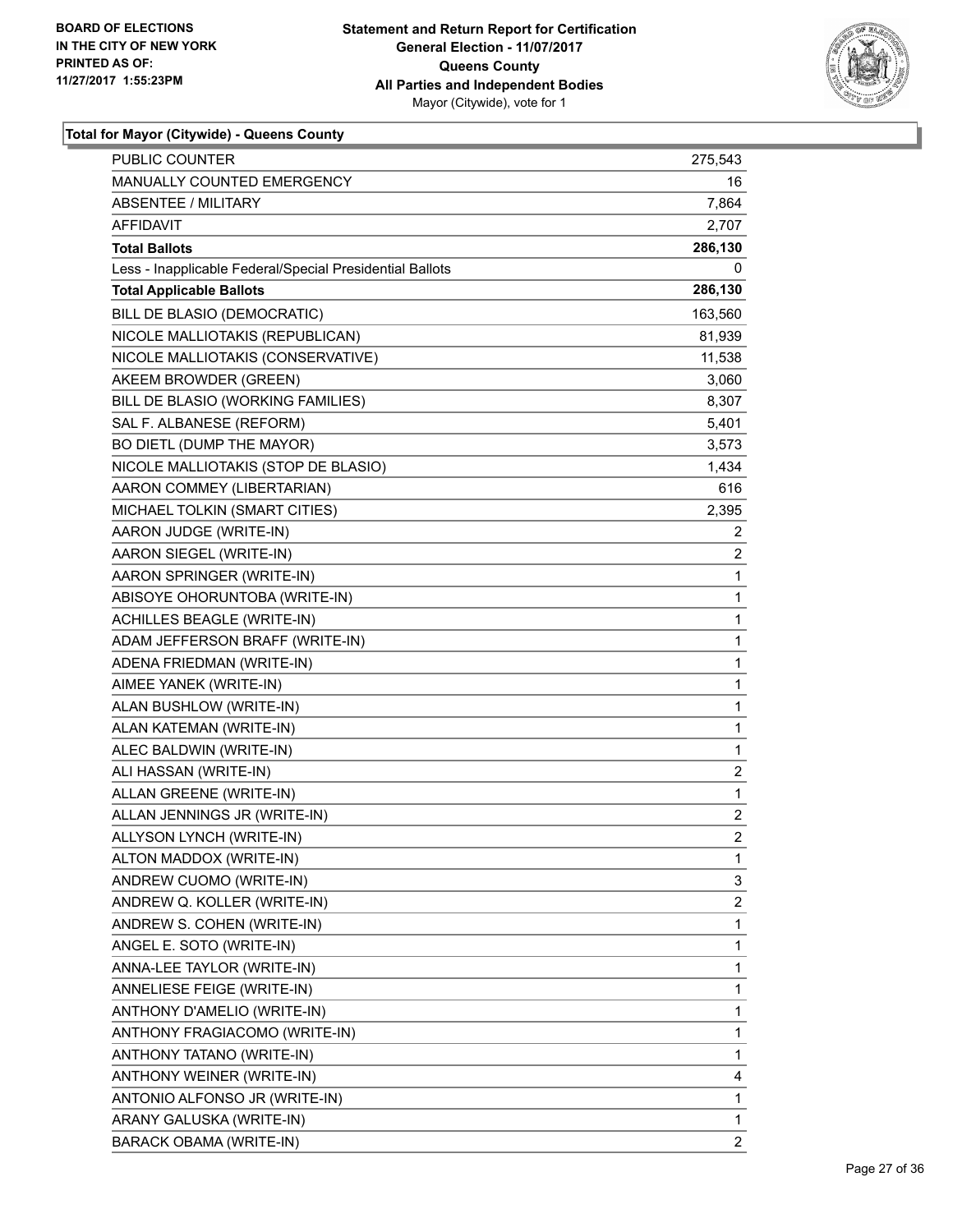

| <b>BART SIMPSON (WRITE-IN)</b><br>BARTHOLOMEW ALLEN (WRITE-IN)<br>BAXTER K-9 (WRITE-IN)<br>BEN KISSEL (WRITE-IN)<br>BERNIE SANDERS (WRITE-IN)<br>BETH MCLECHLAN (WRITE-IN)<br>BETTE MIDLER (WRITE-IN)<br>BIG BIRD (WRITE-IN)<br>BILL CLINTON (WRITE-IN)<br>BILL DONAHUE (WRITE-IN)<br>BILL MURAWSKY (WRITE-IN)<br>BILL MURPHY (WRITE-IN)<br><b>BOB BENDER (WRITE-IN)</b><br><b>BOB GANGI (WRITE-IN)</b><br><b>BOB NEWBY (WRITE-IN)</b><br>BRAD LANDER (WRITE-IN)<br><b>BRADLEY WALLS (WRITE-IN)</b><br>BRANDON E. WILLIAMS (WRITE-IN)<br>BRENDAN JAMES COSGROVE (WRITE-IN)<br><b>BRIAN BARNWELL (WRITE-IN)</b><br>BRIAN YANELA (WRITE-IN)<br>BRUNO GREENBERG (WRITE-IN)<br><b>BUGS BUNNY (WRITE-IN)</b><br><b>BUTLER RICHARD (WRITE-IN)</b><br>CAPT. CHRIS BARRY (WRITE-IN)<br>CAPTAIN CRUNCH (WRITE-IN)<br>CARMEN VELASQUEZ (WRITE-IN)<br>CAROL BELLAMY (WRITE-IN)<br>CAROL COX (WRITE-IN)<br>CAROL KELLERMAN (WRITE-IN)<br>CARRY KIMITSKY (WRITE-IN)<br>CHARLES BARRON (WRITE-IN)<br>CHARLES MONTGOMERY BYRNES (WRITE-IN)<br>CHARLTON D'SOUZA (WRITE-IN)<br>CHEDOZE CHEYERE (WRITE-IN)<br>CHRISTINA CROCKER (WRITE-IN)<br>CHRISTINE QUINN (WRITE-IN)<br>CHRISTOPHER GONZALES (WRITE-IN)<br>CHRISTY KAROW (WRITE-IN)<br>CHUCK MEURA (WRITE-IN)<br>CLAIRE HERTZBERG (WRITE-IN)<br>COOPER A. SNUGGLEBEAST (WRITE-IN)<br>COSTA CONSTANTINIDES (WRITE-IN)<br>CRAIG EUGENE BOYER (WRITE-IN) | <b>BARRY GREENSPAN (WRITE-IN)</b> | 1              |
|-----------------------------------------------------------------------------------------------------------------------------------------------------------------------------------------------------------------------------------------------------------------------------------------------------------------------------------------------------------------------------------------------------------------------------------------------------------------------------------------------------------------------------------------------------------------------------------------------------------------------------------------------------------------------------------------------------------------------------------------------------------------------------------------------------------------------------------------------------------------------------------------------------------------------------------------------------------------------------------------------------------------------------------------------------------------------------------------------------------------------------------------------------------------------------------------------------------------------------------------------------------------------------------------------------------------------------------------------------------------------------------------|-----------------------------------|----------------|
|                                                                                                                                                                                                                                                                                                                                                                                                                                                                                                                                                                                                                                                                                                                                                                                                                                                                                                                                                                                                                                                                                                                                                                                                                                                                                                                                                                                         |                                   | 1              |
|                                                                                                                                                                                                                                                                                                                                                                                                                                                                                                                                                                                                                                                                                                                                                                                                                                                                                                                                                                                                                                                                                                                                                                                                                                                                                                                                                                                         |                                   | 1              |
|                                                                                                                                                                                                                                                                                                                                                                                                                                                                                                                                                                                                                                                                                                                                                                                                                                                                                                                                                                                                                                                                                                                                                                                                                                                                                                                                                                                         |                                   | 1              |
|                                                                                                                                                                                                                                                                                                                                                                                                                                                                                                                                                                                                                                                                                                                                                                                                                                                                                                                                                                                                                                                                                                                                                                                                                                                                                                                                                                                         |                                   | $\overline{c}$ |
|                                                                                                                                                                                                                                                                                                                                                                                                                                                                                                                                                                                                                                                                                                                                                                                                                                                                                                                                                                                                                                                                                                                                                                                                                                                                                                                                                                                         |                                   | 2              |
|                                                                                                                                                                                                                                                                                                                                                                                                                                                                                                                                                                                                                                                                                                                                                                                                                                                                                                                                                                                                                                                                                                                                                                                                                                                                                                                                                                                         |                                   | 1              |
|                                                                                                                                                                                                                                                                                                                                                                                                                                                                                                                                                                                                                                                                                                                                                                                                                                                                                                                                                                                                                                                                                                                                                                                                                                                                                                                                                                                         |                                   | 1              |
|                                                                                                                                                                                                                                                                                                                                                                                                                                                                                                                                                                                                                                                                                                                                                                                                                                                                                                                                                                                                                                                                                                                                                                                                                                                                                                                                                                                         |                                   | 1              |
|                                                                                                                                                                                                                                                                                                                                                                                                                                                                                                                                                                                                                                                                                                                                                                                                                                                                                                                                                                                                                                                                                                                                                                                                                                                                                                                                                                                         |                                   | 4              |
|                                                                                                                                                                                                                                                                                                                                                                                                                                                                                                                                                                                                                                                                                                                                                                                                                                                                                                                                                                                                                                                                                                                                                                                                                                                                                                                                                                                         |                                   | 1              |
|                                                                                                                                                                                                                                                                                                                                                                                                                                                                                                                                                                                                                                                                                                                                                                                                                                                                                                                                                                                                                                                                                                                                                                                                                                                                                                                                                                                         |                                   | 2              |
|                                                                                                                                                                                                                                                                                                                                                                                                                                                                                                                                                                                                                                                                                                                                                                                                                                                                                                                                                                                                                                                                                                                                                                                                                                                                                                                                                                                         |                                   | 1              |
|                                                                                                                                                                                                                                                                                                                                                                                                                                                                                                                                                                                                                                                                                                                                                                                                                                                                                                                                                                                                                                                                                                                                                                                                                                                                                                                                                                                         |                                   | 1              |
|                                                                                                                                                                                                                                                                                                                                                                                                                                                                                                                                                                                                                                                                                                                                                                                                                                                                                                                                                                                                                                                                                                                                                                                                                                                                                                                                                                                         |                                   | 6              |
|                                                                                                                                                                                                                                                                                                                                                                                                                                                                                                                                                                                                                                                                                                                                                                                                                                                                                                                                                                                                                                                                                                                                                                                                                                                                                                                                                                                         |                                   | 1              |
|                                                                                                                                                                                                                                                                                                                                                                                                                                                                                                                                                                                                                                                                                                                                                                                                                                                                                                                                                                                                                                                                                                                                                                                                                                                                                                                                                                                         |                                   | 1              |
|                                                                                                                                                                                                                                                                                                                                                                                                                                                                                                                                                                                                                                                                                                                                                                                                                                                                                                                                                                                                                                                                                                                                                                                                                                                                                                                                                                                         |                                   | 3              |
|                                                                                                                                                                                                                                                                                                                                                                                                                                                                                                                                                                                                                                                                                                                                                                                                                                                                                                                                                                                                                                                                                                                                                                                                                                                                                                                                                                                         |                                   | 1              |
|                                                                                                                                                                                                                                                                                                                                                                                                                                                                                                                                                                                                                                                                                                                                                                                                                                                                                                                                                                                                                                                                                                                                                                                                                                                                                                                                                                                         |                                   | 1              |
|                                                                                                                                                                                                                                                                                                                                                                                                                                                                                                                                                                                                                                                                                                                                                                                                                                                                                                                                                                                                                                                                                                                                                                                                                                                                                                                                                                                         |                                   | 1              |
|                                                                                                                                                                                                                                                                                                                                                                                                                                                                                                                                                                                                                                                                                                                                                                                                                                                                                                                                                                                                                                                                                                                                                                                                                                                                                                                                                                                         |                                   | 1              |
|                                                                                                                                                                                                                                                                                                                                                                                                                                                                                                                                                                                                                                                                                                                                                                                                                                                                                                                                                                                                                                                                                                                                                                                                                                                                                                                                                                                         |                                   | 1              |
|                                                                                                                                                                                                                                                                                                                                                                                                                                                                                                                                                                                                                                                                                                                                                                                                                                                                                                                                                                                                                                                                                                                                                                                                                                                                                                                                                                                         |                                   | 2              |
|                                                                                                                                                                                                                                                                                                                                                                                                                                                                                                                                                                                                                                                                                                                                                                                                                                                                                                                                                                                                                                                                                                                                                                                                                                                                                                                                                                                         |                                   | 1              |
|                                                                                                                                                                                                                                                                                                                                                                                                                                                                                                                                                                                                                                                                                                                                                                                                                                                                                                                                                                                                                                                                                                                                                                                                                                                                                                                                                                                         |                                   | 1              |
|                                                                                                                                                                                                                                                                                                                                                                                                                                                                                                                                                                                                                                                                                                                                                                                                                                                                                                                                                                                                                                                                                                                                                                                                                                                                                                                                                                                         |                                   | 1              |
|                                                                                                                                                                                                                                                                                                                                                                                                                                                                                                                                                                                                                                                                                                                                                                                                                                                                                                                                                                                                                                                                                                                                                                                                                                                                                                                                                                                         |                                   | 1              |
|                                                                                                                                                                                                                                                                                                                                                                                                                                                                                                                                                                                                                                                                                                                                                                                                                                                                                                                                                                                                                                                                                                                                                                                                                                                                                                                                                                                         |                                   | 1              |
|                                                                                                                                                                                                                                                                                                                                                                                                                                                                                                                                                                                                                                                                                                                                                                                                                                                                                                                                                                                                                                                                                                                                                                                                                                                                                                                                                                                         |                                   | 1              |
|                                                                                                                                                                                                                                                                                                                                                                                                                                                                                                                                                                                                                                                                                                                                                                                                                                                                                                                                                                                                                                                                                                                                                                                                                                                                                                                                                                                         |                                   | 1              |
|                                                                                                                                                                                                                                                                                                                                                                                                                                                                                                                                                                                                                                                                                                                                                                                                                                                                                                                                                                                                                                                                                                                                                                                                                                                                                                                                                                                         |                                   | 1              |
|                                                                                                                                                                                                                                                                                                                                                                                                                                                                                                                                                                                                                                                                                                                                                                                                                                                                                                                                                                                                                                                                                                                                                                                                                                                                                                                                                                                         |                                   | 2              |
|                                                                                                                                                                                                                                                                                                                                                                                                                                                                                                                                                                                                                                                                                                                                                                                                                                                                                                                                                                                                                                                                                                                                                                                                                                                                                                                                                                                         |                                   | 1              |
|                                                                                                                                                                                                                                                                                                                                                                                                                                                                                                                                                                                                                                                                                                                                                                                                                                                                                                                                                                                                                                                                                                                                                                                                                                                                                                                                                                                         |                                   | 1              |
|                                                                                                                                                                                                                                                                                                                                                                                                                                                                                                                                                                                                                                                                                                                                                                                                                                                                                                                                                                                                                                                                                                                                                                                                                                                                                                                                                                                         |                                   | 1              |
|                                                                                                                                                                                                                                                                                                                                                                                                                                                                                                                                                                                                                                                                                                                                                                                                                                                                                                                                                                                                                                                                                                                                                                                                                                                                                                                                                                                         |                                   | 1              |
|                                                                                                                                                                                                                                                                                                                                                                                                                                                                                                                                                                                                                                                                                                                                                                                                                                                                                                                                                                                                                                                                                                                                                                                                                                                                                                                                                                                         |                                   | 21             |
|                                                                                                                                                                                                                                                                                                                                                                                                                                                                                                                                                                                                                                                                                                                                                                                                                                                                                                                                                                                                                                                                                                                                                                                                                                                                                                                                                                                         |                                   | 1              |
|                                                                                                                                                                                                                                                                                                                                                                                                                                                                                                                                                                                                                                                                                                                                                                                                                                                                                                                                                                                                                                                                                                                                                                                                                                                                                                                                                                                         |                                   | 1              |
|                                                                                                                                                                                                                                                                                                                                                                                                                                                                                                                                                                                                                                                                                                                                                                                                                                                                                                                                                                                                                                                                                                                                                                                                                                                                                                                                                                                         |                                   | 1              |
|                                                                                                                                                                                                                                                                                                                                                                                                                                                                                                                                                                                                                                                                                                                                                                                                                                                                                                                                                                                                                                                                                                                                                                                                                                                                                                                                                                                         |                                   | 1              |
|                                                                                                                                                                                                                                                                                                                                                                                                                                                                                                                                                                                                                                                                                                                                                                                                                                                                                                                                                                                                                                                                                                                                                                                                                                                                                                                                                                                         |                                   | 2              |
|                                                                                                                                                                                                                                                                                                                                                                                                                                                                                                                                                                                                                                                                                                                                                                                                                                                                                                                                                                                                                                                                                                                                                                                                                                                                                                                                                                                         |                                   | 3              |
|                                                                                                                                                                                                                                                                                                                                                                                                                                                                                                                                                                                                                                                                                                                                                                                                                                                                                                                                                                                                                                                                                                                                                                                                                                                                                                                                                                                         |                                   | 1              |
|                                                                                                                                                                                                                                                                                                                                                                                                                                                                                                                                                                                                                                                                                                                                                                                                                                                                                                                                                                                                                                                                                                                                                                                                                                                                                                                                                                                         | CURTIS SLIWA (WRITE-IN)           | 1              |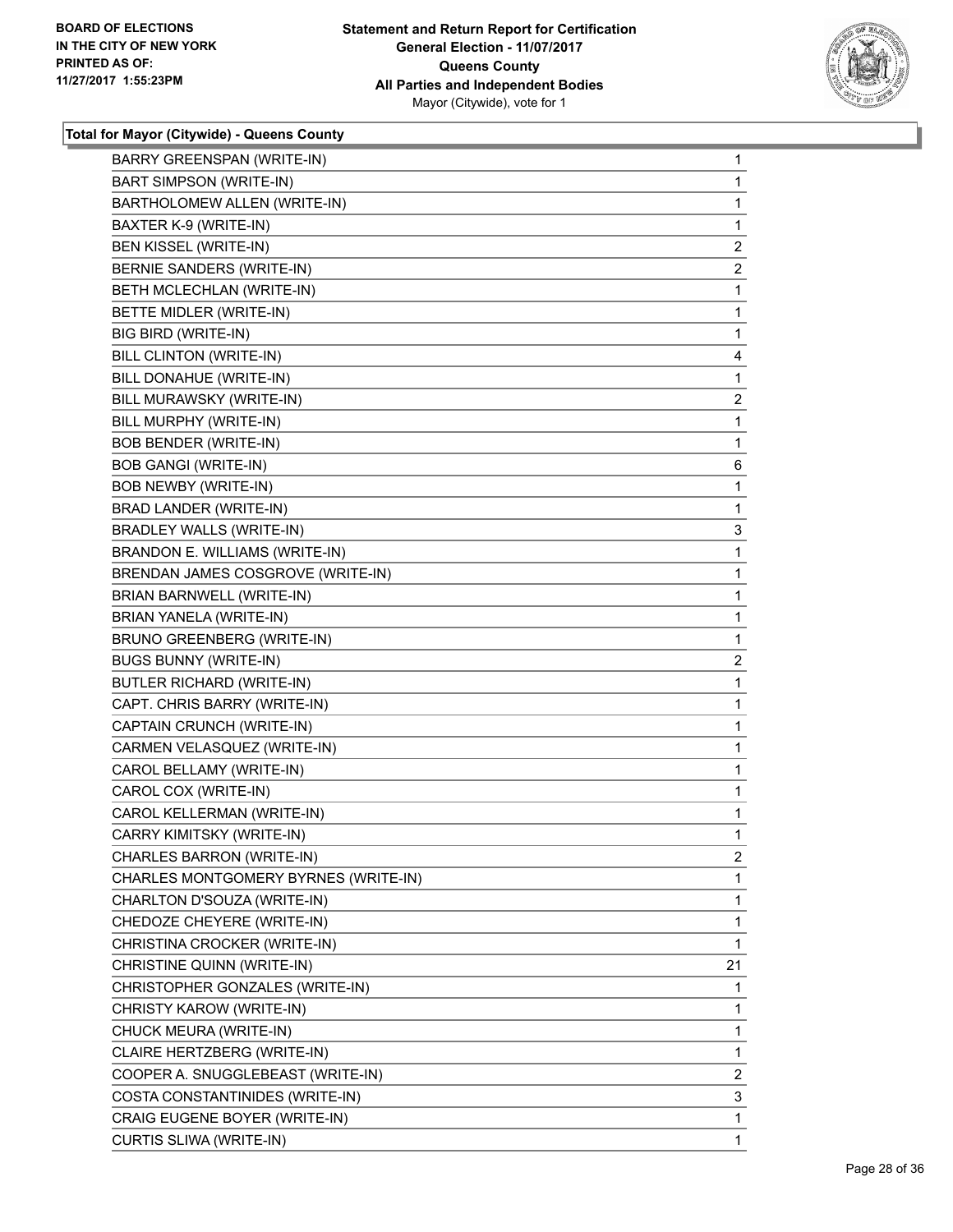

| DAFFY DUCK (WRITE-IN)              | 1            |
|------------------------------------|--------------|
| DAMIEN MITTLEFEHLDT (WRITE-IN)     | 1            |
| DAN DOCTOROFF (WRITE-IN)           | 1            |
| DAN GARODUNCH (WRITE-IN)           | 1            |
| DANA TORRISI (WRITE-IN)            | 1            |
| DANEEK MILLER (WRITE-IN)           | 1            |
| DANIEL DROMM (WRITE-IN)            | 1            |
| DANIEL GARODNICK (WRITE-IN)        | $\mathbf{2}$ |
| DANIEL HODURSKI (WRITE-IN)         | 1            |
| DANIEL Y SHIN (WRITE-IN)           | 1            |
| DANIELLE DESTEFFANO (WRITE-IN)     | 1            |
| DANIELLE LEVINE (WRITE-IN)         | 1            |
| DANNY DRUMON (WRITE-IN)            | 1            |
| DARRELL VAUGHN (WRITE-IN)          | 1            |
| DARRYL STRAWBERRY (WRITE-IN)       | 1            |
| DAVID BERGENFELD (WRITE-IN)        | 1            |
| DAVID LUBETSKY (WRITE-IN)          | 1            |
| DAVID PUTTAR (WRITE-IN)            | 1            |
| DAVID RO (WRITE-IN)                | 2            |
| DAVID SCHWARTZ (WRITE-IN)          | 1            |
| DAVID TANE (WRITE-IN)              | 1            |
| DAVON LEMAX (WRITE-IN)             | 1            |
| DAVON LOMAX (WRITE-IN)             | 8            |
| DENNIS L. DIER (WRITE-IN)          | 3            |
| DEVON T. HENRY (WRITE-IN)          | 1            |
| DEXTER BURBRIDGE (WRITE-IN)        | 2            |
| DONALD DUCK (WRITE-IN)             | 1            |
| DONALD TRUMP (WRITE-IN)            | 4            |
| DONALD TRUMP JR (WRITE-IN)         | 1            |
| DONATHAN SALKAIN (WRITE-IN)        | 1            |
| DONNA BRAZILE (WRITE-IN)           | 1            |
| DONNA FREDERICKSEN (WRITE-IN)      | 1            |
| DOUGLAS FRANCIS SALERNO (WRITE-IN) | 1            |
| DR. EVAN COHEN (WRITE-IN)          | 1            |
| DYER HALDEN (WRITE-IN)             | 1            |
| EDGAR ROSALES (WRITE-IN)           | 1            |
| EDWARD BRAUNSTEIN (WRITE-IN)       | 1            |
| EDWARD D. BUCKLAND (WRITE-IN)      | 1            |
| ELAINE W. CHASAN (WRITE-IN)        | 1            |
| ELENA MAROULLETI (WRITE-IN)        | 1            |
| ELIJAH HALPERN (WRITE-IN)          | 1            |
| EMILY HAUSER (WRITE-IN)            | 1            |
| ERIC ALEXANDER CAMPBELL (WRITE-IN) | 1            |
| ERIC GIOIA (WRITE-IN)              | $\mathbf{2}$ |
| ERIC ULRICH (WRITE-IN)             | 5            |
| ERIC WILLIAMS (WRITE-IN)           | 1            |
|                                    |              |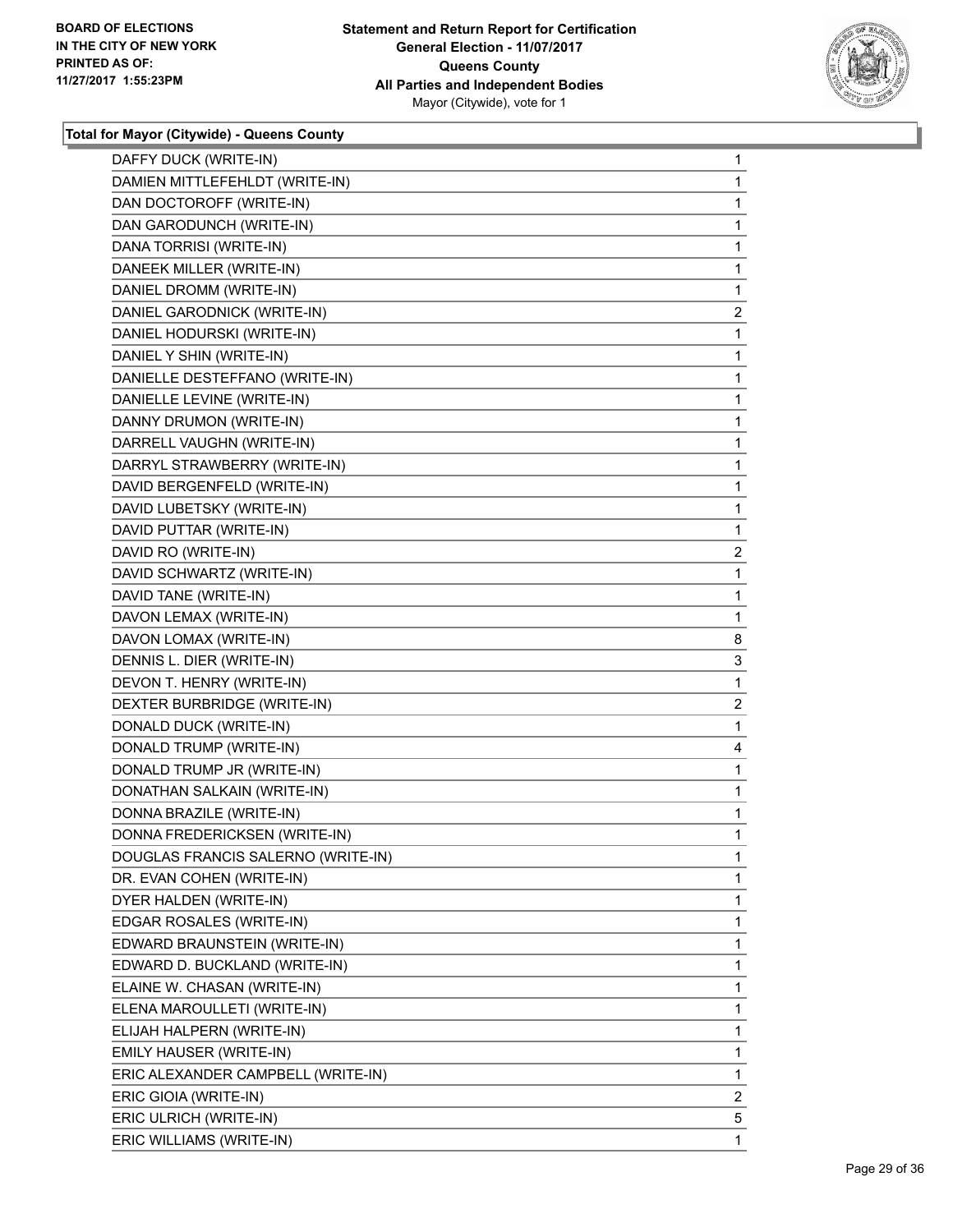

| ERIN J. BARR (WRITE-IN)             | 1                       |
|-------------------------------------|-------------------------|
| ERNIE BACUMAN (WRITE-IN)            | 1                       |
| ERROL LOUIS (WRITE-IN)              | $\overline{\mathbf{c}}$ |
| EUGENE RHEE (WRITE-IN)              | 1                       |
| EVA MOSKOWITZ (WRITE-IN)            | 1                       |
| EVE C. GUILLERGAN (WRITE-IN)        | $\overline{\mathbf{c}}$ |
| EZEKIEL ELLIOT (WRITE-IN)           | 1                       |
| FINN BALOR (WRITE-IN)               | 1                       |
| FIORELLO LAGUARDIA (WRITE-IN)       | $\overline{\mathbf{c}}$ |
| FISH TONKINA (WRITE-IN)             | 1                       |
| FRANK FAILLA (WRITE-IN)             | 1                       |
| FRANK MAGGI (WRITE-IN)              | 1                       |
| <b>GALE BREWER (WRITE-IN)</b>       | 2                       |
| GARRET LANGDAN (WRITE-IN)           | 1                       |
| <b>GARY LEW (WRITE-IN)</b>          | $\mathbf{1}$            |
| GARY M. BROWN (WRITE-IN)            | 1                       |
| <b>GENEVA ADAMS (WRITE-IN)</b>      | 1                       |
| <b>GEOFFREY WEISS (WRITE-IN)</b>    | 1                       |
| <b>GEORGE KUHLE (WRITE-IN)</b>      | 1                       |
| <b>GEORGE METESKY (WRITE-IN)</b>    | 1                       |
| <b>GOLDIE WILSON (WRITE-IN)</b>     | $\mathbf{1}$            |
| <b>GREGORY AMBROSINI (WRITE-IN)</b> | 1                       |
| <b>GRUMPY CAT (WRITE-IN)</b>        | 1                       |
| HARRY TORRES (WRITE-IN)             | 1                       |
| HARRY VEE (WRITE-IN)                | 1                       |
| HEATHER M. DALL'AGLIO (WRITE-IN)    | 1                       |
| HENRY EHRHARDT (WRITE-IN)           | $\mathbf{1}$            |
| HENRY GONZALES (WRITE-IN)           | 1                       |
| HENRY SELDAN (WRITE-IN)             | 1                       |
| HILLARY CLINTON (WRITE-IN)          | 34                      |
| HOWARD STERN (WRITE-IN)             | 3                       |
| HOWDY DOODY (WRITE-IN)              | 1                       |
| IGNATIUS REILLY (WRITE-IN)          | 1                       |
| ILANA GLAZER (WRITE-IN)             | 1                       |
| IRA J. NEEDLEMAN (WRITE-IN)         | 1                       |
| <b>IREAN HAQUE (WRITE-IN)</b>       | 1                       |
| IRMA RODRIGUEZ (WRITE-IN)           | 1                       |
| ISSAC AMBROSE MOORE (WRITE-IN)      | 1                       |
| <b>ISSAC PACHT (WRITE-IN)</b>       | 1                       |
| J.T. FOOTMAN (WRITE-IN)             | 1                       |
| JABARI BRISPART (WRITE-IN)          | 1                       |
| JACOB THOMAS (WRITE-IN)             | 1                       |
| JAHI ROSE (WRITE-IN)                | 1                       |
| JAINOOL RAMJOHN (WRITE-IN)          | 1                       |
| JALLY WEST (WRITE-IN)               | $\mathbf{1}$            |
| JAMES BURAN (WRITE-IN)              | $\overline{2}$          |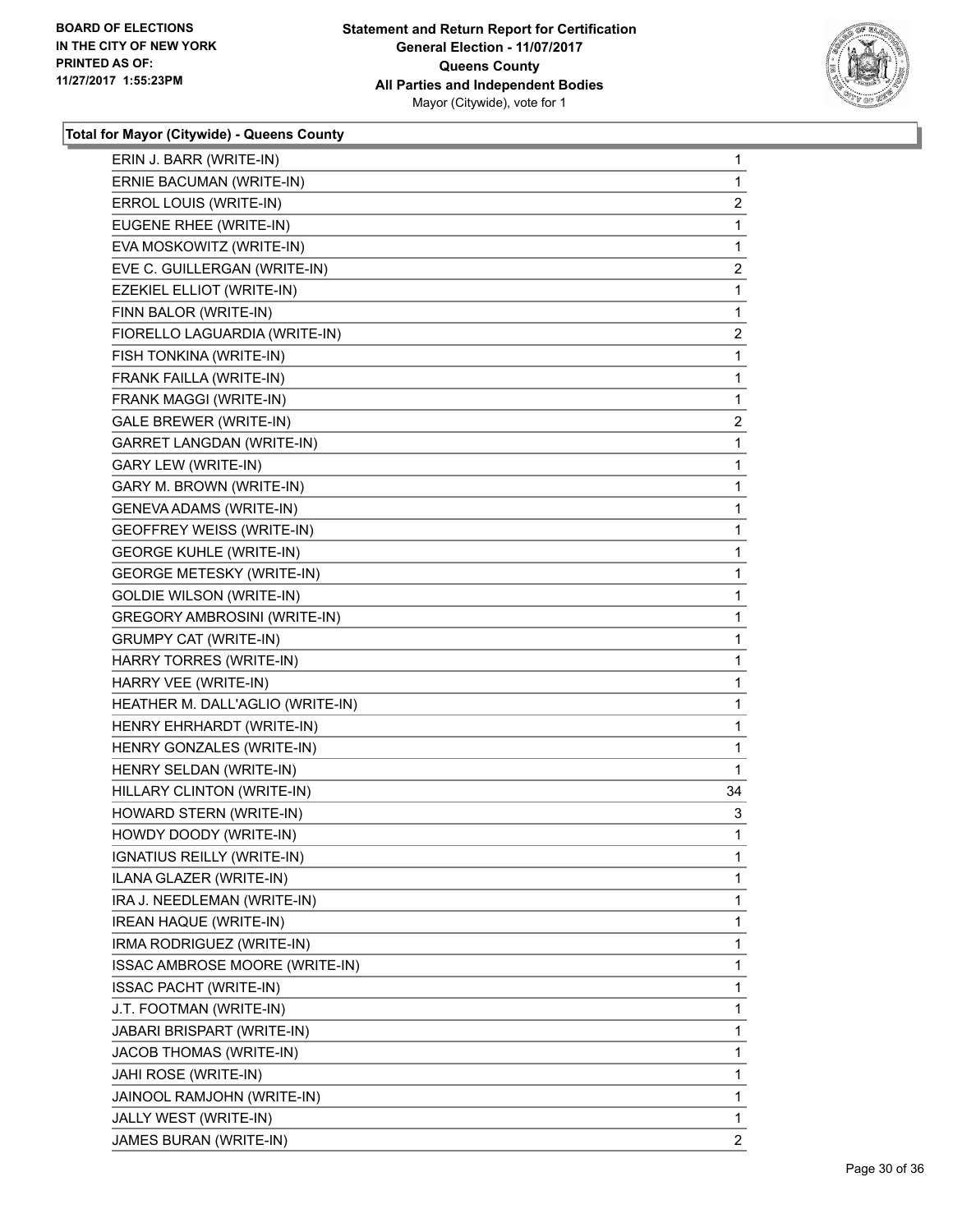

| JAMES CASSIDY (WRITE-IN)             | 1              |
|--------------------------------------|----------------|
| JAMES G. CONROY (WRITE-IN)           | 1              |
| JAMES LIN (WRITE-IN)                 | 1              |
| JAMES LOWERY (WRITE-IN)              | 1              |
| JAMES P MOORE (WRITE-IN)             | 1              |
| JAMES PICLLI (WRITE-IN)              | 1              |
| JAMES R. MCMANUS (WRITE-IN)          | 1              |
| JAMES WILLIAM MCINTYRE IV (WRITE-IN) | 1              |
| JANOS MARTON (WRITE-IN)              | 1              |
| JEHOVAH'S KINGDOM (WRITE-IN)         | 1              |
| JENNIFER M. FRANKOLA (WRITE-IN)      | $\overline{2}$ |
| JENNIFER M. SCHIAVONE (WRITE-IN)     | 1              |
| JEREMY LIN (WRITE-IN)                | 1              |
| <b>JESUS CHRIST (WRITE-IN)</b>       | 3              |
| JIMMY MCMILLAN (WRITE-IN)            | 4              |
| JIMMY VAN BRAMER (WRITE-IN)          | 11             |
| JIN LI (WRITE-IN)                    | 1              |
| JOAN MARIE SMITH (WRITE-IN)          | 1              |
| JOE BIDEN (WRITE-IN)                 | 1              |
| JOE LHOTA (WRITE-IN)                 | 3              |
| JOE PIG (WRITE-IN)                   | 1              |
| JOEL BLUMENFELD (WRITE-IN)           | 1              |
| JOHN J. DORDY (WRITE-IN)             | 1              |
| JOHN J. SCHILLING (WRITE-IN)         | 1              |
| JOHN KASIC (WRITE-IN)                | 1              |
| JOHN LIU (WRITE-IN)                  | 4              |
| JOHN MCCAIN (WRITE-IN)               | 1              |
| JOHN OLIVER (WRITE-IN)               | 1              |
| JOHN TAMBINI (WRITE-IN)              | 3              |
| JOHN VERCO (WRITE-IN)                | 1              |
| JOHNNY PORKPIE (WRITE-IN)            | 1              |
| JONATHAN A. WIENCLAW (WRITE-IN)      | 1              |
| JOSEPH ESCOTO (WRITE-IN)             | 1              |
| JOSEPH J. GIANNOTTI (WRITE-IN)       | $\mathbf{1}$   |
| JOSEPH LHOTA (WRITE-IN)              | 4              |
| JOSEPH LIN (WRITE-IN)                | 1              |
| JOSEPH P ADDABBO JR (WRITE-IN)       | 5              |
| JOSEPH PETRONIO (WRITE-IN)           | 1              |
| JOSEPH RAMOS (WRITE-IN)              | 1              |
| JOSHUA FELDMAN (WRITE-IN)            | 1              |
| <b>JUAN DIDION (WRITE-IN)</b>        | 1              |
| JUMAANE WILLIAMS (WRITE-IN)          | 1              |
| JUSTIN AARON WAX JACOBS (WRITE-IN)   | 1              |
| KARAN TAMBAR (WRITE-IN)              | 1              |
| KATHELEEN SEAN POLS (WRITE-IN)       | 1              |
| KEITAN GLAMDRING (WRITE-IN)          | $\mathbf 1$    |
|                                      |                |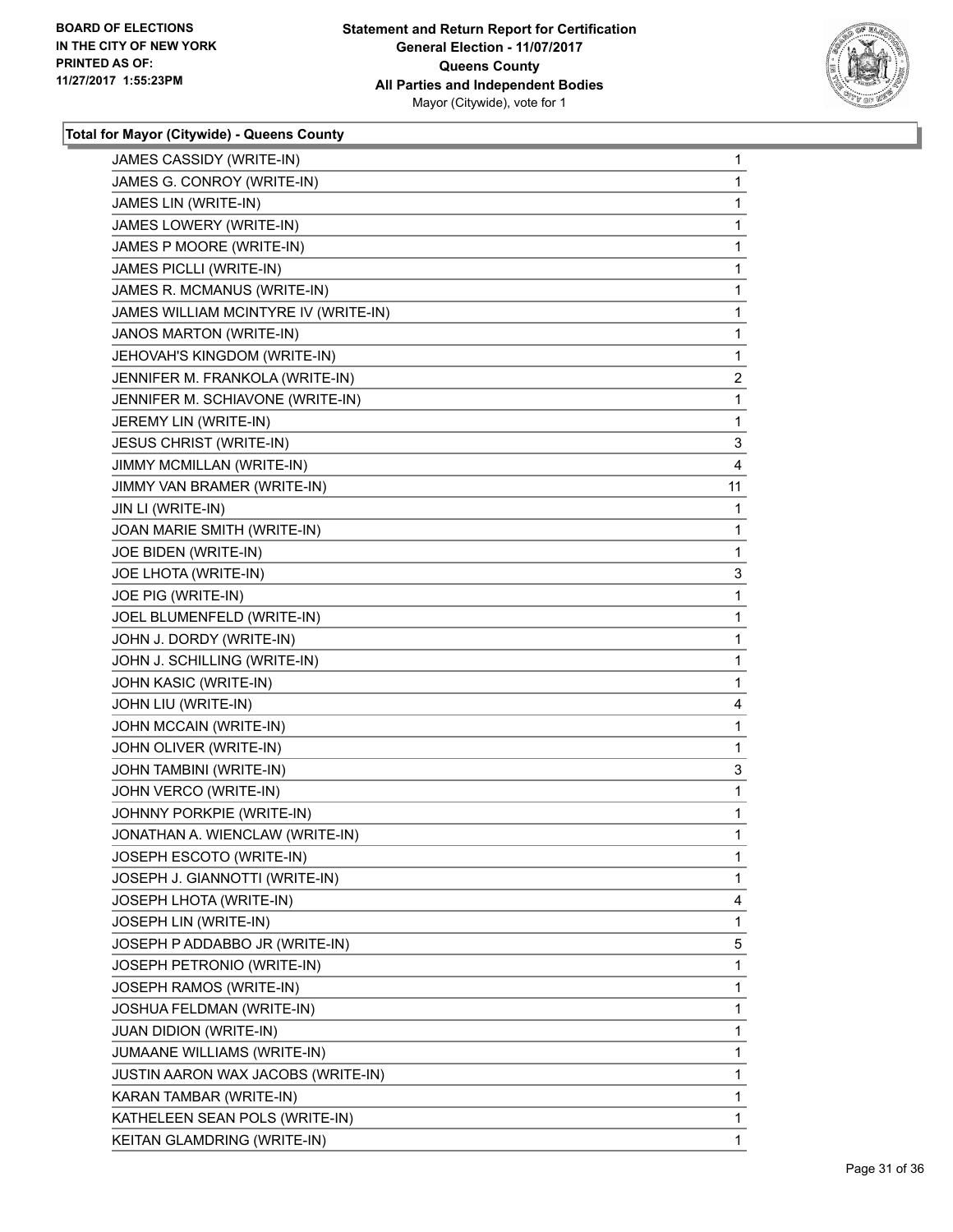

| KELLY CASEY (WRITE-IN)                     | $\mathbf{1}$ |
|--------------------------------------------|--------------|
| KENNETH GURSKY (WRITE-IN)                  | 1            |
| KEVIN MCCARTHY (WRITE-IN)                  | 1            |
| KEVIN SHEEKEY (WRITE-IN)                   | 1            |
| KEVIN WONG (WRITE-IN)                      | 1            |
| KHADER EGYATEEM (WRITE-IN)                 | 1            |
| KIERAN BURKE (WRITE-IN)                    | 1            |
| KRISTA STAROPOLI (WRITE-IN)                | 1            |
| KRISTAPS PORZINGIS (WRITE-IN)              | 1            |
| KROI DUSHKU BEZHANI (WRITE-IN)             | 1            |
| KYLE STURCKEN (WRITE-IN)                   | 1            |
| LADY GAGA (WRITE-IN)                       | 1            |
| LAVAR BALL (WRITE-IN)                      | 1            |
| LAWRENCE BECKER (WRITE-IN)                 | 1            |
| LEONARD DUVAL (WRITE-IN)                   | 1            |
| LETITIA JAMES (WRITE-IN)                   | 4            |
| LETITIA JONES (WRITE-IN)                   | 1            |
| LEW SIMON (WRITE-IN)                       | 1            |
| LILLIAN FREDERICK (WRITE-IN)               | 1            |
| LINDA ROSENTHAL (WRITE-IN)                 | 1            |
| LORD YODA (WRITE-IN)                       | 1            |
| LOREN P. BUNDESEN (WRITE-IN)               | $\mathbf{1}$ |
| LOU PIA (WRITE-IN)                         | 1            |
|                                            |              |
| LOUIS T. FEROLA (WRITE-IN)                 | 1            |
| LUCIUS VORENUS (WRITE-IN)                  | 1            |
| LUZ THALASSINOS (WRITE-IN)                 | 2            |
| MADONNA LOUISE VERONICA CICCONE (WRITE-IN) | 1            |
| MAGGIE HABERMAN (WRITE-IN)                 | $\mathbf{1}$ |
| MAMUD KHAN (WRITE-IN)                      | 1            |
| MARC GRODSKY (WRITE-IN)                    | 2            |
| MARK J. BIBLIS (WRITE-IN)                  | 1            |
| MARLOWE PARAISO (WRITE-IN)                 | 1            |
| MARSHALL TARLEY (WRITE-IN)                 | 1            |
| MARY B. O'HARA (WRITE-IN)                  | 1            |
| MATHIEU JEAN PIERRE JR (WRITE-IN)          | 1            |
| MATTHEW AGUIRRE (WRITE-IN)                 | 1            |
| MATTHEW BENTZ (WRITE-IN)                   | 1            |
| MATTHEW HYNES (WRITE-IN)                   | 1            |
| MATTHEW M. GORTON (WRITE-IN)               | 1            |
| MATTHEW MING (WRITE-IN)                    | 1            |
| MATTHEW MOSKOWITZ (WRITE-IN)               | 1            |
| MAX GALANTY (WRITE-IN)                     | 1            |
| MELINDA KATZ (WRITE-IN)                    | 3            |
| MELISSA ORLANDO (WRITE-IN)                 | 1            |
| MEYER SACKOFF (WRITE-IN)                   | 1            |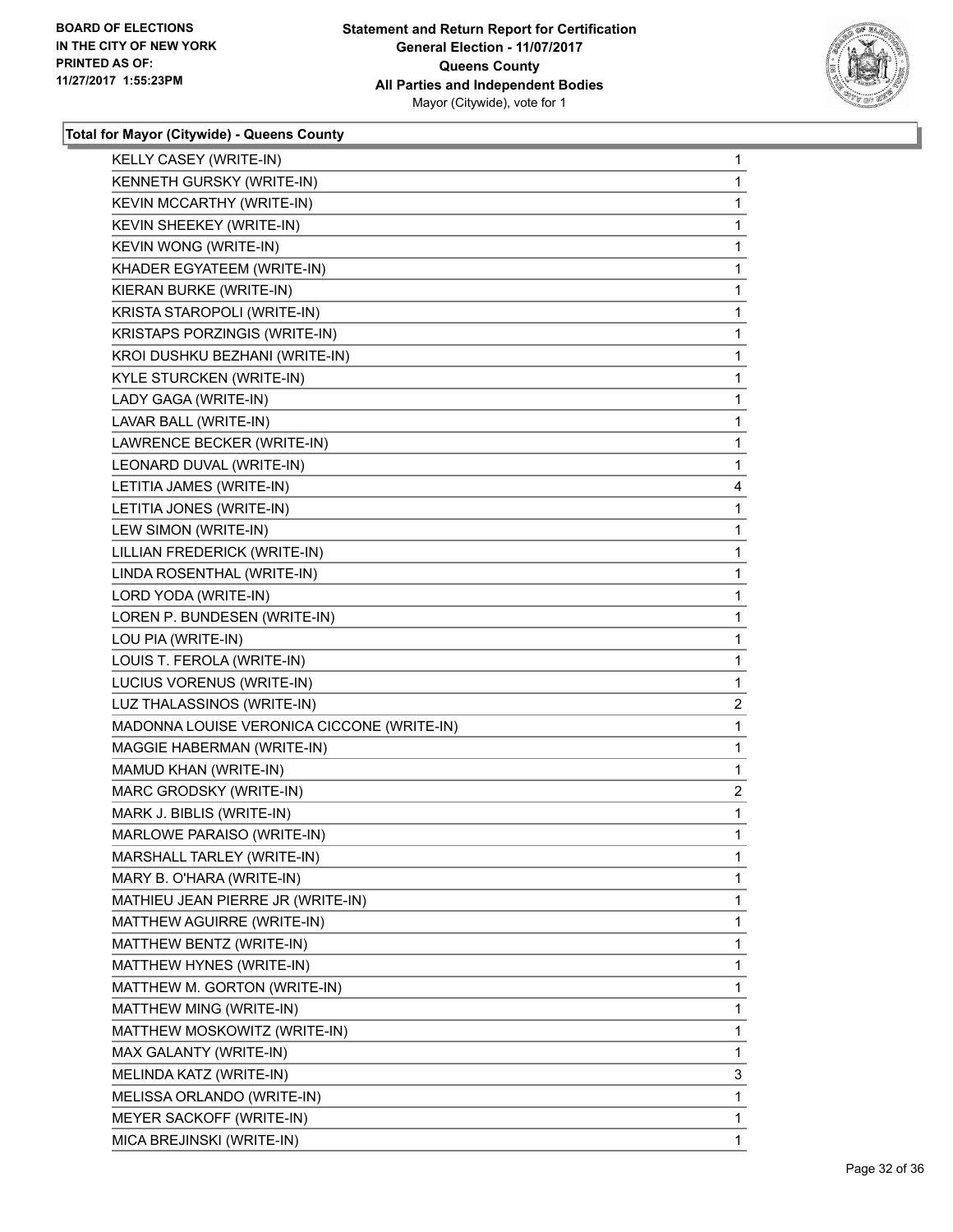

| MICHAEL BLOOMBERG (WRITE-IN)       | 92                      |
|------------------------------------|-------------------------|
| MICHAEL CAVAGNARO (WRITE-IN)       | 1                       |
| MICHAEL COITIN (WRITE-IN)          | 1                       |
| MICHAEL GLASSER (WRITE-IN)         | 1                       |
| MICHAEL JEONY (WRITE-IN)           | 1                       |
| MICHAEL KORN (WRITE-IN)            | 1                       |
| MICHELLE H. TAMAGAWKI (WRITE-IN)   | 1                       |
| MICHELLE LEDERMAN (WRITE-IN)       | $\overline{\mathbf{c}}$ |
| MICHELLE OBAMA (WRITE-IN)          | $\mathbf{1}$            |
| MICKEY MOUSE (WRITE-IN)            | 15                      |
| MIGUEL FERNANDEZ (WRITE-IN)        | 1                       |
| MIKE DI PRIMA (WRITE-IN)           | 1                       |
| MONIKA WILCOX (WRITE-IN)           | 1                       |
| MONSIEUR PENTOUFLE (WRITE-IN)      | 1                       |
| NANCY CORONA (WRITE-IN)            | 1                       |
| NANTASHA WILLIAMS (WRITE-IN)       | 1                       |
| NATHANIEL RUTLEDGE (WRITE-IN)      | 1                       |
| <b>NGUYEN SINK CUNG (WRITE-IN)</b> | 1                       |
| NIGEL MEIGHOO (WRITE-IN)           | 1                       |
| NIKOL SMITH (WRITE-IN)             | 1                       |
| NINA GARYS (WRITE-IN)              | 1                       |
| NOLAN HARRISON HOPKINS (WRITE-IN)  | 1                       |
| NORMAN AREVALO (WRITE-IN)          | 1                       |
| OMOLOLA AJAO (WRITE-IN)            | 1                       |
| <b>OSBORNE HART (WRITE-IN)</b>     | 2                       |
| PATRICK ANNEY (WRITE-IN)           | 1                       |
| PATRICK DEVANY (WRITE-IN)          | 1                       |
| PAUL ALPER (WRITE-IN)              | 1                       |
| PAUL BLORT (WRITE-IN)              | 1                       |
| PAUL E LEWIS III (WRITE-IN)        | 1                       |
| PEDRO PINESOS (WRITE-IN)           | 1                       |
| PETER ANGEL DIAZ (WRITE-IN)        | $\mathbf{1}$            |
| PETER F. VALLONE SR (WRITE-IN)     | 1                       |
| PETER L. DONAHUE (WRITE-IN)        | 1                       |
| PETER WERTHEIM (WRITE-IN)          | 1                       |
| PHIL MURPHY (WRITE-IN)             | 1                       |
| PHILIP GOLDFEDER (WRITE-IN)        | 2                       |
| PHILIP M. MCGRORY (WRITE-IN)       | 1                       |
| PHILLIP SCOTT (WRITE-IN)           | 1                       |
| PREET BHARARA (WRITE-IN)           | 5                       |
| PRINCE ROGER NELSON (WRITE-IN)     | 1                       |
| RACHEL B FOXMAN (WRITE-IN)         | 1                       |
| RADLEY AHN (WRITE-IN)              | 1                       |
| RALPH NORTHAM (WRITE-IN)           | 1                       |
| RAMARLEY GRAHAM (WRITE-IN)         | 1                       |
| RANDY MASTRO (WRITE-IN)            | 1                       |
|                                    |                         |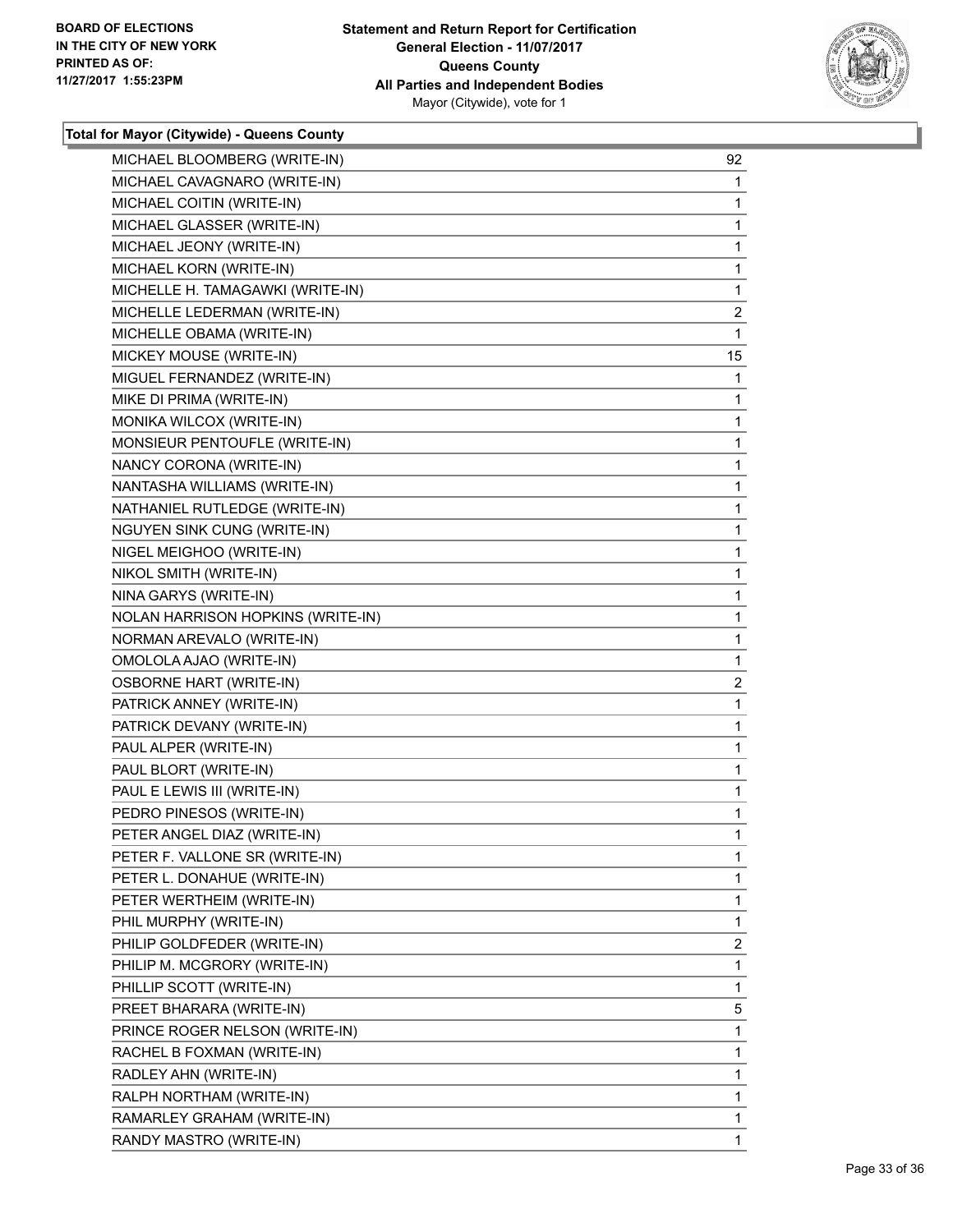

| RANDY WHITING ROGERS (WRITE-IN)     | $\mathbf{1}$ |
|-------------------------------------|--------------|
| RAY GAZER ESQ (WRITE-IN)            | $\mathbf{1}$ |
| RAY KELLY (WRITE-IN)                | 1            |
| RAYMOND T. FRIAS (WRITE-IN)         | 1            |
| REBECCA MARKOWITZ (WRITE-IN)        | 1            |
| RICHARD DELGADO (WRITE-IN)          | 1            |
| RICHARD HALLEY (WRITE-IN)           | 1            |
| RICHARD NUNEZ LAWRENCE (WRITE-IN)   | $\mathbf{1}$ |
| ROBBIE FRISCHLING-SOSMAN (WRITE-IN) | 1            |
| ROBBIE GOSINE (WRITE-IN)            | 5            |
| ROBBIE GOSTNE (WRITE-IN)            | 1            |
| ROBBY SCHWAEN (WRITE-IN)            | 1            |
| ROBERT DUNPHY (WRITE-IN)            | 1            |
| ROBERT HOLDEN (WRITE-IN)            | $\mathbf{1}$ |
| ROBERT LIEBOWITZ (WRITE-IN)         | 2            |
| ROBERT PETERS (WRITE-IN)            | 1            |
| ROBERT T. GILSTON (WRITE-IN)        | 1            |
| ROBERT WOODSON (WRITE-IN)           | 1            |
| ROCCO VERTUCCIO (WRITE-IN)          | 1            |
| RON DARLING (WRITE-IN)              | $\mathbf{1}$ |
| RON MEXICO (WRITE-IN)               | 1            |
| RONALD CHAN (WRITE-IN)              | 1            |
| RONALD JOSEPHS (WRITE-IN)           | 1            |
| RONALD TIRINO (WRITE-IN)            | 1            |
| ROY RICTHER (WRITE-IN)              | 1            |
| RUBY BRADLEY (WRITE-IN)             | $\mathbf{1}$ |
| RUDY GIULIANI (WRITE-IN)            | 1            |
| SALEM ALGEMSH (WRITE-IN)            | 1            |
| SALVATORE CALI (WRITE-IN)           | 1            |
| SAM GALANTY (WRITE-IN)              | 1            |
| SAMANTHA BEE (WRITE-IN)             | 1            |
| SAMUEL I. RUBINSTEIN (WRITE-IN)     | $\mathbf{1}$ |
| SANDRA DAY O'CONNOR (WRITE-IN)      | 1            |
| SARAH SPELLMAN (WRITE-IN)           | 1            |
| SARI REGINA SHARONI (WRITE-IN)      | 1            |
| SCOTT COOPER (WRITE-IN)             | 1            |
| SCOTT I. MARSHALL (WRITE-IN)        | 1            |
| SCOTT SIEBER (WRITE-IN)             | 1            |
| SCOTT STRINGER (WRITE-IN)           | 6            |
| SHAEL SURENSKY (WRITE-IN)           | 1            |
| SHAHANA HANIF (WRITE-IN)            | 1            |
| SHALANE FLANAGAN (WRITE-IN)         | 1            |
| SHARWAIN A. BENN (WRITE-IN)         | 1            |
| SHARYN C. BUDNETZ (WRITE-IN)        | 1            |
| SHOLA OLATOYE (WRITE-IN)            | 1            |
| SOUL CHILL (WRITE-IN)               | 1            |
|                                     |              |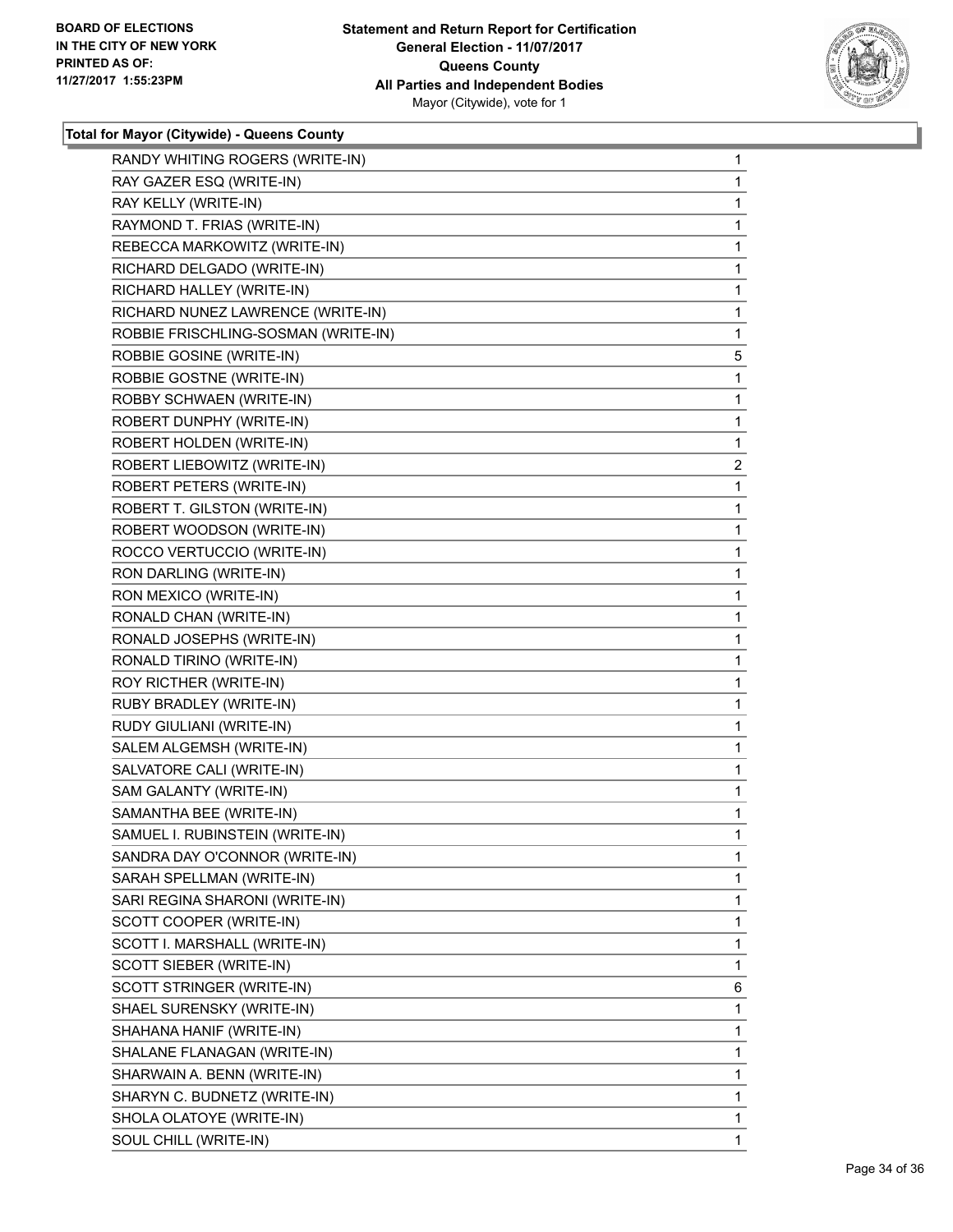

| SPONGEBOB SQUAREPANTS (WRITE-IN)          | 1            |
|-------------------------------------------|--------------|
| ST. JOHN BUNICK (WRITE-IN)                | 1            |
| STANLEY LEVITT (WRITE-IN)                 | 1            |
| STEFANI JOANNE GERMONATTA (WRITE-IN)      | 1            |
| STEPHAN EDEL (WRITE-IN)                   | 1            |
| STEPHAN MARBURY (WRITE-IN)                | 1            |
| STEVE AUSTIN (WRITE-IN)                   | 1            |
| STEVE RYBICKI (WRITE-IN)                  | 1            |
| STEVEN COLBERT (WRITE-IN)                 | 1            |
| STEVEN D. FISHER (WRITE-IN)               | 1            |
| STEVEN EPSTEIN (WRITE-IN)                 | 1            |
| STEVEN LONTONDO (WRITE-IN)                | 1            |
| STEVEN TEITELBAUM (WRITE-IN)              | 2            |
| STUDS TURKEL (WRITE-IN)                   | 1            |
| SUMEET SHARMA (WRITE-IN)                  | 1            |
| SUSAN JANE HIBDON JOYCE (WRITE-IN)        | 1            |
| SUSAN S. LEE (WRITE-IN)                   | 1            |
| TANJA FEIGE (WRITE-IN)                    | 1            |
| THEODORE CHUM CHUM (WRITE-IN)             | 1            |
| THERESA MAYO (WRITE-IN)                   | 1            |
| THOMAS M. OLIVA (WRITE-IN)                | 1            |
| THOMAS M. ORTEGA (WRITE-IN)               | 1            |
| THOMAS P. SULLIVAN (WRITE-IN)             | 1            |
| TIMOTHY ALAN BOLBROCK (WRITE-IN)          | 1            |
| TOM MORELLO (WRITE-IN)                    | 1            |
| TONY AVELLA (WRITE-IN)                    | 6            |
| TONY STARK (WRITE-IN)                     | 2            |
| TRENT THOMPSON (WRITE-IN)                 | 1            |
| UNATTRIBUTABLE WRITE-IN (WRITE-IN)        | 130          |
| UNCOUNTED WRITE-IN PER STATUTE (WRITE-IN) | 6            |
| VANCE B. BARBOUR (WRITE-IN)               | 1            |
| VICKY BARRIOS NEWSOM (WRITE-IN)           | $\mathbf{1}$ |
| VICTORIA PITCHFORD (WRITE-IN)             | 1            |
| VISHNU R MAHADEO (WRITE-IN)               | 1            |
| VIVIAN ORLEAN (WRITE-IN)                  | 1            |
| WALTER N. IWACHIU (WRITE-IN)              | 1            |
| WAYNE ANDERSON (WRITE-IN)                 | 1            |
| WHOOPI GOLDBERG (WRITE-IN)                | 1            |
| WILLIAM C.RUDIN (WRITE-IN)                | 1            |
| WILLIAM COPPARELLI (WRITE-IN)             | 1            |
| WILLIAM K. CLARK (WRITE-IN)               | 1            |
| WILLIAM RUIZ (WRITE-IN)                   | 1            |
| WILLIAM THOMPSON (WRITE-IN)               | 3            |
| WONDER WOMAN (WRITE-IN)                   | 1            |
| YDARIS RODRIGUEZ (WRITE-IN)               | 1            |
| YUL-SAN LIEM (WRITE-IN)                   | 1            |